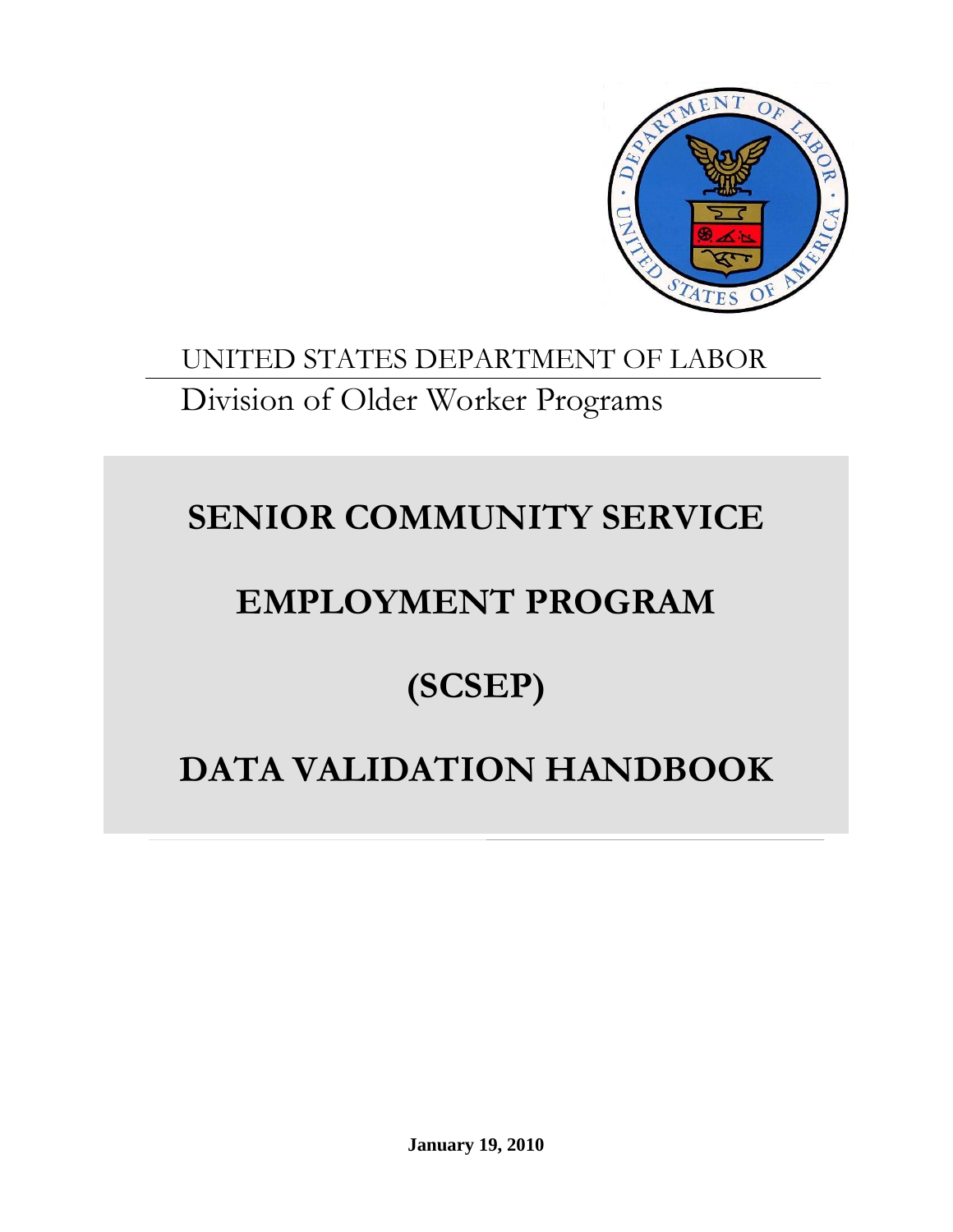# **CONTENTS**

#### **Chapter** Page **Page 2014**

| $A_{-}$        |                                                       |  |
|----------------|-------------------------------------------------------|--|
| $\mathbf{B}$   |                                                       |  |
|                |                                                       |  |
| А.             |                                                       |  |
| <b>B.</b>      | SELECTING SAMPLES OF PARTICIPANT RECORDS TO VALIDATE6 |  |
|                | 1.                                                    |  |
|                | 2.                                                    |  |
|                | 3.                                                    |  |
|                | $\overline{4}$ .                                      |  |
|                | 5.                                                    |  |
|                | 6.                                                    |  |
| C.             |                                                       |  |
| D.             |                                                       |  |
|                |                                                       |  |
| $\mathsf{A}$ . |                                                       |  |
|                | 1.                                                    |  |
|                | 2.                                                    |  |
| <b>B.</b>      | CONDUCTING DV OF INDIVIDUAL RECORDS IN DV SAMPLES18   |  |
|                | 1.                                                    |  |
|                | 2.                                                    |  |
| $\mathcal{C}$  |                                                       |  |
| D.             |                                                       |  |
| Ε.             |                                                       |  |
|                |                                                       |  |
| А.             |                                                       |  |
| <b>B.</b>      |                                                       |  |
|                | 1.                                                    |  |
|                | 2.                                                    |  |
|                | 3.                                                    |  |
|                | 4.                                                    |  |
| $C_{\cdot}$    |                                                       |  |
|                |                                                       |  |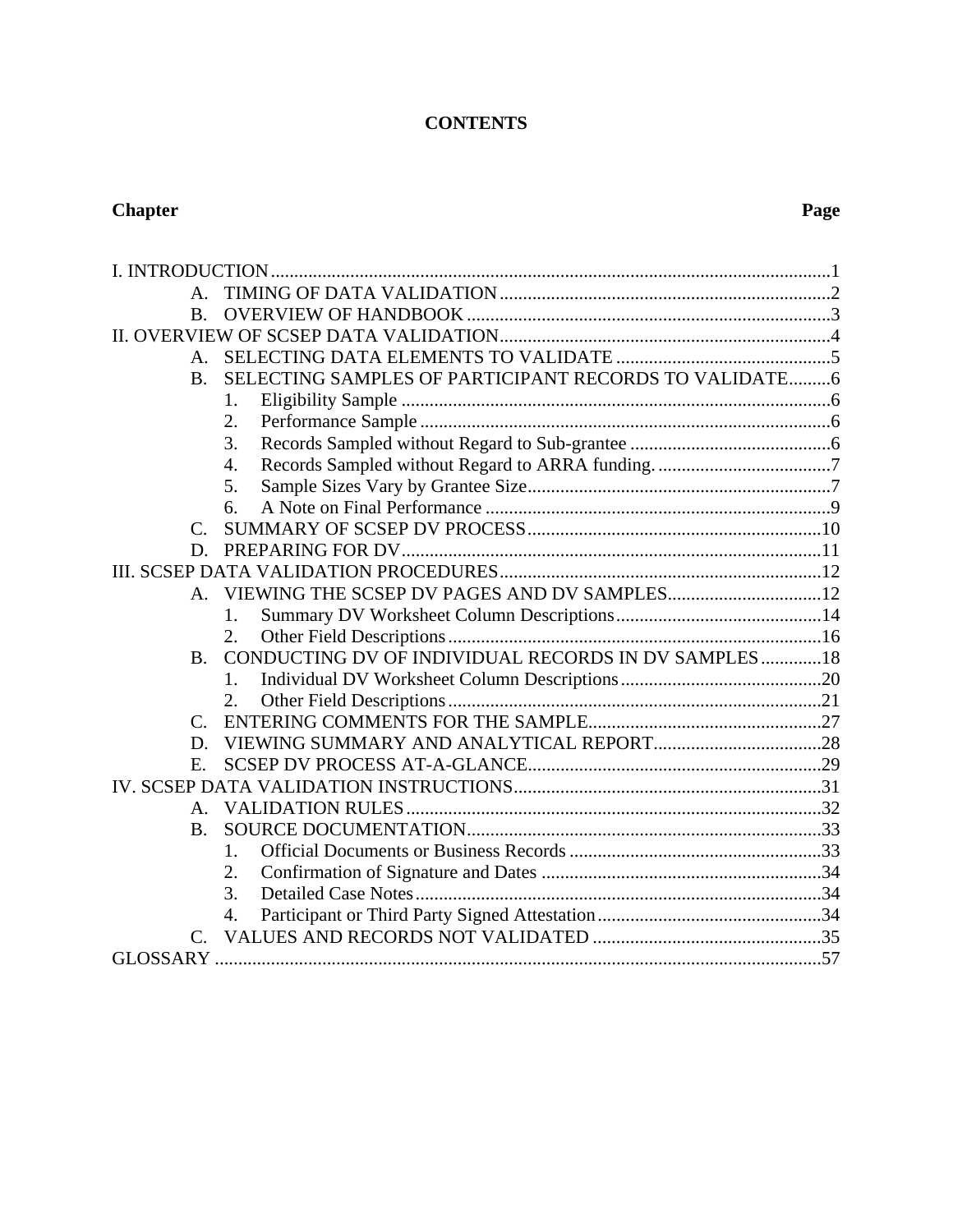# **LIST OF TABLES**

| <b>Tables</b> | Page |
|---------------|------|
|               |      |
|               |      |
|               |      |
|               |      |
|               |      |
|               |      |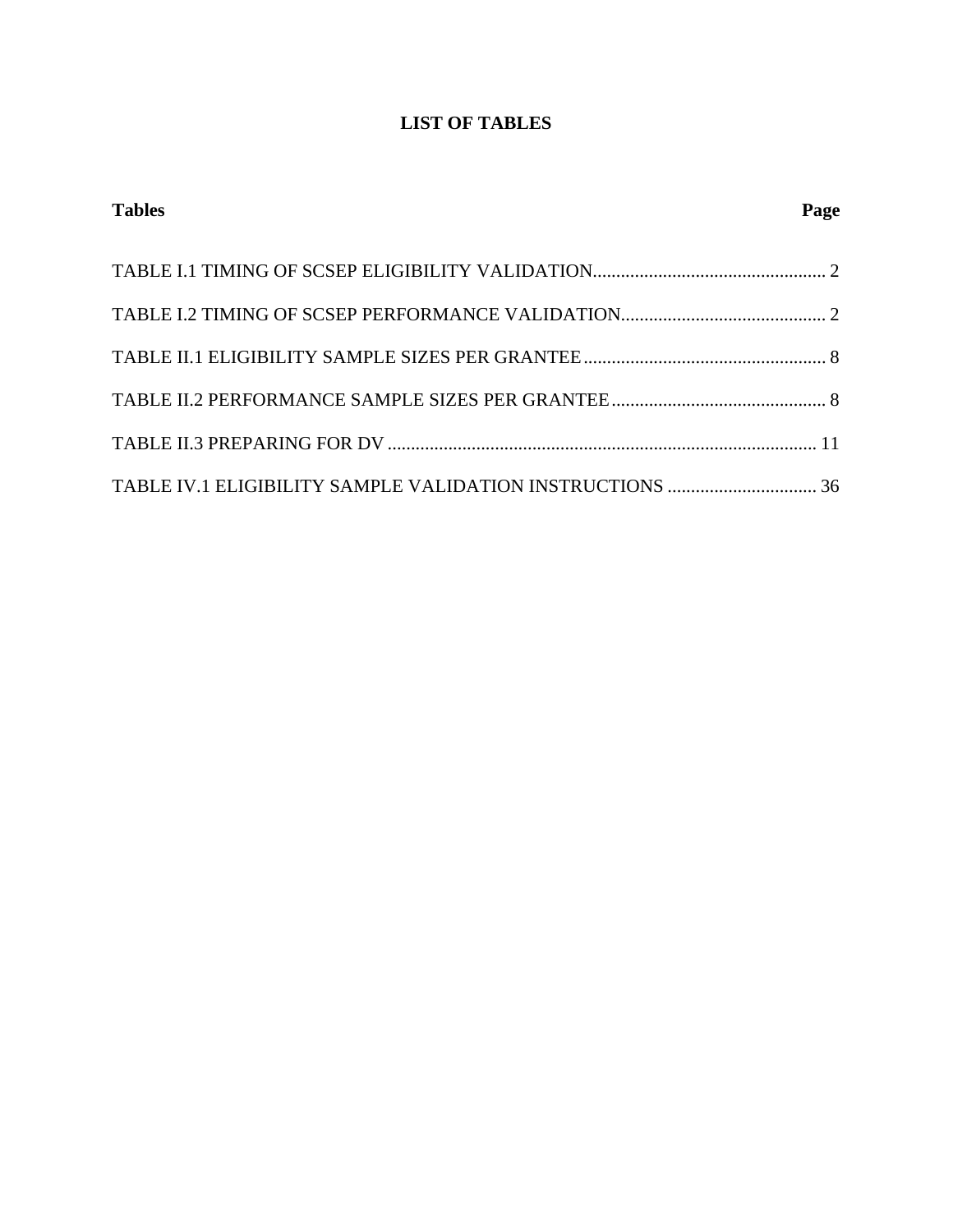# **LIST OF FIGURES**

| <b>Figures</b>                                                        | Page |
|-----------------------------------------------------------------------|------|
|                                                                       |      |
|                                                                       |      |
|                                                                       |      |
| FIGURE III.2 SCSEP DV PAGE TO SELECT SAMPLE TYPE AND Program Year  13 |      |
|                                                                       |      |
|                                                                       |      |
|                                                                       |      |
|                                                                       |      |
|                                                                       |      |
|                                                                       |      |
| FIGURE III.9 CASE FILE MISSING SELECTION WARNING MESSAGE  21          |      |
| FIGURE III.10 INVALID RECORD SELECTION WARNING MESSAGE  22            |      |
|                                                                       |      |
| FIGURE III.12 CHANGING TO NO RECORD EXCLUSION WARNING MESSAGE 23      |      |
| FIGURE III.13 VIEW DATA COMMENTS FOR AN ELIGIBILITY RECORD 23         |      |
| FIGURE III.14 VIEW DATA COMMENTS FOR A PERFORMANCE RECORD  23         |      |
| FIGURE III.15 COMMENTS FOR INDIVIDUAL RECORD IN THE SAMPLE 26         |      |
|                                                                       |      |
|                                                                       |      |
|                                                                       |      |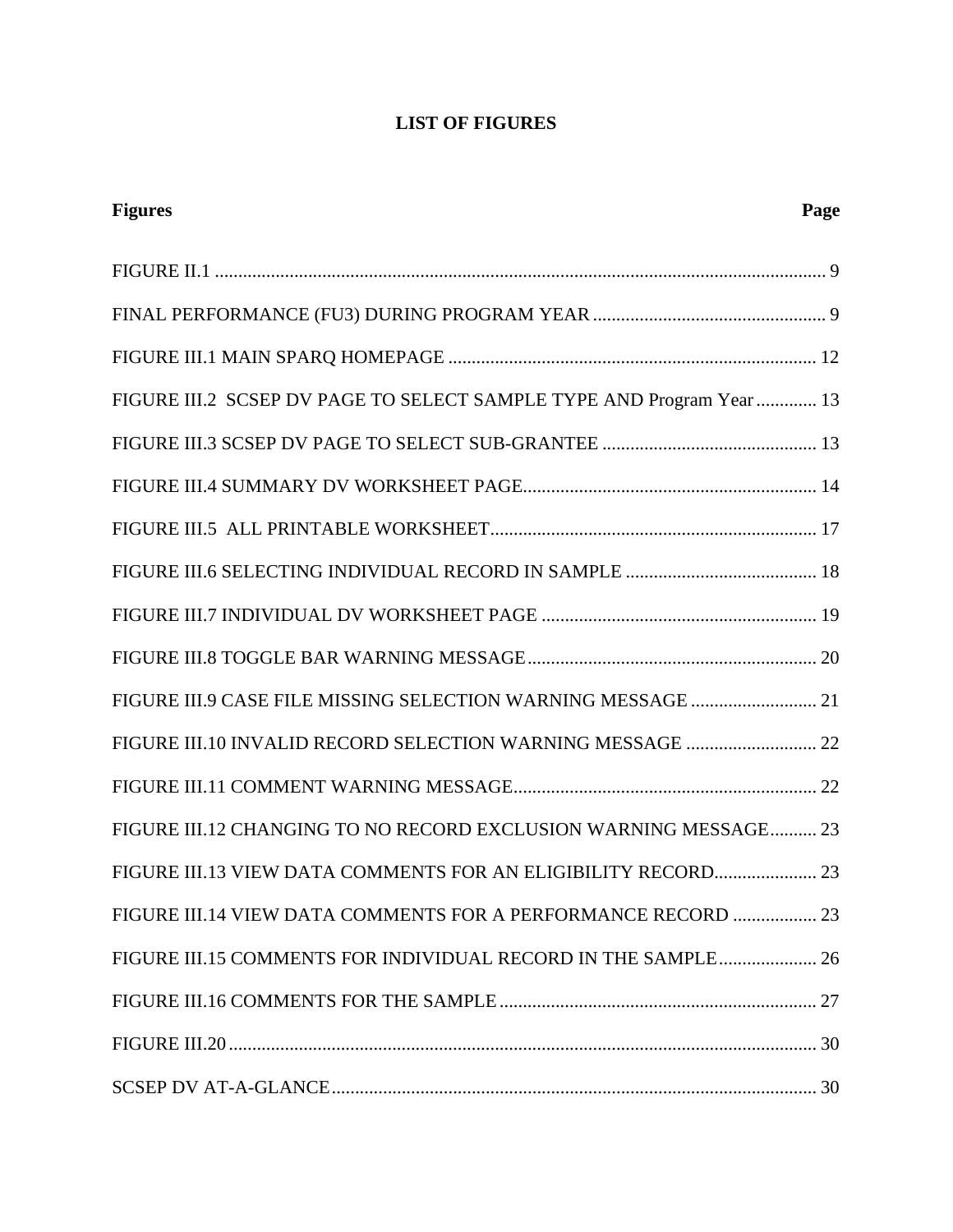# **I. INTRODUCTION**

The Senior Community Service Employment Program (SCSEP) is a part-time employment training program for low-income individuals aged 55 and over. Overseen by the U.S. Department of Labor's (DOL) Employment and Training Administration (ETA), Division of Adult Services (DAS), the SCSEP program is run by grantees and their sub-grantees. It is authorized under Title V of the Older Americans Act of 1965, as amended.

In order to improve their job skills, SCSEP participants are placed with community and government agencies for training. Based on the level of their skills, they may also receive specialized training. Grantees and their sub-grantees are responsible for tracking the progress of their participants through the SCSEP and for reporting that information to the DAS. From the data that are submitted, DAS generates Quarterly Performance Reports (QPRs) at the subgrantee, grantee, and nationwide levels to monitor program progress.

In 2004, DAS provided the SCSEP Data Collection Software (DCS) to grantees and sub-grantees because most had limited data collection and reporting capabilities. Developed by Mathematica Policy Research, Inc., the DCS application allowed grantees to enter, store, and manage the SCSEP participant data required by DAS. Grantees submitted their data on a quarterly basis to DAS via the SCSEP Performance And Results QPR (SPARQ) system, the national SCSEP database. In 2005, DAS authorized the development of a web-based version of the DCS to be integrated with the existing SPARQ database. That enhanced version of SPARQ, version 2.0, was implemented in June 2006. Further enhancements led to SPARQ version 3.0 in August 2007 to address legislative changes, as well as to provide additional management tools and reports for grantees to use in their evaluation of sub-grantee performance<sup>1</sup>.

In December 2007, data validation (DV) functionality was added to SPARQ. This functionality supports the ETA's DV initiative for SCSEP that was announced at the grantee meeting in July 2007 in Kansas City, MO. The DV initiative requires that all grantees validate the information that is used to establish participant eligibility and to measure grantee performance.

In August 2008, DOL established the SPARQ User Group, which consists of state and national grantees and sub-grantees. The first topic covered by the SPARQ User Group was SCSEP DV. The DV requirements and functionality were revised to reflect the results of an extensive dialogue with the SPARQ User Group, in which each of the data elements subject to validation was closely examined. The revised list of data elements and source documentation requirements were distributed to all grantees. As of November 1, 2008, all new enrollees and all follow-ups used in performance measures are subject to these validation requirements.

 <sup>1</sup> Improvements are continuously made to SPARQ, the last major release being SPARQ 4.0 in April 2009.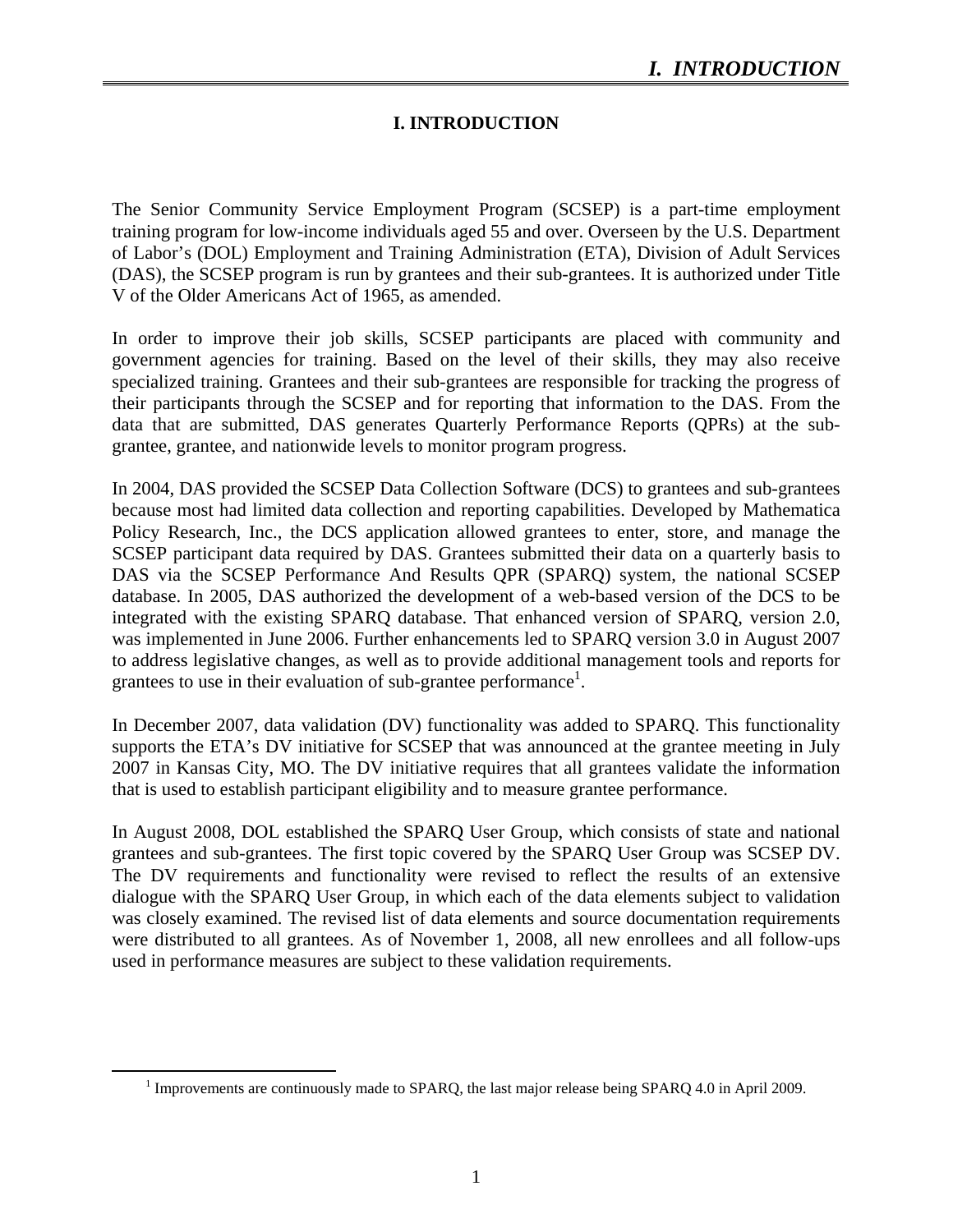#### **A. TIMING OF DATA VALIDATION**

SCSEP DV will begin each year after the PY data are finalized and the final QPR is calculated for each grantee. Table I.1 and Table I.2 provide additional details on the timing of the SCSEP eligibility and performance DV.

#### TABLE I.1

#### TIMING OF SCSEP ELIGIBILITY VALIDATION

| If Initial Assignment Date is between | Could be in Eligibility Sample for PY               |
|---------------------------------------|-----------------------------------------------------|
| 12/1/2008 and 6/30/2009               | 2008 (Validation begins January 2010)               |
| $7/1/2009$ and $6/30/2010$            | 2009 (First full PY validation begins October 2010) |
| $7/1/2010$ and $6/30/2011$            | 2010 (Validation begins October 2011)               |
| $7/1/2011$ and $6/30/2011$            | 2011 (Validation begins October 2012)               |
|                                       |                                                     |

#### TABLE I.2

#### TIMING OF SCSEP PERFORMANCE VALIDATION

J.

If Exit Date is between Could be in Performance Sample for PY

| $7/1/2007$ and $6/30/2008$ | 2008 (Validation cycle begins January 2010)         |
|----------------------------|-----------------------------------------------------|
| 12/1/2008 and 6/30/2009    | 2009 (Validation begins October 2010)               |
| $7/1/2009$ and $6/30/2010$ | 2010 (First full PY validation begins October 2011) |
| $7/1/2010$ and $6/30/2011$ | 2011 (Validation cycle begins October 2012)         |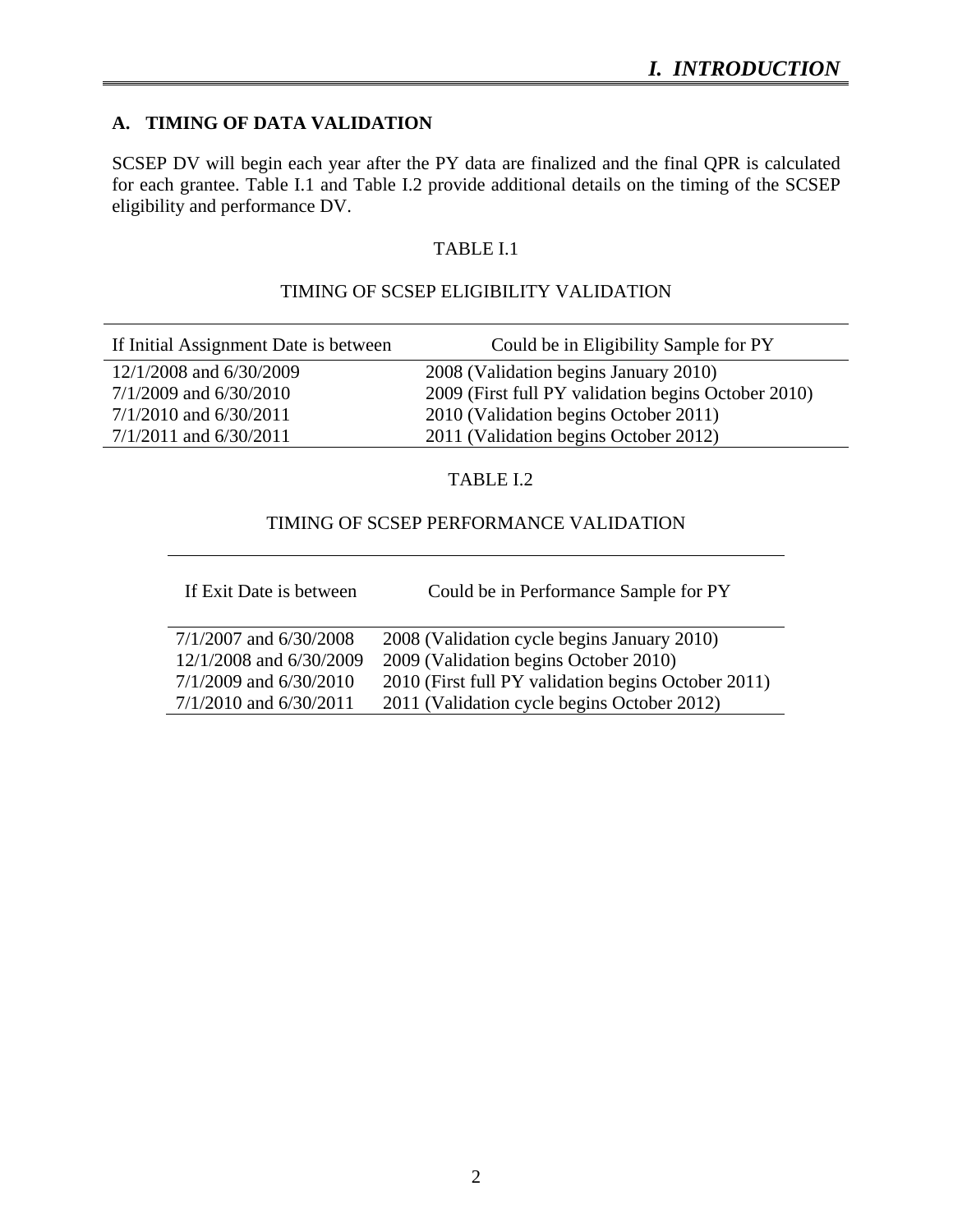# **B. OVERVIEW OF HANDBOOK**

The handbook proceeds as follows:

- Chapter II provides an overview of DV, describes how the samples are drawn, and explains the validation preparation responsibilities of key grantee staff.
- Chapter III describes step by step instructions that grantees need to access and use the DV utility within SPARQ, and how to obtain the necessary source documentation and complete each worksheet.
- Chapter IV provides details for every data element to be validated, including the validation rules and definitions of source documents.

After reviewing this handbook, grantees should email any policy questions to their Federal Project Officer and copy The Charter Oak Group at olderworker@charteroakgroup.org with any policy questions.

For technical questions about the DV process, please contact Mathematica Policy Research, Inc. at scsep@mathematica-mpr.com.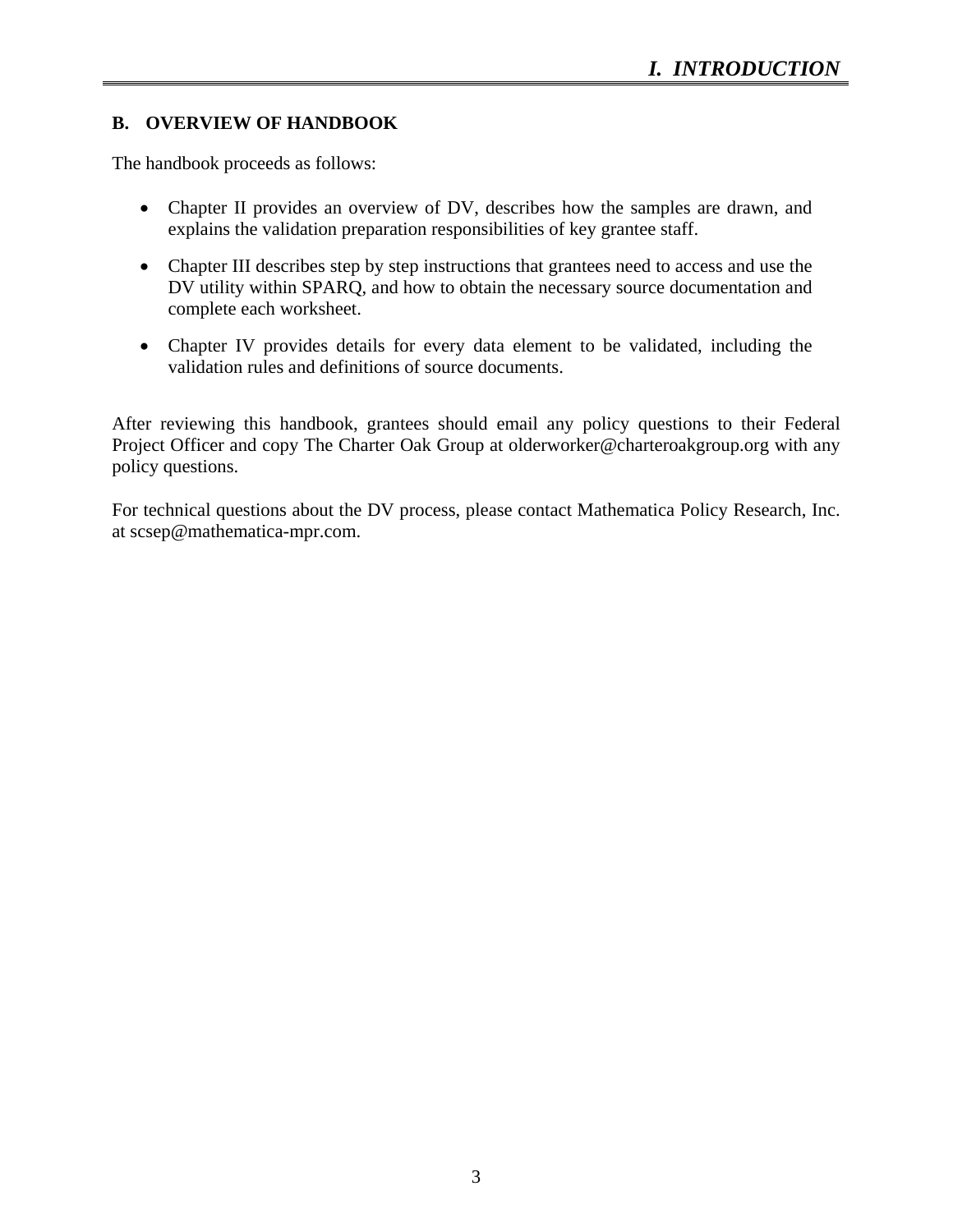### **II. OVERVIEW OF SCSEP DATA VALIDATION**

SCSEP DV is an efficient method for monitoring sub-grantee and local area data collection, reporting, and performance. By having all SCSEP grantees perform a standardized DV methodology, ETA is able to support the quality of the information used to assess the effectiveness of the SCSEP program. More specifically, DV is designed to accomplish the following goals:

- 1. Provide tools that help grantees analyze participant eligibility and the causes of performance successes and failures.
- 2. Match data elements against source documents to verify compliance with federal definitions, which provides grantees the opportunity to correct any identified problems.
- 3. Ensure that critical eligibility and performance data used to meet ETA's Government Performance and Results Act (GPRA) responsibilities and that grantees' Congressionally-mandated performance goals are reasonably accurate by calculating an error rate for each data element validated.
- 4. Minimize the burden on grantees by providing a web-based DV system that displays individual participant records by grantees or sub-grantees and provides built in random samples, validation worksheets, and automated validation reports.
- 5. Further minimize the burden on grantees by selecting the smallest possible validation samples necessary to calculate valid error rates.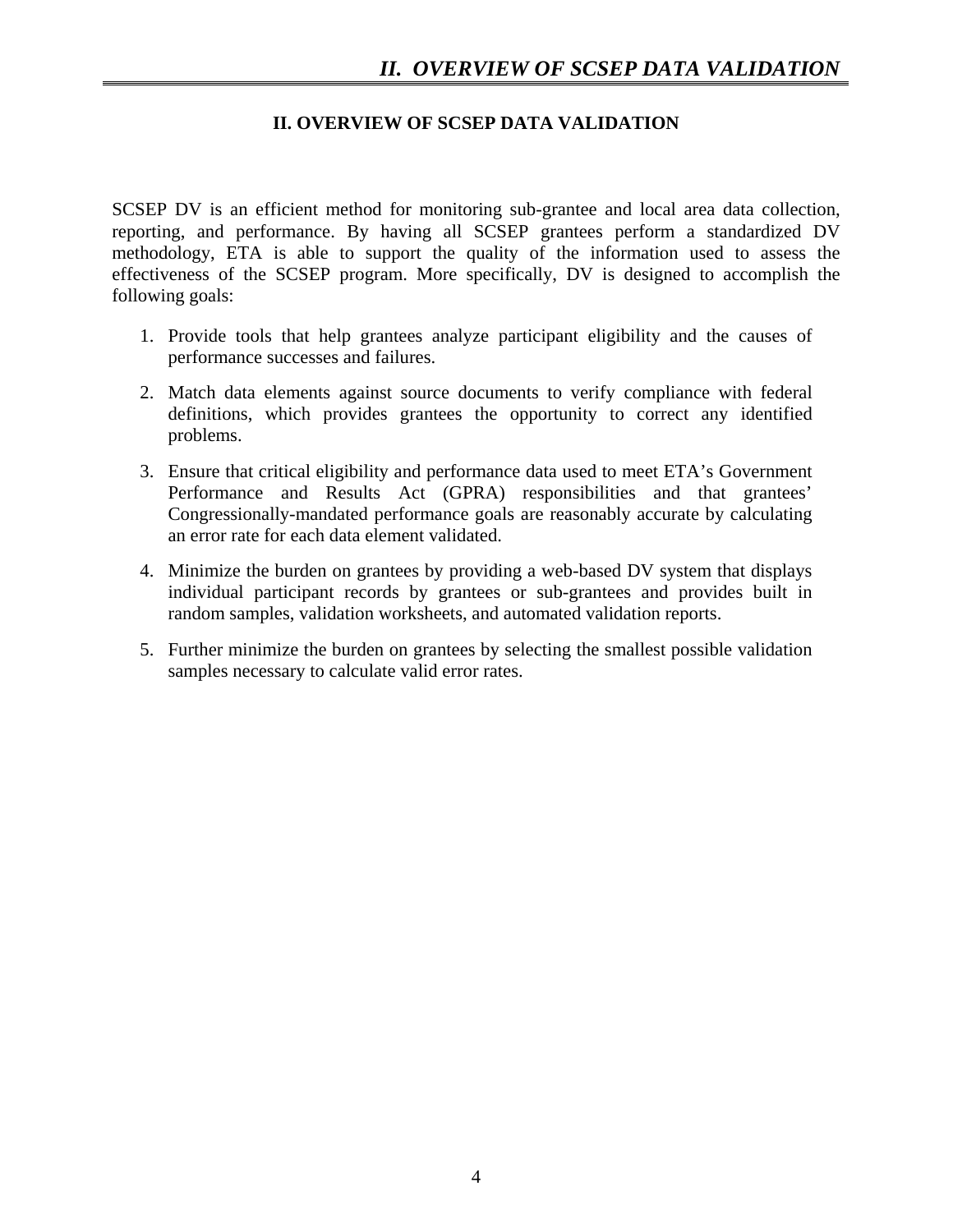# **A. SELECTING DATA ELEMENTS TO VALIDATE**

DV assesses the accuracy of key data elements in SPARQ used to calculate the SCSEP QPRs by examining a sample of participant records. When a participant record is selected for validation, grantee staff compare specified data elements in SPARQ to source documentation located in case files for that participant.

DV results in an estimated error rate for each data element selected for validation. Data elements are selected for validation based on two factors:

- 1. Feasibility—ETA can validate data elements only where it is practical and efficient to locate and examine supporting evidence within the grantee case files. Therefore, data elements such as race, ethnicity, and gender are not validated because these elements are self-reported by participants and it is not practical to locate the participants to verify these characteristics.
- 2. Importance—Data elements are selected for validation based primarily on their importance to the integrity of the individual participant records, for generating performance outcomes, and for calculating the QPRs. All data elements selected for validation are used to determine program eligibility or to calculate grantee performance in the QPRs.

The complete list of data elements to be validated for the eligibility sample and the performance sample are included in Chapter IV.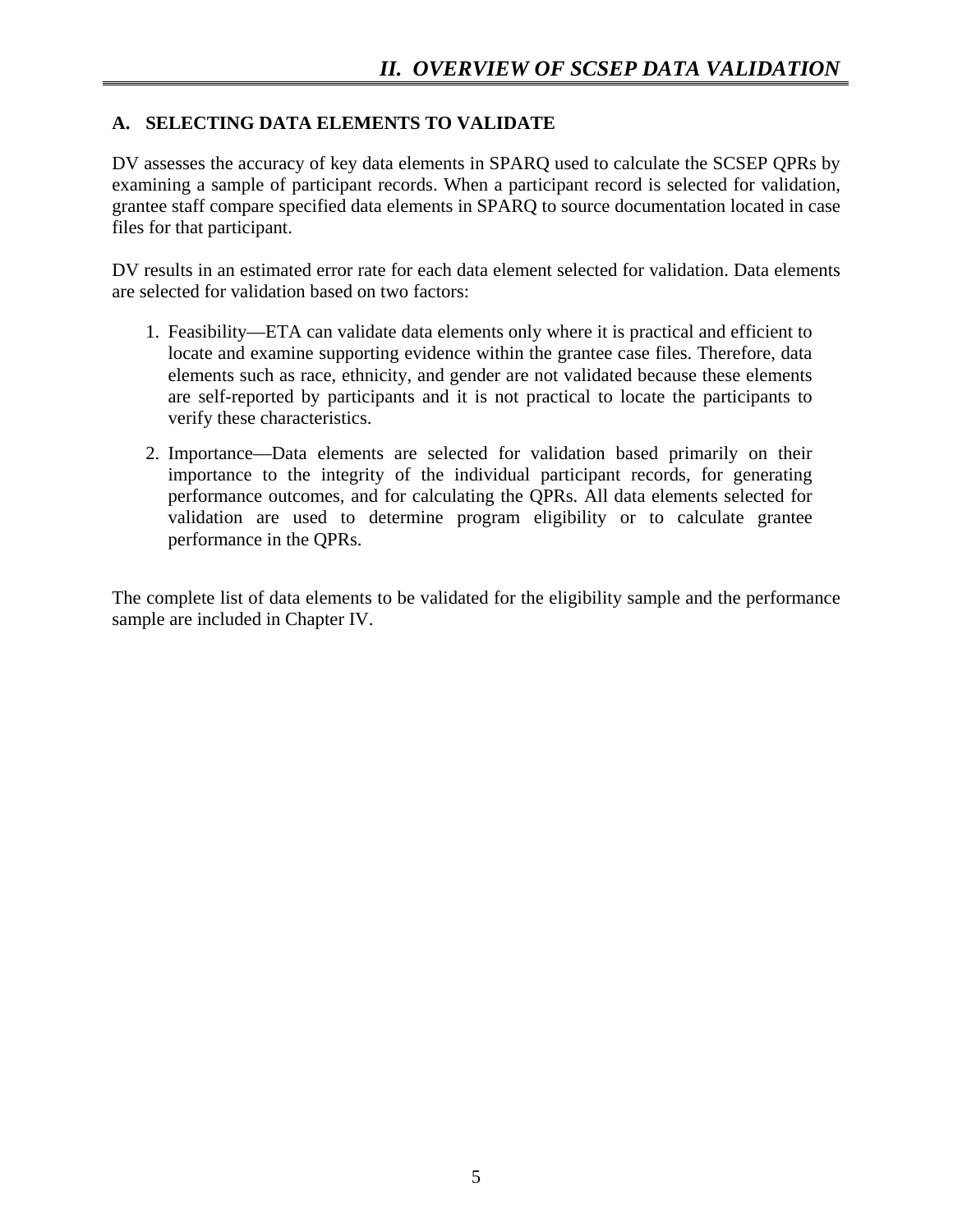# **B. SELECTING SAMPLES OF PARTICIPANT RECORDS TO VALIDATE**

DV is designed to measure grantee data accuracy on as timely a basis as possible. Validation of performance cannot be conducted until the retention rates have been finalized, which is up to seven (7) quarters after a participant exits the program. Consequently, it would be impossible to develop timely validation results for the data elements used to support program eligibility if a single sample of participants was drawn for validation. In that case, the eligibility data might have been captured several years before the validation would be done. Therefore, the SPARQ DV process will select two separate samples of participant records, both of which will be validated at the same time.

### **1. Eligibility Sample**

The eligibility sample is a simple random sample. It validates those data elements used to demonstrate program eligibility for a sample of participants who enrolled in SCSEP during the PY being validated. In order to ensure timely feedback to the grantee on data quality and to limit the number of community service assignments (CSA) to be validated, all CSA data that can be collected during the first year of an enrollment will be validated as part of the eligibility sample. Enrollments that were transferred between grantees are not sampled.

### **2. Performance Sample**

The performance sample is a stratified sample. It validates those data elements used in the performance calculations for a sample of participants whose final performance was included in the QPR for the PY being validated. Data collected at re-certification and for waiver of durational limits is also validated in this sample, since that data is more likely to be included in the records of the performance sample than of the eligibility sample. The stratified nature of the performance sample is similar to a simple random sample, except for the fact that each record is assigned a weight and records are selected based upon their weight. For example, a participant who has an unsubsidized employment (UE) record with wages in each of the three quarters after exit is assigned a weight of 3; a participant who has a UE record with wages in the first quarter after exit, but not all three quarters is assigned a weight of 2; and, all other participants whose final performance is included in the QPR for the PY are assigned a weight of 1. Enrollments that were transferred between grantees are not sampled.

# **3. Records Sampled without Regard to Sub-grantee**

Participant records are randomly sampled at the grantee level, without regard to the sub-grantee. The process for selecting eligibility samples and performance samples is completely separate. Therefore, it is likely that many sub-grantees may not have any records sampled at all and that some sub-grantees may have performance samples but not eligibility samples or vice versa.

It is possible for data from an old sub-grantee that no longer operates the program to be included in the sample. All data used in the SCSEP annual report to Congress is subject to validation. Grantees are responsible for all data generated by all of their sub-grantees, and are required to maintain the records of former sub-grantees.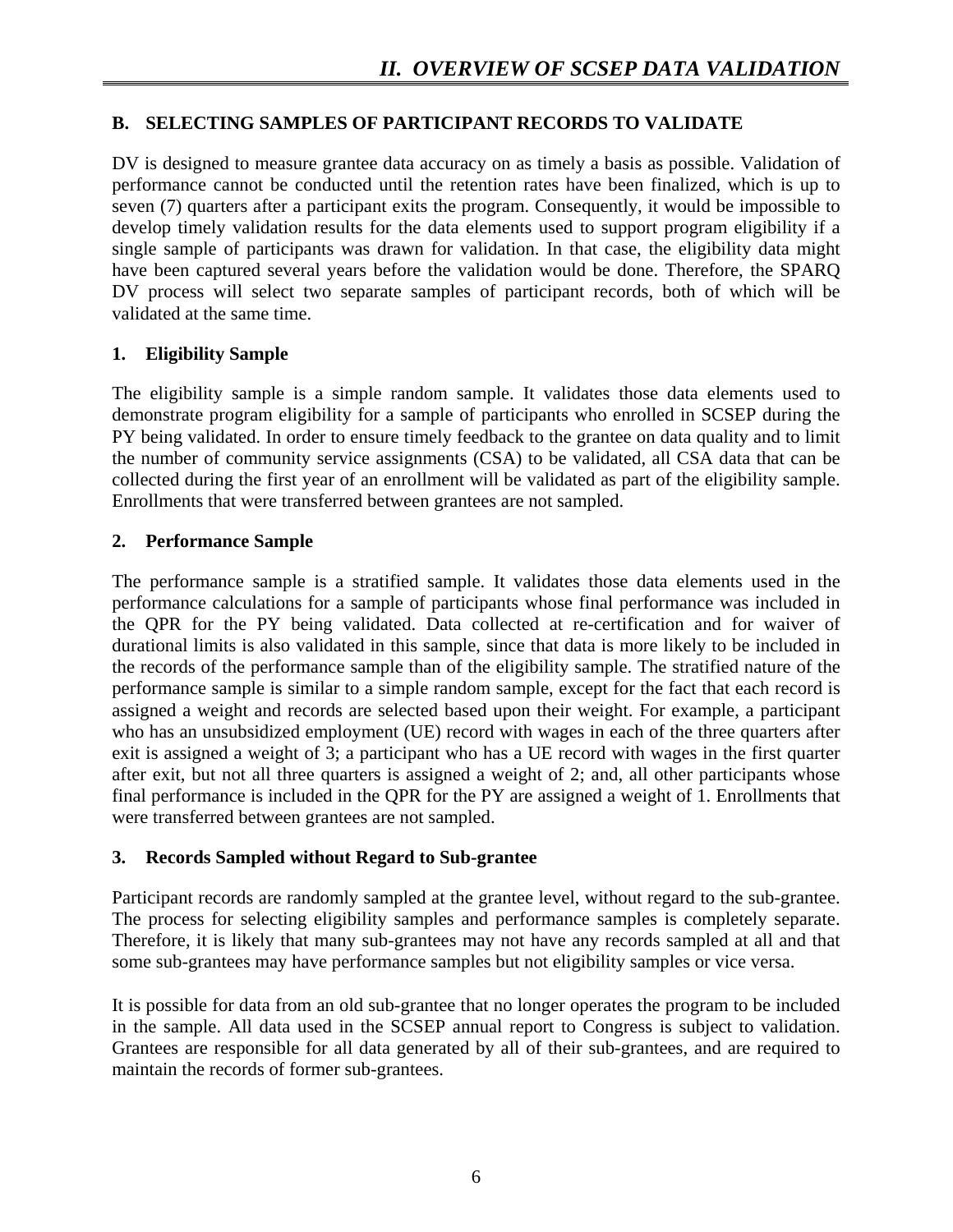#### **4. Records Sampled without Regard to ARRA funding.**

Grantee level samples of participant records are drawn without regard to whether or not the participant is funded with American Recovery and Reinvestment Act (ARRA) funds.

Recovery Act funds are tracked as separate grants with separate grantee codes in SPARQ. For the purposes of DV, all participants whose records are administered by a particular grantee are sampled together. For the current DV cycle, only the eligibility sample will include ARRA participants. Individual records within a grantee's eligibility sample are labeled by their funding source (regular or recovery) in the participant list screen under the worksheet tab in the DV screen.

The benefit of sampling regular and recovery funded participants together is that the overall number of records sampled is smaller than it would be if the samples were drawn separately.

### **5. Sample Sizes Vary by Grantee Size**

The sampling process is designed to select the smallest random sample that will produce valid results. Sample sizes for both eligibility and performance will vary by grantee size. Grantees with fewer enrollees or exiters will have smaller sample sizes but will validate a higher proportion of cases than larger grantees. This is because as the number of records in the population increases, the proportion that must be reviewed to obtain valid estimates of error rates decreases. To reduce this relative burden, ETA requires less precision for the validation results for smaller grantees.

For smaller grantees, the validation results will be within plus or minus 4 percent of the actual error rates. For larger grantees, the validation results will be within plus or minus 3.5 percent of the actual error rates.<sup>2</sup> To further limit the potential burden on grantees, ETA has set a maximum sample size for the performance measures at  $250$  records.<sup>3</sup> In addition, grantees will never validate the same data element twice even if the same participant is selected in the two samples in different years because there are different data elements being validated in the two samples

As shown in Table II.1, the eligibility sample size is based on the number of participants who were enrolled in the program during the PY. For example, if a grantee has 399 participants who enrolled in the program during the PY, SPARQ selects an eligibility sample of 89 records to validate in order to provide a level of precision of 4 percent. If a grantee has 1,000 participants who enrolled in the program during the PY, SPARQ selects an eligibility sample of 130 records to validate in order to provide a level of precision of 3.5 percent.

<sup>&</sup>lt;sup>2</sup> The level of precision is stated as the half-width of the confidence interval with 95 percent certainty. Therefore, we can be 95 percent certain that if the measured error rate for a large grantee is 5 percent, then the real error rate is +/- 3.5 percent, which is between 1.5 percent and 8.5 percent.

 $3$  An artificial maximum sample size is not needed for the eligibility measures because the nature of the sample (e.g. simple random sample) and the calculation to determine its size will produce, at most, 149 records.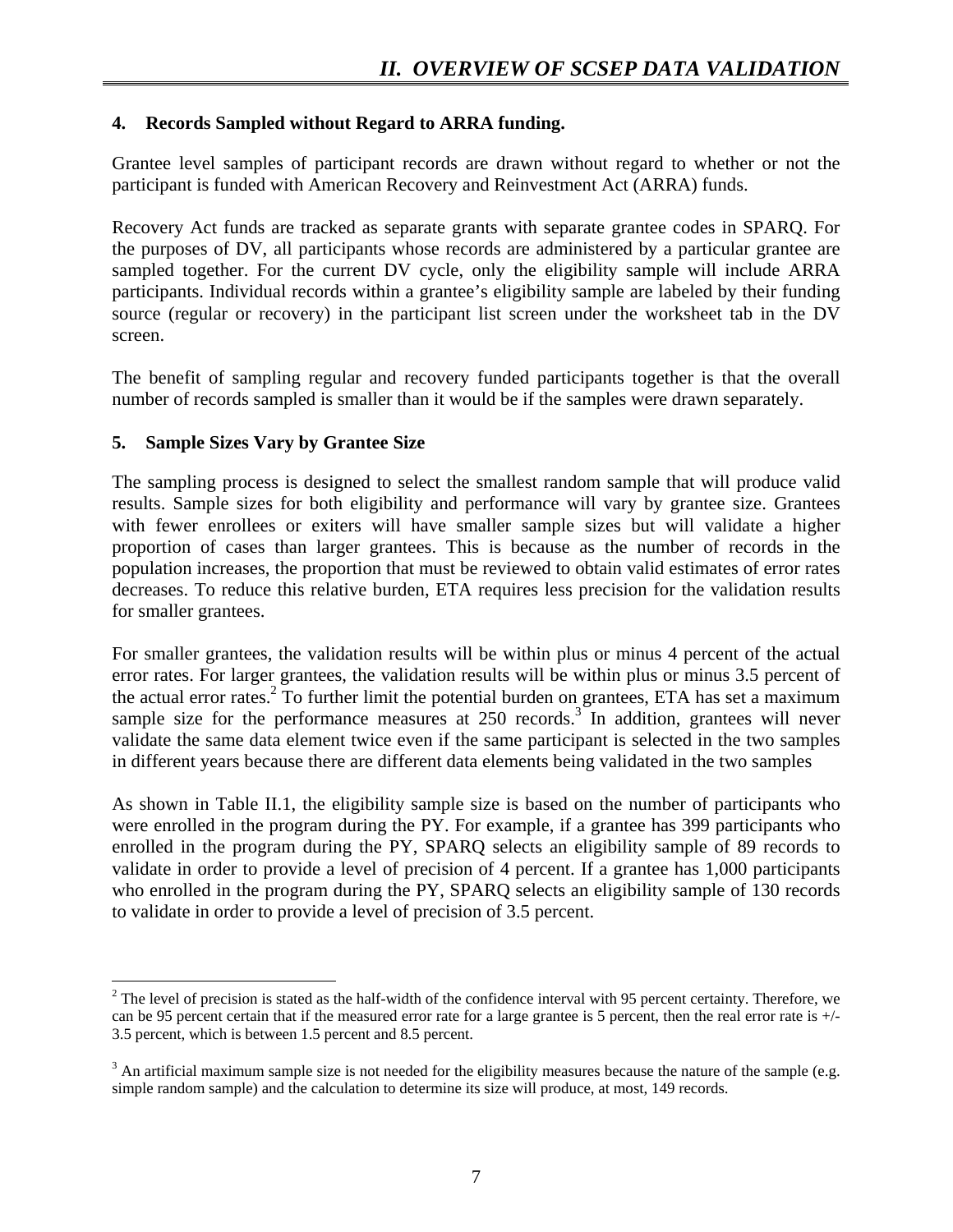Similarly, as shown in Table II.2, the performance sample size is also based on the number of participants whose final performance was reported during the PY. For example, if a grantee has 100 participants whose final performance was reported during the PY, SPARQ selects a performance sample of 70 records to validate in order to provide a level of precision of 4 percent. If a grantee has 500 participants whose final performance was reported during the PY, SPARQ selects a performance sample of 187 records to validate to provide a level of precision of 3.5 percent.

#### TABLE II.1

| Number of Participants<br><b>Enrolled During PY</b> | Sample Size | Level of Precision |
|-----------------------------------------------------|-------------|--------------------|
| $1 - 99$                                            | $1 - 53$    | 4.0%               |
| $100 - 199$                                         | $54 - 73$   | 4.0%               |
| $200 - 299$                                         | $73 - 83$   | 4.0%               |
| $300 - 399$                                         | $83 - 89$   | 4.0%               |
| $400 - 549$                                         | $109 - 118$ | 3.5%               |
| $550 - 699$                                         | $118 - 123$ | 3.5%               |
| $700 - 849$                                         | $123 - 127$ | 3.5%               |
| $850 - 999$                                         | $127 - 130$ | 3.5%               |
| $1,000 - 1,999$                                     | $130 - 139$ | 3.5%               |
| $2,000 - 4,999$                                     | $139 - 145$ | 3.5%               |
| $5,000 +$                                           | $145 - 149$ | 3.5%               |

#### ELIGIBILITY SAMPLE SIZES PER GRANTEE

#### TABLE II.2

#### PERFORMANCE SAMPLE SIZES PER GRANTEE

| Number of Exiters with Final<br>Performance Reported During PY | Sample Size | Level of Precision |
|----------------------------------------------------------------|-------------|--------------------|
| $1 - 99$                                                       | $1 - 70$    | 4.0 %              |
| $100 - 199$                                                    | $70 - 107$  | 4.0 %              |
| $200 - 299$                                                    | $107 - 130$ | 4.0 %              |
| $300 - 399$                                                    | $130 - 146$ | 4.0 %              |
| $400 - 499$                                                    | $146 - 157$ | 4.0 %              |
| $500 - 749$                                                    | $187 - 214$ | 3.5%               |
| $750 - 999$                                                    | $214 - 230$ | 3.5%               |
| $1,000 - 1,250$                                                | $230 - 241$ | 3.5%               |
| $1,251 - 1,516$                                                | $241 - 249$ | 3.5%               |
| $1,517+$                                                       | 250         | 3.5%               |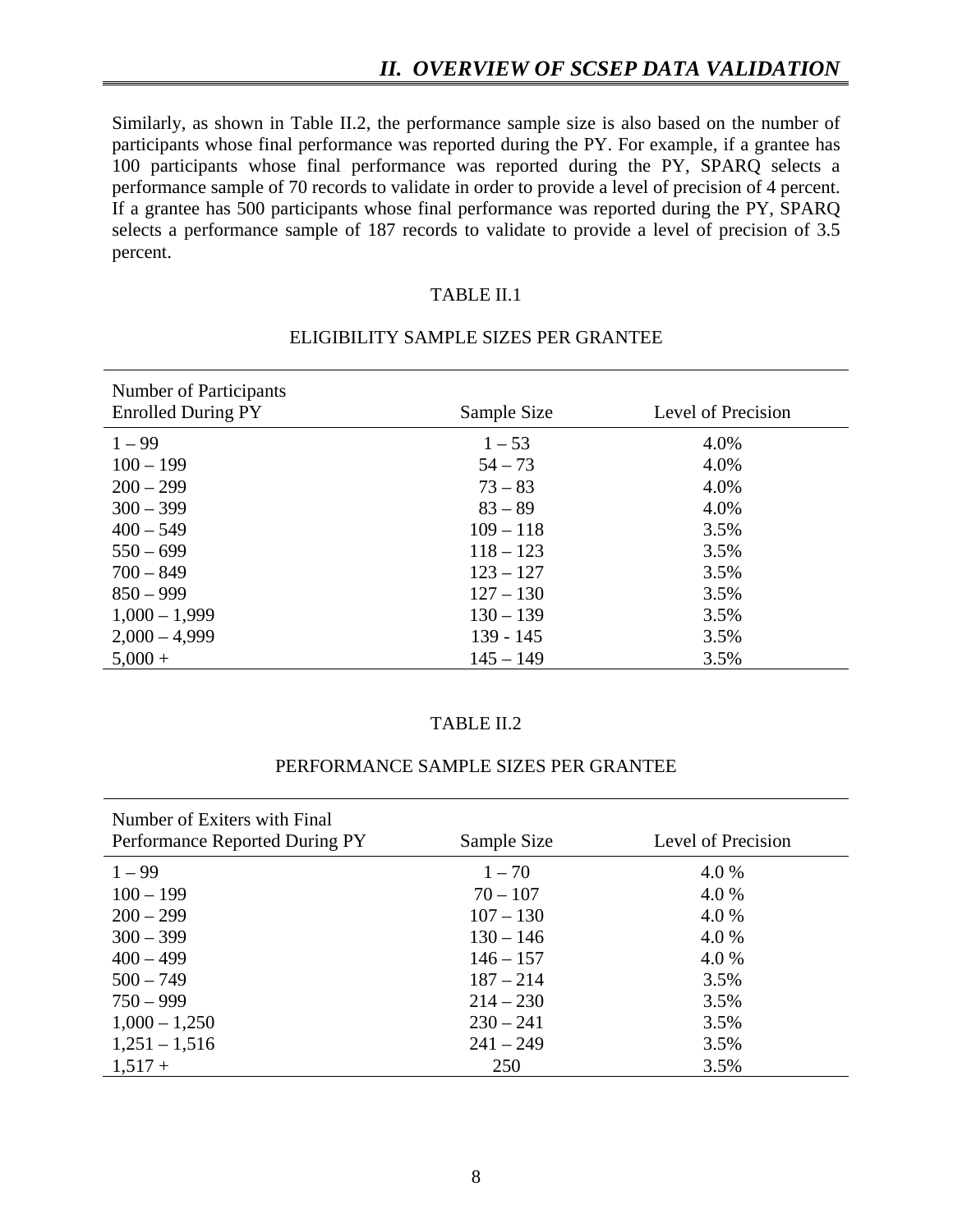### **6. A Note on Final Performance**

The performance sample is based on the number of records where final performance was reported during the PY. Figure II.1 identifies four groups of participants who all exited during the previous PY, yet whose last follow-up occurred during the PY being validated. For example, a participant in the **Exiters 2** cohort exits the program during the second quarter of the previous PY. A grantee is required to perform only the first follow-up (**FU1**) with that participant by the end of that PY. That grantee would be required to perform the second follow-up (**FU2**) and the third follow-up (**FU3**), which constitutes final performance, before the end of the PY being validated. Similarly, a participant in the **Exiters 4** cohort exits the program during the fourth quarter of the previous PY. In this scenario, however, a grantee is required to perform all three follow-ups with that participant by the end of the PY being validated.

|           | <b>Previous Program Year</b> |                |                 |                 |                | <b>Program Year Being Validated</b> |                 |                 |
|-----------|------------------------------|----------------|-----------------|-----------------|----------------|-------------------------------------|-----------------|-----------------|
|           | Q1                           | Q <sub>2</sub> | Q3              | Q4              | Q <sub>1</sub> | Q <sub>2</sub>                      | Q3              | Q <sub>4</sub>  |
|           | <b>EXIT</b>                  |                | FU <sub>1</sub> |                 |                |                                     |                 |                 |
| Exiters 1 |                              |                |                 |                 |                |                                     | FU <sub>2</sub> |                 |
|           |                              |                |                 |                 |                |                                     | FU <sub>3</sub> |                 |
|           |                              | <b>EXIT</b>    |                 | FU <sub>1</sub> |                |                                     |                 |                 |
| Exiters 2 |                              |                |                 |                 |                |                                     | FU <sub>2</sub> |                 |
|           |                              |                |                 |                 |                |                                     | FU3             |                 |
|           |                              |                | <b>EXIT</b>     | FU <sub>1</sub> |                |                                     |                 |                 |
| Exiters 3 |                              |                |                 |                 |                |                                     |                 | FU <sub>2</sub> |
|           |                              |                |                 |                 |                |                                     |                 | FU <sub>3</sub> |
|           |                              |                |                 | <b>EXIT</b>     |                |                                     | FU <sub>1</sub> |                 |
| Exiters 4 |                              |                |                 |                 |                |                                     |                 | FU <sub>2</sub> |
|           |                              |                |                 |                 |                |                                     |                 | FU <sub>3</sub> |

#### FIGURE II.1 FINAL PERFORMANCE (FU3) DURING PROGRAM YEAR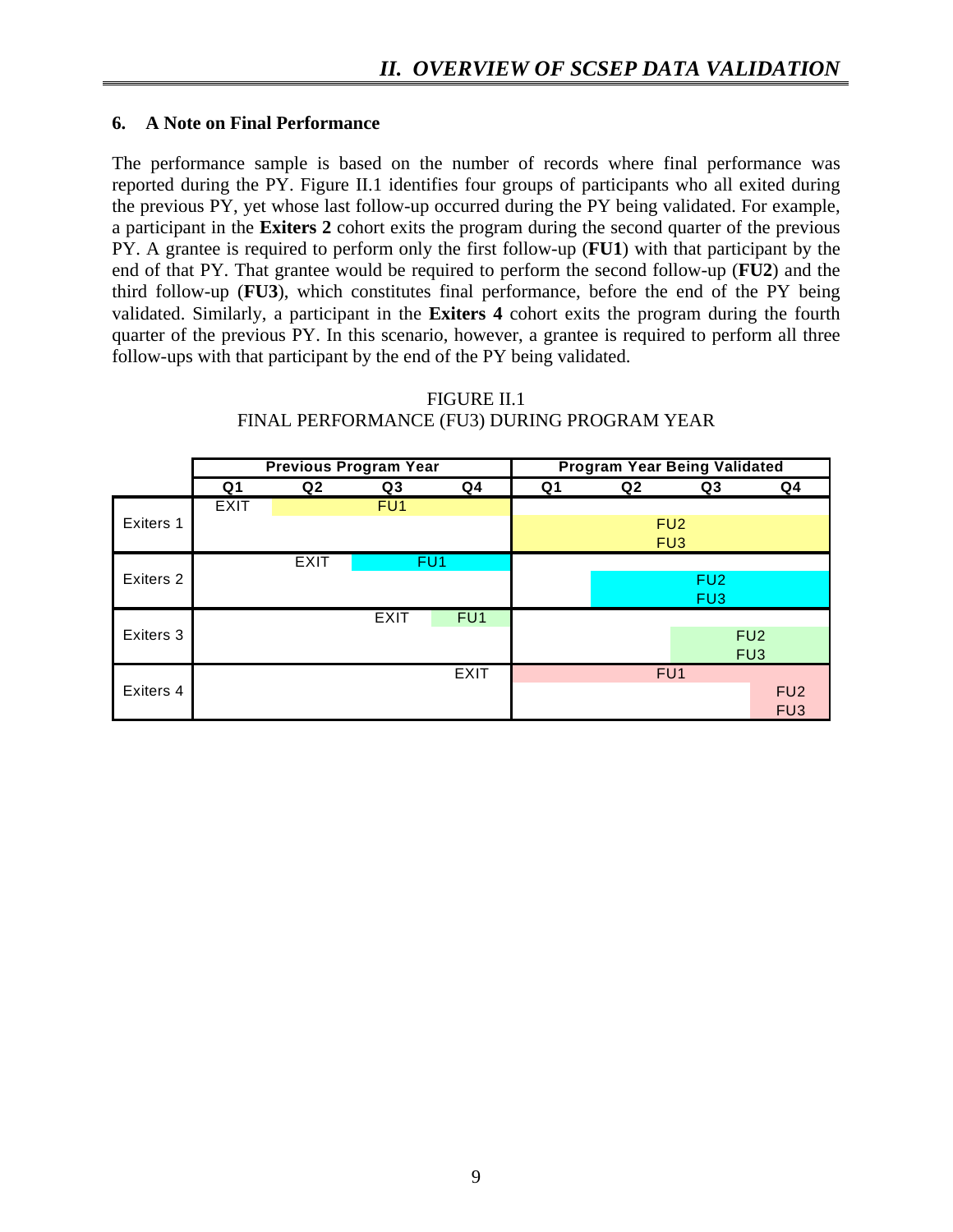### **C. SUMMARY OF SCSEP DV PROCESS**

All data to be validated will be displayed on summary and individual worksheets, which are accessed through SPARQ using the usual login procedures. Sub-grantees and local grantee staff will not be able to access the worksheets so that the integrity of the validation process is not compromised. Grantee validation staff will validate each data element on the worksheet by reviewing source documents to verify compliance with federal definitions. Again, sub-grantee staff are not permitted to participate in the validation effort. Grantee validation staff will then indicate the results by marking pass or fail for each of the data elements. The worksheets in SPARQ will display the data submitted to SPARQ by the grantee for the participant. The online worksheet will clearly indicate which data elements need to be validated.

Validation can be conducted on-site or at a central location, although on-site reviews allow better access to information and better communication with the sub-grantee and local grantee staff responsible for the data. Communication with the sub-grantee and local grantee staff, however, should not include discussions as to whether an element should pass or fail.

If validation is conducted on-site, grantees should notify sub-grantee and local project staff well in advance of when the validation will occur to ensure that local staff are available to assist in the validation. If the sub-grantee is small, no notice of the actual sampled files should be given since the records will be easy to locate. Otherwise, grantees should inform local staff which records have been sampled no more than 5 business days in advance of the specific files that will need to be retrieved. This will make the review more efficient, while minimizing the possibility for changes to the case files. Sub-grantees must be instructed not to make any changes to case files once the sample has been drawn. Sub-grantees should be instructed to follow the Handbook documentation rules for all enrollments starting November 1, 2008, and they should obtain missing documentation for those records, but they should not make changes in the 2007 files that are about to be validated in order to improve their pass rate.

If validation is conducted at a central location, case files must be copied and shipped to that location. Copies of the files should be sent via a traceable delivery method such as an overnight delivery method or the US Postal Service's certified mail. It is not efficient or secure to email or fax the documentation.

It is acceptable to just collect all the documents in the file pertaining to all activities prior to exit for records included in the eligibility sample, and all the documents in the file pertaining to exit and all subsequent follow up activities for records included in the performance sample. It is NOT acceptable to collect less than the complete set of documents pertaining to either the eligibility or performance sample.

At the end of the DV process, SPARQ will generate a Summary and Analytical report with estimates of the error rate for each data element. All supporting documentation must be maintained for three program years after the program year in which the validation is completed, to allow for auditing of the results by ETA and DOL's Office of the Inspector General. Documentation includes all case files and all worksheets for sampled records, not just the records that failed. The grantees may store documentation in whatever manner they deem to be safest and most efficient.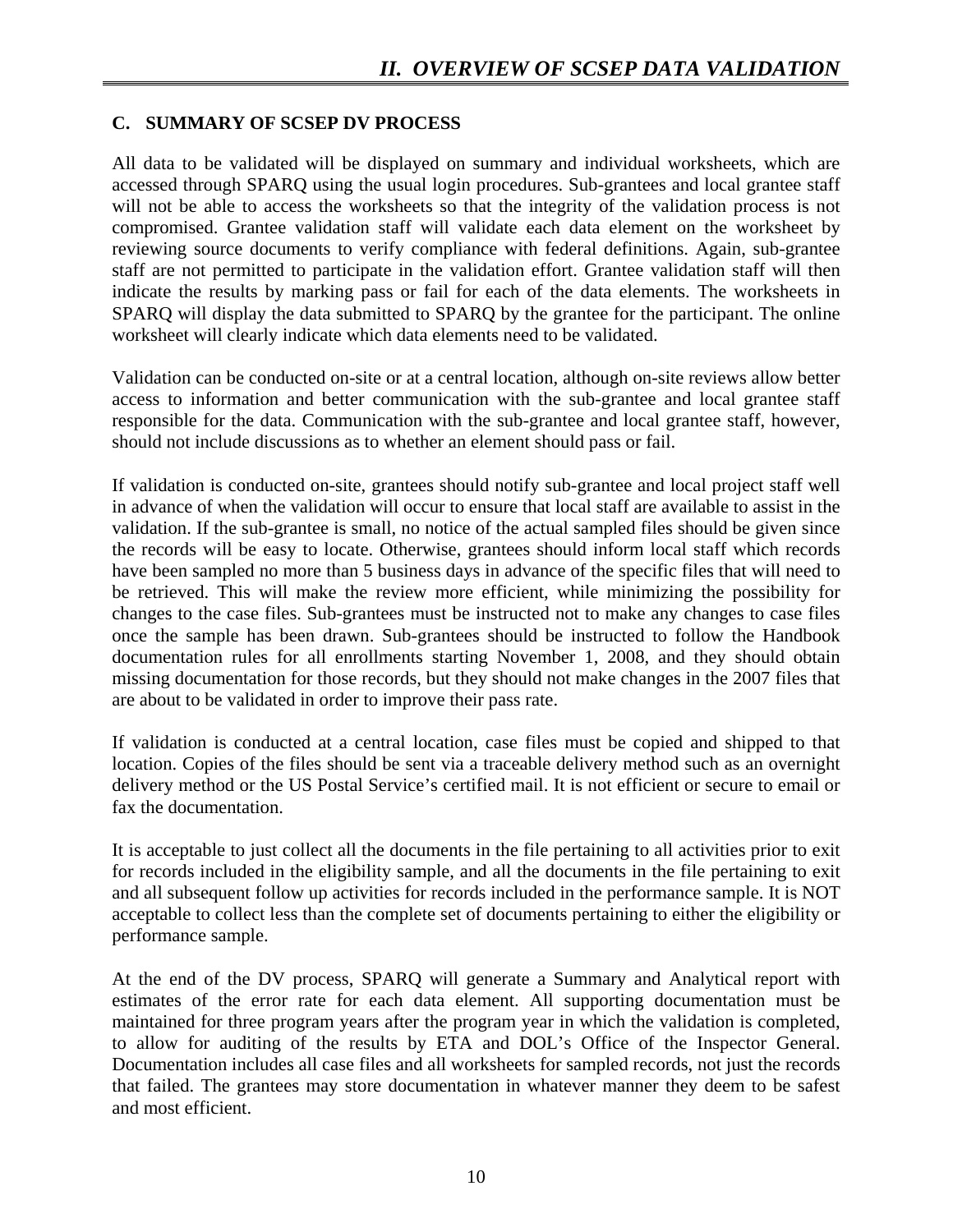### **D. PREPARING FOR DV**

Chapter III of this handbook describes the steps that grantees should follow to complete DV. Responsibility for completing these steps will be divided among various staff.

**Grantee Administrators** are responsible for assigning the role of validator to one or more grantee staff or other personnel not involved in the collection or entry of participant data.<sup>4</sup> They are also responsible for assuring that validators have the resources needed to complete the validation as required by ETA and for keeping the validation effort on schedule. Grantee Administrators themselves have access to the DV utilities in SPARQ.

**Validators** conduct the DV once the random samples have been selected. Validators must be grantee staff or other personnel who are independent of the data collection process so that an independent analysis can be obtained. Users with a role of validator and no other role will only have access to the DV utilities and My User Info in SPARQ. In other words, local grantee staff cannot validate their own data. Sub-grantees and local grantee staff will not be able to access the worksheets so that the integrity of the DV process is not compromised.

Table II.3 summarizes the preparation tasks that grantees should complete before embarking on the validation effort, and the staff who will likely be responsible for completing each preparation task. All of these tasks can begin immediately, so that the grantee can maximize the time available to validate its eligibility and performance samples.

# TABLE II.3

| <b>Preparation Activity</b>                                          | <b>Responsible Staff</b>             | <b>Handbook Reference</b> |
|----------------------------------------------------------------------|--------------------------------------|---------------------------|
| Assemble validation team.                                            | Grantee Administrator                | Not applicable            |
| Review handbook.                                                     | Validators                           | All chapters              |
| Develop a DV schedule and make<br>staff assignments.                 | Grantee Administrator,<br>validators | Chapter II                |
| Review DV steps. Confirm case files<br>contain source documentation. | Validators                           | Chapter III               |

#### PREPARING FOR DV

 $\overline{4}$  When a new user account is created, an e-mail is sent to the user's e-mail address giving him or her the default password. The user is required to change the password when entering the system for the first time. New passwords must be at least eight characters long and must contain at least one alphanumeric character, one numeric character, and one special character (\*, %, \$, etc.).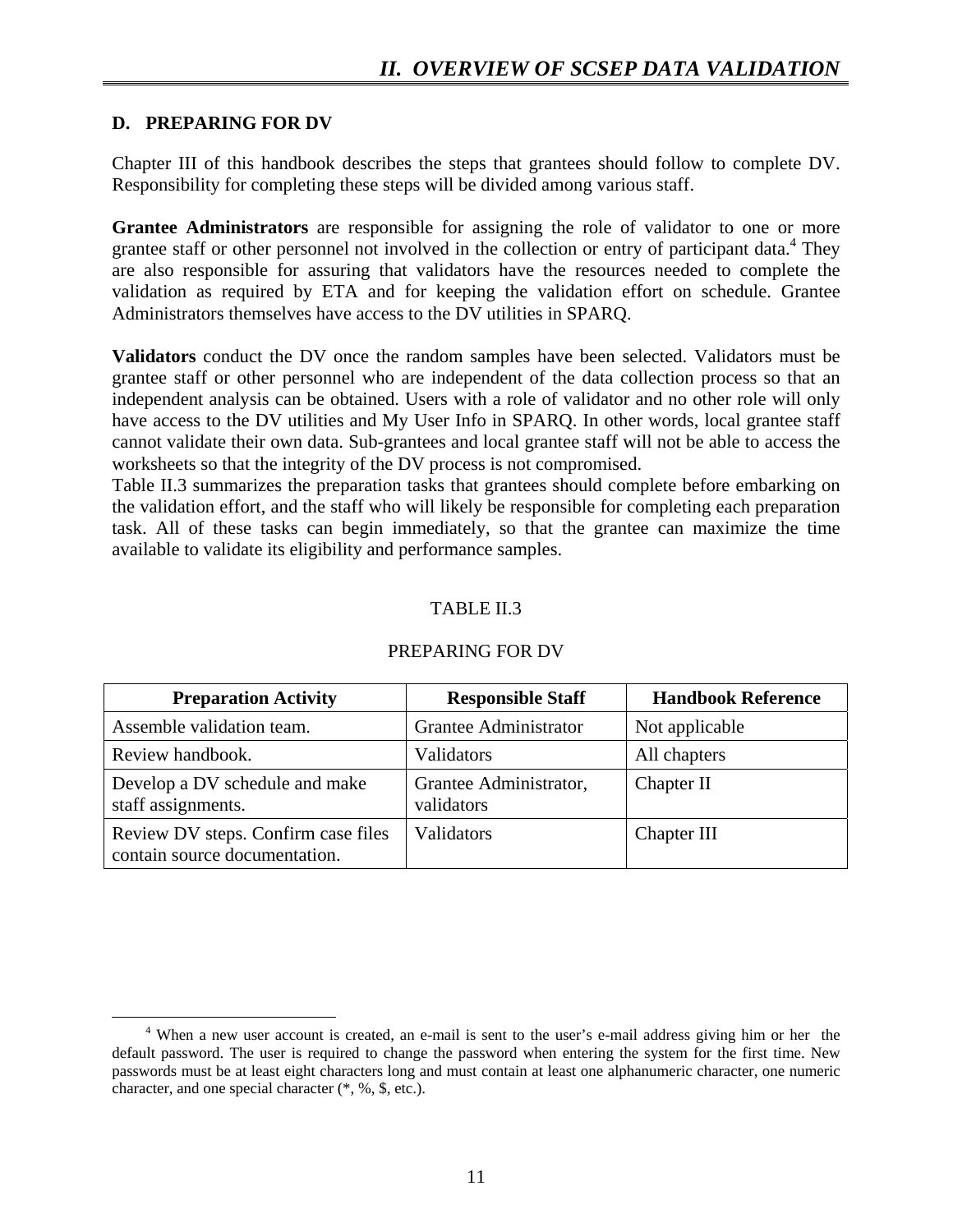# **III. SCSEP DATA VALIDATION PROCEDURES**

This chapter provides a step-by-step description of how to view the SCSEP DV pages within SPARQ, select the eligibility and performance samples, display the data elements to be validated, and enter the validation results. It also gives an overview of the six key steps that must be followed by validators as they validate SCSEP data, and includes a flowchart that illustrates those six fundamental steps in the DV process.

# **A. VIEWING THE SCSEP DV PAGES AND DV SAMPLES**

Validators can access the SCSEP DV pages within SPARQ (www.sparq2.doleta.gov) using normal SPARQ user login procedures.

**Step 1**: Select **Data Validation** under the System Tools section (Figure III.1).

#### FIGURE III.1 MAIN SPARQ HOMEPAGE

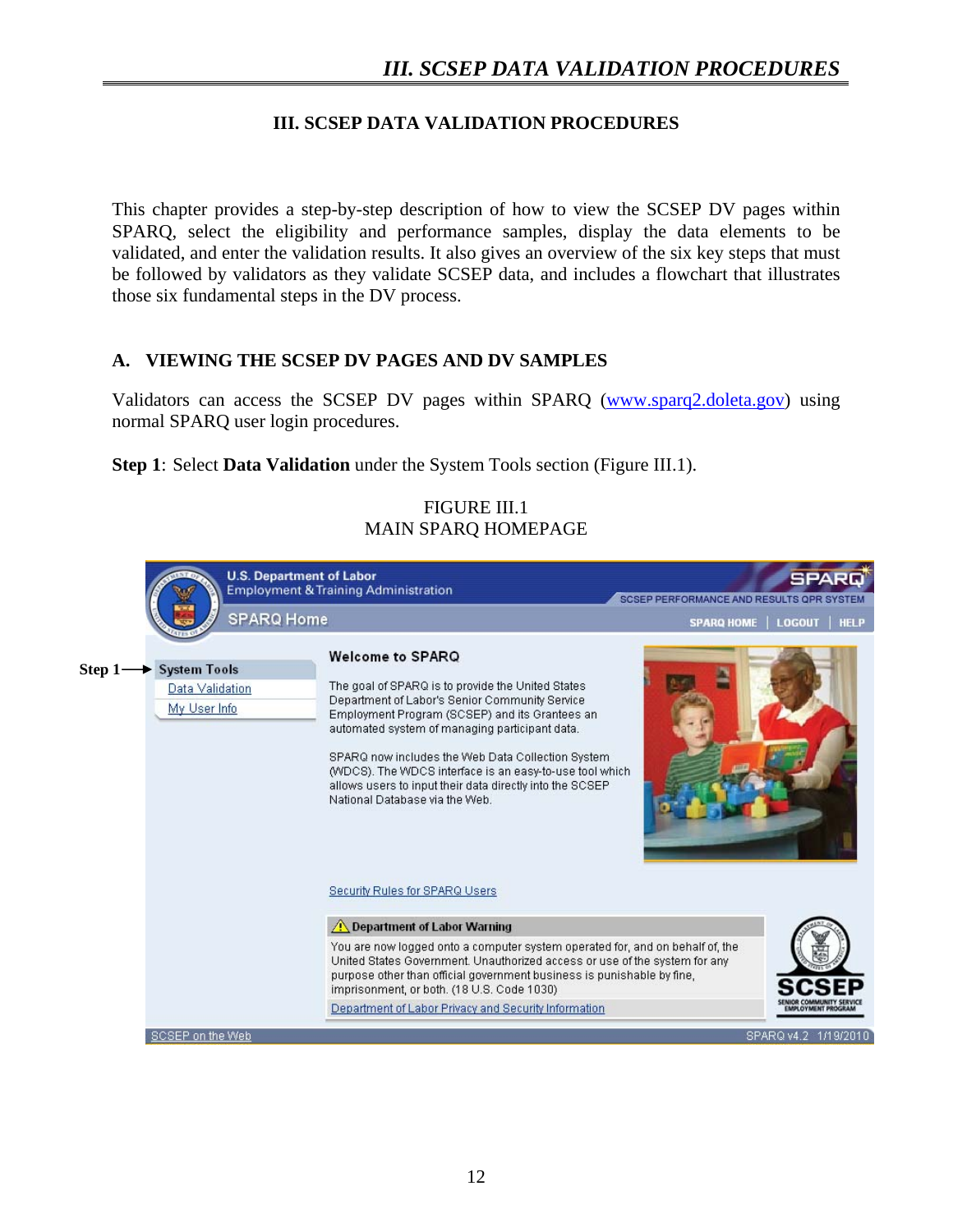**Step 2:** On the SCSEP DV page (Figure III.2), select the **Sample Type** and **Program Year**.

| FIGURE III.2                                         |  |
|------------------------------------------------------|--|
| SCSEP DV PAGE TO SELECT SAMPLE TYPE AND PROGRAM YEAR |  |

|                                  | <b>U.S. Department of Labor</b><br><b>Employment &amp; Training Administration</b> | <b>SPARQ</b><br>SCSEP PERFORMANCE AND RESULTS OPR SYSTEM |
|----------------------------------|------------------------------------------------------------------------------------|----------------------------------------------------------|
| Data Validation<br>কে            |                                                                                    | <b>HELP</b><br><b>SPARQ HOME</b><br><b>LOGOUT</b>        |
| <b>System Tools</b>              | Validation Example Grantee<br>Grantee:                                             |                                                          |
| Data Validation                  | Program Year: 2008<br>Sample Type: Eligibility                                     | GO                                                       |
| My User Info<br>SCSEP on the Web | Step 2                                                                             | SPARQ v4.2 1/19/2010                                     |

Click on the **Sample Type** drop-down menu to select either the eligibility sample or the performance sample. (Please refer to Chapter II of this handbook for a detailed discussion of both types of SCSEP DV samples, including selection criteria and sample sizes).

Select the applicable **Program Year**. For this year's validation that is due on May 1, 2008, select PY 2007. Click **GO**.

**Step 3:** Click on the **Sub-grantee** drop-down menu and select a specific sub-grantee or all subgrantees to view the records included in the specified DV sample. Selecting all sub-grantees will display a list of all of the participants included in the sample. Selecting a specific sub-grantee will display a list of participants for only the specific sub-grantee selected. If validators choose to select specific sub-grantees, they must ensure that they separately select each of the sub-grantees from the drop-down list to ensure that all sampled records are validated (Figure III.3).

# FIGURE III.3 SCSEP DV PAGE TO SELECT SUB-GRANTEE

| Data Validation<br>εw                                  | <b>U.S. Department of Labor</b><br><b>Employment &amp; Training Administration</b>                                                         | <b>SPARD</b><br>SCSEP PERFORMANCE AND RESULTS OPR SYSTEM<br><b>SPARQ HOME</b><br><b>HELP</b><br>LOGOUT |
|--------------------------------------------------------|--------------------------------------------------------------------------------------------------------------------------------------------|--------------------------------------------------------------------------------------------------------|
| <b>System Tools</b><br>Data Validation<br>My User Info | Validation Example Grantee<br>Grantee:<br>Program Year: 2008<br>Eligibility<br><b>Sample Type:</b><br><b>WORKSHEETS</b><br><b>COMMENTS</b> | GO                                                                                                     |
|                                                        | <b>DV Sample Select</b><br>Sub-grantee: Select v                                                                                           |                                                                                                        |
| SCSEP on the Web                                       | <b>CONTINUE</b>                                                                                                                            | Step 3<br>SPARQ v4.2 1/19/2010                                                                         |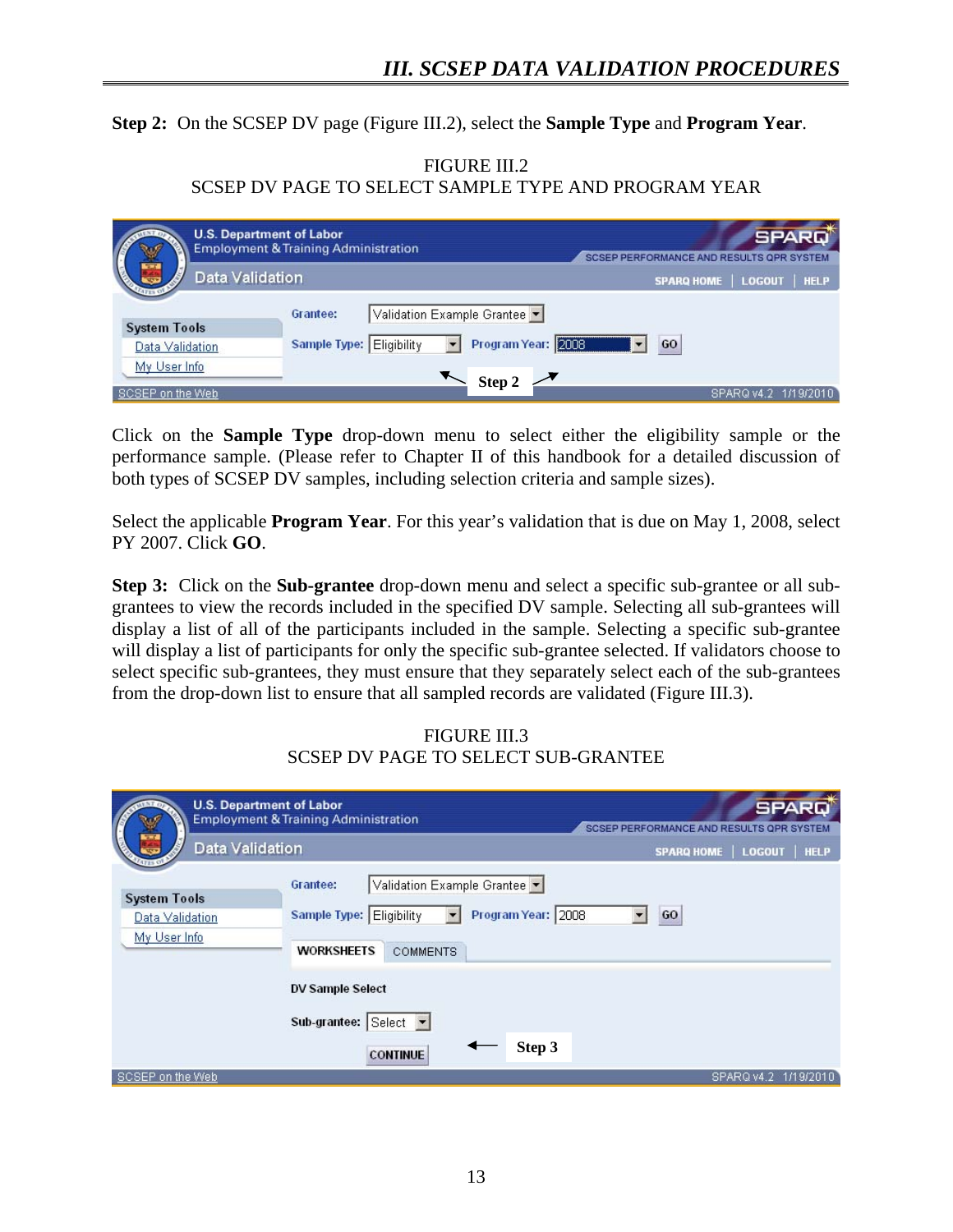Click **Continue** after making a sub-grantee selection.

**Step 4:** Depending on the sample type chosen in Step 2, either the **Eligibility Summary** or the **Performance Summary** worksheet page for the selected sub-grantee will be displayed. Both of these summary worksheets have three tabs. They are: **Worksheets**, **Report**, and **Comments** (Figure III.4.)

| <b>U.S. Department of Labor</b><br><b>Employment &amp; Training Administration</b><br>Data Validation                                                                                                                                   |                                                           |                                                                 |                 |                    | SCSEP PERFORMANCE AND RESULTS OPR SYSTEM        | <b>SPARQ HOME</b>             |              | <b>LOGOUT</b>        | <b>SPARD</b><br><b>HELP</b> |
|-----------------------------------------------------------------------------------------------------------------------------------------------------------------------------------------------------------------------------------------|-----------------------------------------------------------|-----------------------------------------------------------------|-----------------|--------------------|-------------------------------------------------|-------------------------------|--------------|----------------------|-----------------------------|
| <b>System Tools</b><br>Data Validation<br>My User Info.                                                                                                                                                                                 | Grantee:<br>Sample Type: Eligibility<br><b>WORKSHEETS</b> | Validation Example Grantee<br>$\blacksquare$<br><b>COMMENTS</b> |                 | Program Year: 2008 |                                                 | GO                            |              |                      |                             |
| DV Sample Select « Eligibility Summary<br>Grantee:<br>Validation Example Grantee<br># Complete / # In Sample: 0/11<br><b>Sample Status:</b><br>Sub-Grantee:<br>All<br>Program Year: 2008<br>Case Files Missing: 0<br>Invalid Records: 0 |                                                           |                                                                 |                 |                    |                                                 | 图 Export to CSV<br>Incomplete |              |                      |                             |
|                                                                                                                                                                                                                                         | <b>Participants in Sample:</b>                            |                                                                 |                 |                    | ALL Printable Worksheet                         |                               |              |                      |                             |
|                                                                                                                                                                                                                                         | Sub-grantee<br>Code                                       | Last<br><b>Name First</b><br><b>Name</b>                        | <b>SSN</b>      | <b>PID</b>         | Regular /<br><b>Recovery Grant</b><br>Indicator |                               |              | Pass Fail Incomplete | <b>Status</b>               |
|                                                                                                                                                                                                                                         | NJ001                                                     | Alexander, Luis                                                 | XXX-XX-<br>5220 | 475627             | Regular                                         | $\Box$                        | 0            | 12                   |                             |
|                                                                                                                                                                                                                                         | NJ001                                                     | Burns, Ethan                                                    | XXX-XX-<br>5192 | 475599             | Regular                                         | $\theta$                      | 0            | 19                   |                             |
|                                                                                                                                                                                                                                         | NJ001                                                     | Ellis, Antonio                                                  | XXX-XX-<br>5201 | 475608             | Regular                                         | $\Omega$                      | 0            | 13                   |                             |
|                                                                                                                                                                                                                                         | NJ001                                                     | Fox, Dominic                                                    | XXX-XX-<br>5236 | 475643             | <b>Recovery</b>                                 | $\Omega$                      | $\mathbf{0}$ | 17                   |                             |

FIGURE III.4 SUMMARY DV WORKSHEET PAGE

The **Worksheets** tab displays a summary worksheet with a list of **Participants in Sample** for a specific sub-grantee, or for all the sub-grantees of a specific grantee, depending on the choice selected in Step 3, and the validation status for each participant record in the selected sample. The **Report** and **Comments** tabs will be discussed later in this chapter.

#### **1. Summary DV Worksheet Column Descriptions**

As shown in Figure III.4, the summary DV worksheet includes eight columns: Sub-grantee Code, Last Name/First Name, SSN, PID, Pass, Fail, Incomplete, and Status. The columns are the same for both the eligibility sample and the performance sample.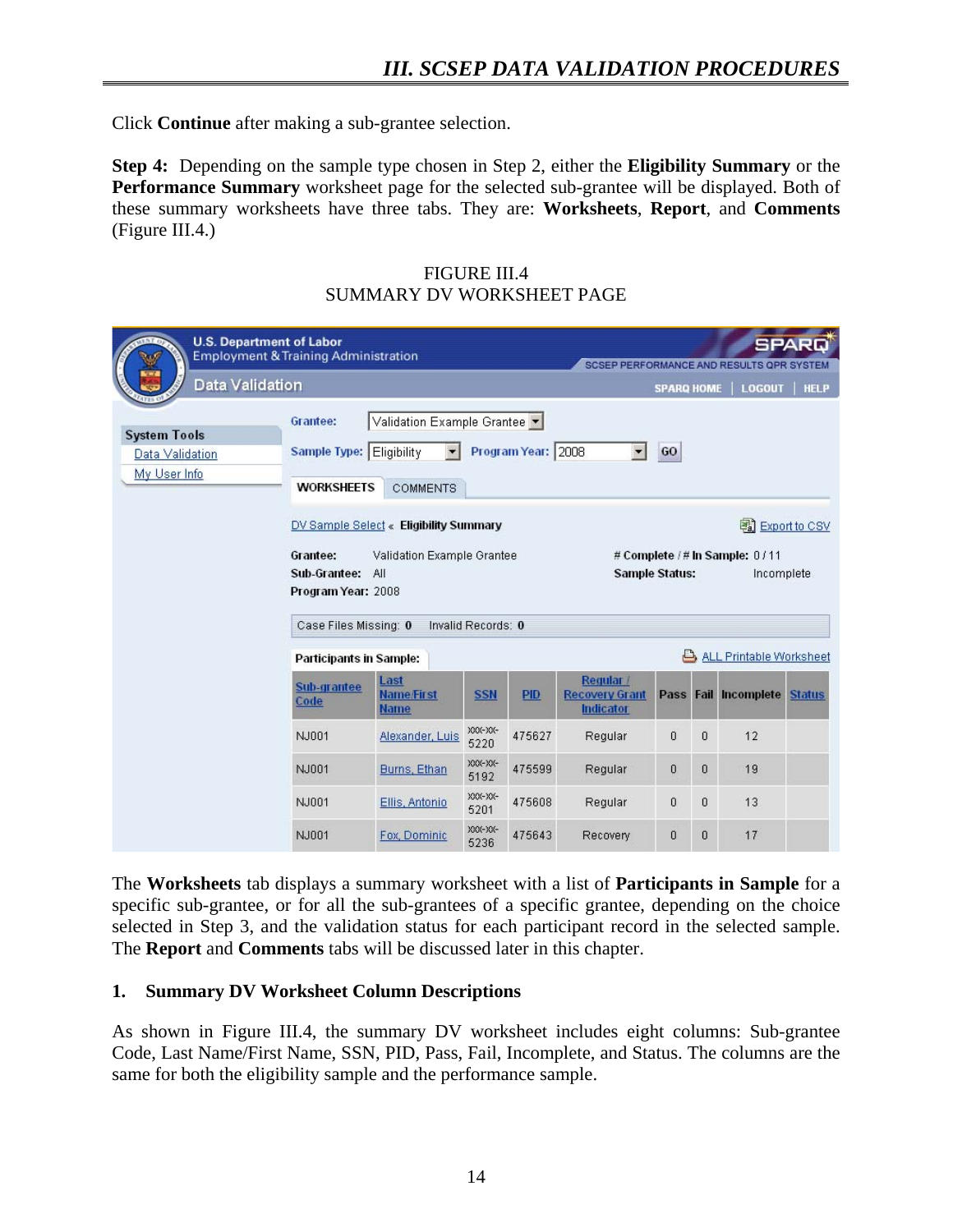- The **Sub-grantee Code** column shows the codes of the selected sub-grantee(s) in the sample. This column can be sorted alphabetically by clicking on the column header. This is useful when all sub-grantees are selected in Step 3.
- The **Last Name/First Name** column lists the names of the participants included in the sample. This column can be sorted alphabetically by clicking on the column header. Clicking on the specific name will open the individual validation worksheet for that record. (The individual validation worksheet will be discussed in more detail in Section B of this chapter.)
- The **SSN** column displays the last four digits of the SSN of each participant included in the sample. This column can be sorted numerically by clicking on the column header.
- The **PID** column displays the seven-digit Participant ID of each participant included in the sample. This column can be sorted numerically by clicking on the column header.
- The Regular / Recovery **Grant Indicator** column displays the words "Regular" or "Recovery" for each participant record in both samples. The indicator depends upon whether the participant was funded with SCSEP annual grant funds (regular) or ARRA funds (recovery). This column is provided as information to the validator so that they will be able to differentiate between participants in the two types of grants.
- The **Pass** column shows the number of elements within a record that have passed DV. (Section B of this chapter provides instructions on when to select Pass for an element.)
- The **Fail** column shows the number of elements within a record that have failed DV. (Section B of this chapter provides instructions on when to select Fail for an element.)
- The **Incomplete** column shows the number of elements within a record that have not yet been validated (i.e., have not passed or failed DV yet). When no element in the sample has passed or failed DV, the number in the Incomplete column equals the total number of elements to be validated for that record. For example, the first record in Figure III.4 has 0 in both the Pass and Fail columns, and 7 in the Incomplete column, indicating that there are 7 elements to be validated for that record, and none of them have been validated yet. If the validator selects Pass for one element and Fail for another element, then the numbers will change to 1 in both the Pass and Fail columns, and 5 in the Incomplete column. Each record in the eligibility sample has 25 elements, and each record in the performance sample has 17 elements (see Table IV.1 and Table IV.2 at the end of Chapter IV for a complete list of data elements in both samples). However, the number of elements that need to be validated will not equal 25 (eligibility sample) or 17 (performance sample) when there is a null (blank field) or a "negative value" for a given data element because it is not feasible to validate either nulls or negative values. When a data element is not validatable due to a null or a negative value, there will be no Pass, Fail, or Incomplete radio buttons to select in the individual validation worksheet for that data element.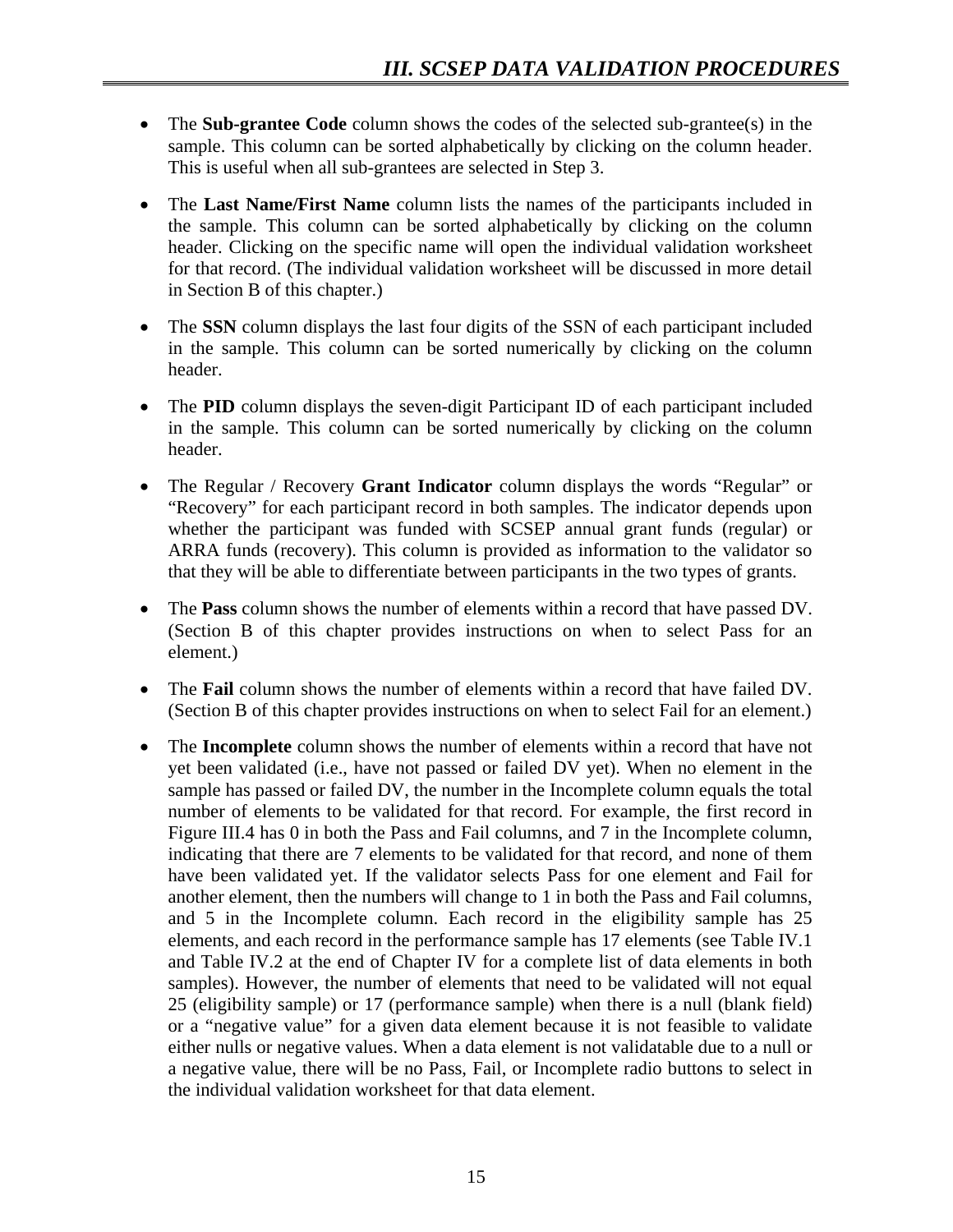• The **Status** column shows whether a record has been completely validated (i.e. all validatable elements have passed or failed and there are zero unvalidated elements in the Incomplete column). A green check mark  $\mathcal{U}$  will appear in the Status column when a record is completely validated.

# **2. Other Field Descriptions**

- The **# Complete/# in Sample** field shows the number of records that have been completely validated and the total number of records in the sample.
- The **Sample Status** field shows the sample's validation status. Once all records in the sample have been completely validated, the Sample Status will be "Complete"; otherwise, it will be "Incomplete."
- The **Case File Missing** field shows the total number of records in the sample that are missing case files and thus cannot be validated. There is a Case File Missing item in the Record Exclusion drop-down menu in the individual validation worksheet of each record, as discussed in more detail in Section B of this chapter.
- The **Invalid Records** field shows the total number of records in the sample that are invalid and thus cannot be validated. There is an Invalid Record item in the Record Exclusion drop-down menu in the individual validation worksheet of each record, as discussed in more detail in Section B of this chapter.
- The **Export to CSV** link is a function that creates a .csv file for analytical purposes. When this link is selected, a spreadsheet is created where the rows of the file are all data elements of each of the records displayed on the summary worksheet, and the columns are the Grantee Name, Program Year, Sample Type, Sub-Grantee Code, Last Name/First Name, SSN, PID, Form#, Data Element Name, Reported Value, Validatable?, Pass/Fail, and Validation Date.
- The **ALL Printable Worksheet** link is a function that opens a new browser window with a printer-friendly version of the validation worksheets for all of the records of either all sub-grantees or a specific sub-grantee, depending on the option chosen in Step 3 (Figure III.5). Elements that are not validatable due to nulls (blanks) or negative values are marked as n/a in the Pass/Fail column. Elements that are validatable, but have not been validated, are blank in the Pass/Fail column. Elements that have been validated are marked as Pass or Fail in the Pass/Fail column. The Sample Status and Worksheet Status are also shown at the top of each worksheet.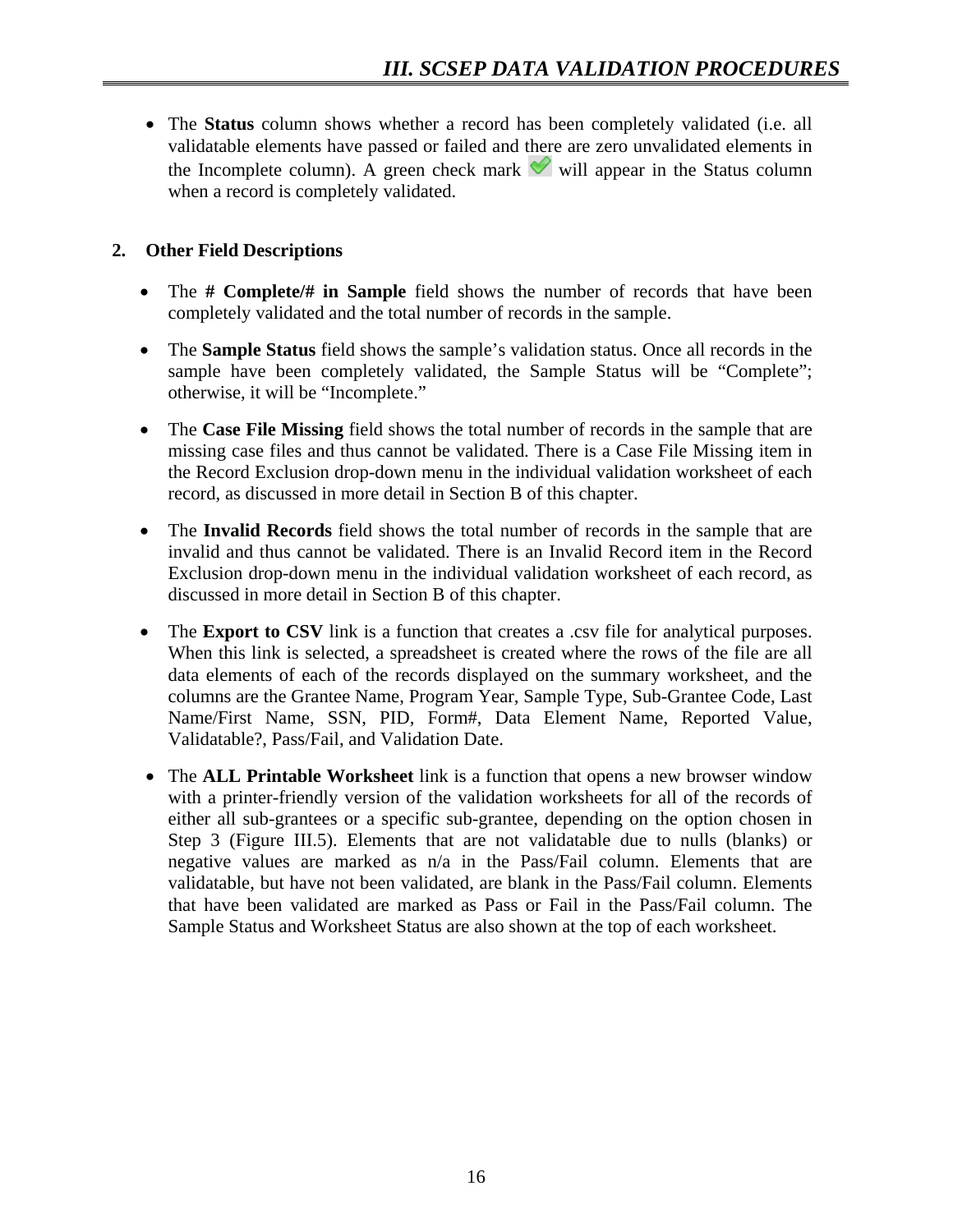#### FIGURE III.5 ALL PRINTABLE WORKSHEET

#### Data Validation Worksheet - Eligibility

| Grantee:           | Validation Example Grantee         |                             |              | # Complete $/$ # In Sample: 2/11 |  |                              |  |
|--------------------|------------------------------------|-----------------------------|--------------|----------------------------------|--|------------------------------|--|
| Sub-Grantee:       | NJ001                              |                             |              | Sample Status:                   |  | Incomplete                   |  |
| Program Year: 2008 |                                    |                             |              | Worksheet Status:                |  | Complete                     |  |
|                    | Last Name, First: Alexander, Luis  | SSN:                        | хос-хос-5220 | <b>PID: 475627</b>               |  | Application Date: 05/26/2005 |  |
|                    | <b>Assignment Date: 05/10/2009</b> | Break Start Date 08/18/2009 |              |                                  |  |                              |  |
| Grant Indicator:   | Requiar                            |                             |              |                                  |  |                              |  |

#### **Case File Missing?** Invalid Record?

#### Participant Worksheet Elements:

|    | No. Form#       | Data Element Name                                               | <b>Reported Value</b> | Pass/Fail |
|----|-----------------|-----------------------------------------------------------------|-----------------------|-----------|
| 1  | P7/P6.c         | State of Residence / State of Mailing Address                   | PW.                   | Pass      |
| 2  | P8              | Homeless                                                        | Ν                     | n/a       |
| 3. | P8a             | Urban/rural                                                     |                       | n/a       |
| 4  | P <sub>10</sub> | Date of birth                                                   | 5/30/1947             | Pass      |
| 5  | P <sub>11</sub> | Number in family                                                | 10                    | Pass      |
| 6  | P <sub>13</sub> | Employed prior to participation?                                | 003_Not employed      | Pass      |
| 7  | P14             | Total includable family income (12-month or 6 month annualized) | 5                     | Pass      |
| 8  | P22             | Limited English Proficiency                                     | Ν                     | n/a       |
| 9  | P24             | Low literacy skills?                                            |                       | n/a       |
| 10 | P25             | Veteran (or qualified spouse of veteran)?                       |                       | n/a       |
| 11 | P26             | Disability?                                                     |                       | n/a       |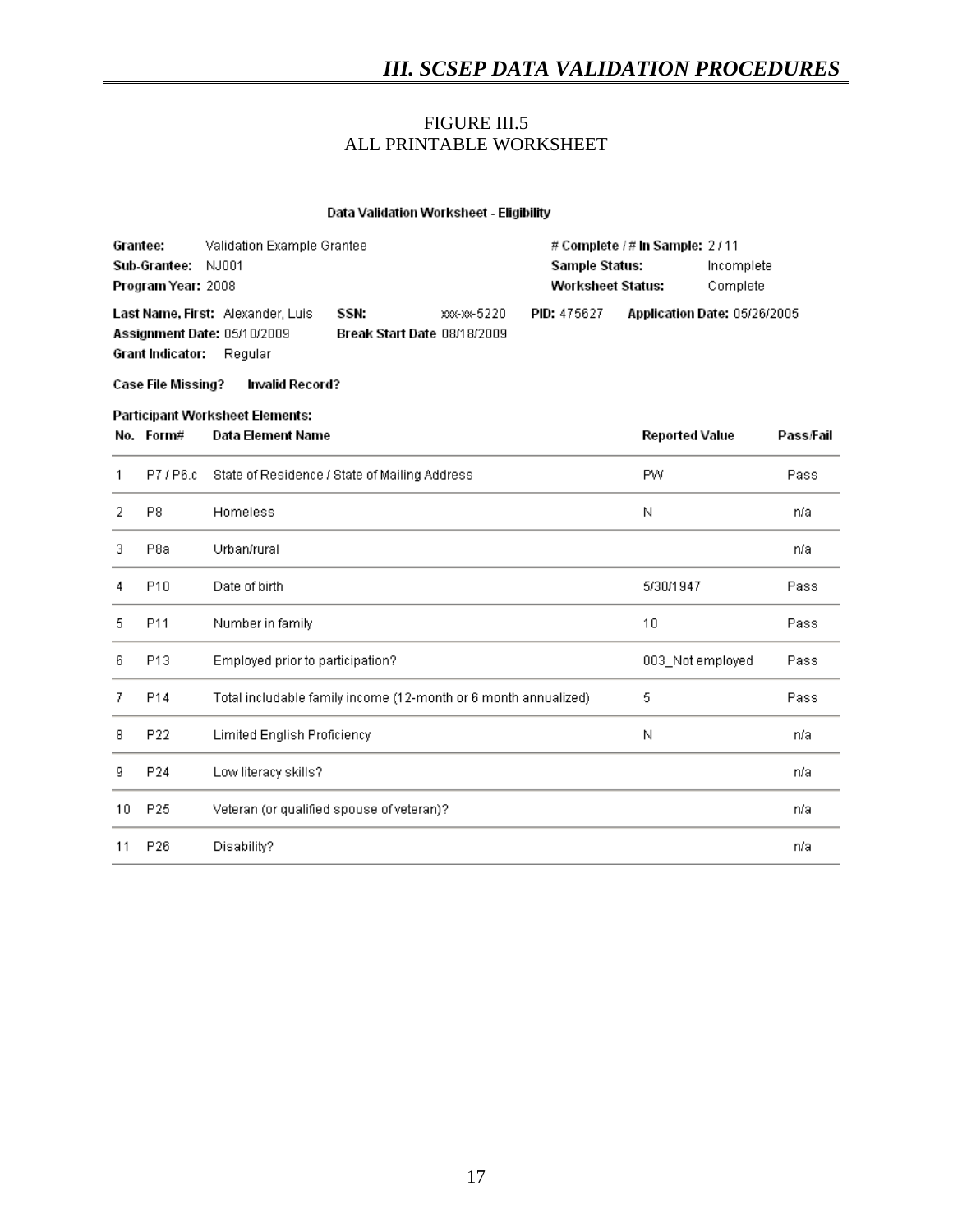## **B. CONDUCTING DV OF INDIVIDUAL RECORDS IN DV SAMPLES**

Based on the Sample Type, Program Year, and Sub-grantee selected, SPARQ will display the sample of records and their respective data elements to be validated.

**Step 1:** Click on the name of the individual record (in the Last Name/First Name column) in the summary worksheet (Figure III.6).

| <b>U.S. Department of Labor</b><br><b>Employment &amp; Training Administration</b><br>Data Validation                                                                        |                                                      |                                                              |                 |                    |                                                                                            | <b>SPARQ HOME</b> |   | SCSEP PERFORMANCE AND RESULTS OPR SYSTEM<br><b>LOGOUT</b> | <b>SPARD</b><br><b>HELP</b> |
|------------------------------------------------------------------------------------------------------------------------------------------------------------------------------|------------------------------------------------------|--------------------------------------------------------------|-----------------|--------------------|--------------------------------------------------------------------------------------------|-------------------|---|-----------------------------------------------------------|-----------------------------|
| <b>System Tools</b><br>Data Validation<br>My User Info                                                                                                                       | Grantee:<br><b>Sample Type:</b><br><b>WORKSHEETS</b> | Validation Example Grantee<br>Eligibility<br><b>COMMENTS</b> |                 | Program Year: 2008 | $\blacktriangledown$                                                                       | GO                |   |                                                           |                             |
| DV Sample Select « Eligibility Summary<br>Grantee:<br>Validation Example Grantee<br>Sub-Grantee:<br>All<br>Program Year: 2008<br>Case Files Missing: 0<br>Invalid Records: 0 |                                                      |                                                              |                 |                    | 图 Export to CSV<br># Complete / # In Sample: 0 / 11<br><b>Sample Status:</b><br>Incomplete |                   |   |                                                           |                             |
|                                                                                                                                                                              | <b>Participants in Sample:</b>                       |                                                              |                 |                    | ALL Printable Worksheet                                                                    |                   |   |                                                           |                             |
|                                                                                                                                                                              | Sub-grantee<br>Code                                  | Last<br><b>Name First</b><br><b>Name</b>                     | <b>SSN</b>      | <b>PID</b>         | Regular /<br><b>Recovery Grant</b><br>Indicator                                            |                   |   | Pass Fail Incomplete Status                               |                             |
|                                                                                                                                                                              | Step 1                                               | Alexander, Luis                                              | XXX-XX-<br>5220 | 475627             | Regular                                                                                    | $\overline{0}$    | 0 | 12                                                        |                             |
|                                                                                                                                                                              | NJ001                                                | Burns, Ethan                                                 | XXX-XX-<br>5192 | 475599             | Regular                                                                                    | 0                 | 0 | 19                                                        |                             |
|                                                                                                                                                                              | NJ001                                                | Ellis, Antonio                                               | XXX-XX-<br>5201 | 475608             | Regular                                                                                    | 0                 | 0 | 13                                                        |                             |
|                                                                                                                                                                              | NJ001                                                | Fox, Dominic                                                 | XXX-XX-<br>5236 | 475643             | <b>Recovery</b>                                                                            | 0                 | 0 | 17                                                        |                             |

**Step 2:** This will open the individual worksheet page that lists all data elements to be validated for the selected record (Figure III.7).

FIGURE III.6 SELECTING INDIVIDUAL RECORD IN SAMPLE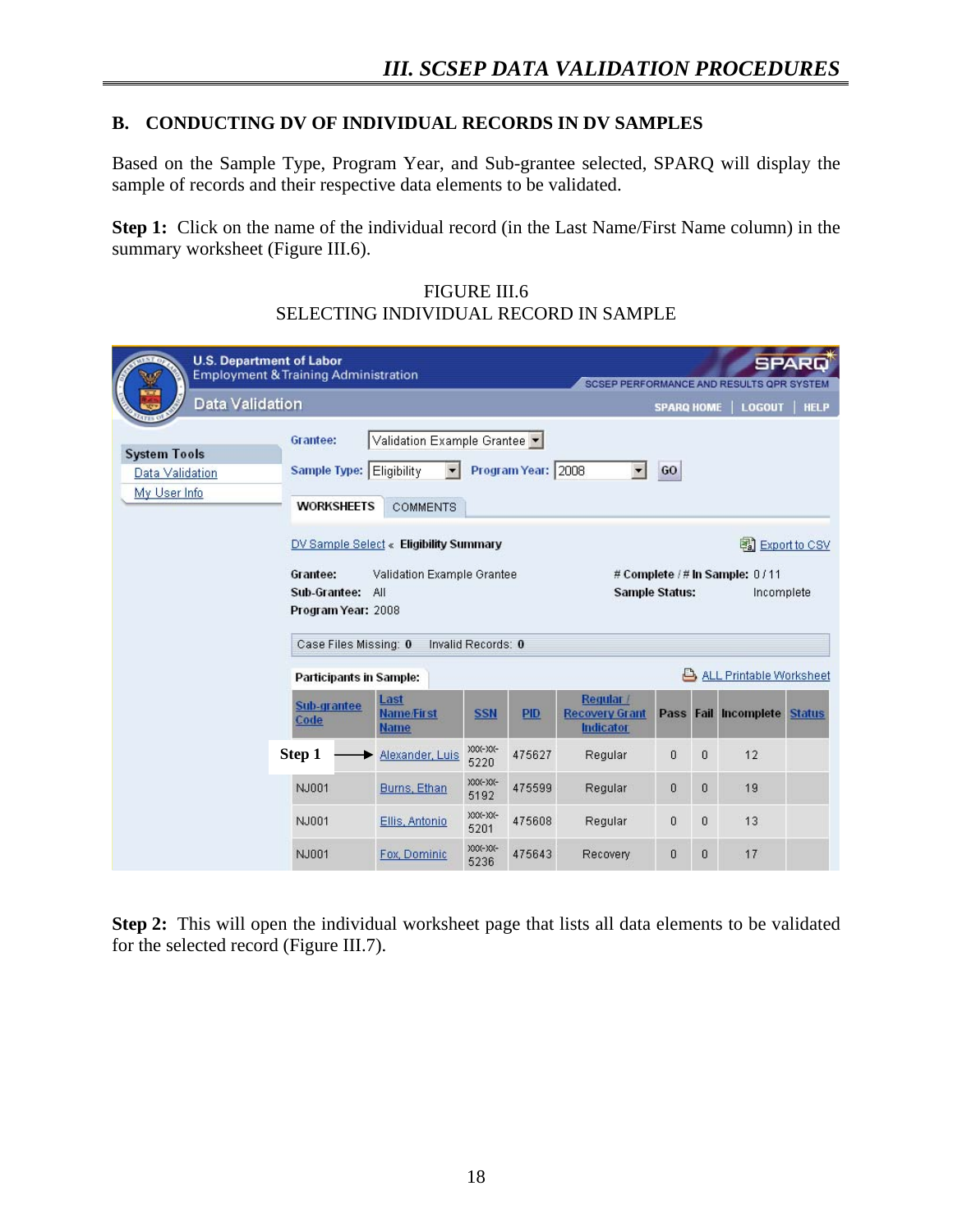#### FIGURE III.7 INDIVIDUAL DV WORKSHEET PAGE

|                                                        | <b>U.S. Department of Labor</b>                                                                                                                              |                                                    | <b>Employment &amp; Training Administration</b>                                                                            | SCSEP PERFORMANCE AND RESULTS OPR SYSTEM                                                                                                         |               | SPAR                              |  |  |
|--------------------------------------------------------|--------------------------------------------------------------------------------------------------------------------------------------------------------------|----------------------------------------------------|----------------------------------------------------------------------------------------------------------------------------|--------------------------------------------------------------------------------------------------------------------------------------------------|---------------|-----------------------------------|--|--|
|                                                        | Data Validation                                                                                                                                              |                                                    |                                                                                                                            | <b>SPARQ HOME</b>                                                                                                                                | <b>LOGOUT</b> | <b>HELP</b>                       |  |  |
| <b>System Tools</b><br>Data Validation<br>My User Info | Grantee:                                                                                                                                                     | <b>WORKSHEETS</b>                                  | Validation Example Grantee<br>Program Year: 2008<br>Sample Type: Eligibility<br><b>COMMENTS</b>                            | $\overline{\phantom{a}}$<br>GO                                                                                                                   |               |                                   |  |  |
|                                                        | DV Sample Select « Eligibility Summary « Individual Worksheet<br>Grantee:<br>Validation Example Grantee<br>VAL NJ<br>Sub-Grantee:<br>Program Year: 2008<br>< |                                                    |                                                                                                                            | # Complete / # In Sample: 2/11<br><b>Sample Status:</b><br>Incomplete<br><b>Worksheet Status:</b><br>Complete<br>$\leq$ Worksheet 1 of 11 $\geq$ |               |                                   |  |  |
|                                                        | <b>SAVE</b>                                                                                                                                                  | <b>Assignment Date:</b><br><b>Grant Indicator:</b> | Last Name, First Name: Alexander, Luis<br>SSN: xxx-xx-5220<br>05/10/2009<br><b>Break Start Date: 08/18/2009</b><br>Regular | $\vert$ > $\vert$<br>PID: 475627 Application Date: 05/26/2005                                                                                    |               | <b>Print Version</b>              |  |  |
|                                                        |                                                                                                                                                              | No. Form#                                          | <b>Participant Worksheet Elements:</b><br><b>Data Element Name</b>                                                         | Record Exclusion: None<br><b>Reported Value</b>                                                                                                  |               | Clear All<br>Pass Fail Incomplete |  |  |
|                                                        | 1                                                                                                                                                            | P71<br>P6.c                                        | State of Residence / State of Mailing Address                                                                              | <b>PW</b>                                                                                                                                        | $\sqrt{6}$    | $\subset$<br>C                    |  |  |
|                                                        | $\overline{2}$<br>3                                                                                                                                          | P <sub>8</sub><br>P <sub>8</sub> a                 | Homeless<br>Urban/rural                                                                                                    | N                                                                                                                                                |               |                                   |  |  |
|                                                        | 4                                                                                                                                                            | P <sub>10</sub>                                    | Date of birth                                                                                                              | 5/30/1947                                                                                                                                        | $\sigma$      | O<br>C                            |  |  |

The top part of the screen shows the Sample Type, Program Year, Grantee name, Sub-grantee name, # Complete/# In Sample, and Sample Status, (the same fields are on the summary DV page shown in Figure III.4). The individual DV worksheet page also has a **Worksheet Status** field that shows whether all validatable data elements for this record have been completely validated (Complete) or not (Incomplete).

To toggle between records, use the arrows that appear in the center of the screen. The arrows on the far left and right navigate to the first and last record in the sample, respectively. The middle arrows allow navigation to the record immediately before and immediately after the record currently selected. In between the middle arrows is the number of the worksheet currently selected of the total number of worksheets in the sample. This toggle bar also appears at the bottom of the screen. If validators make any changes to the record currently displayed on the screen, and use the toggle bar, a box will appear asking if validators want to save the changes (Figure III.8). Make the appropriate selection before navigating to the next screen.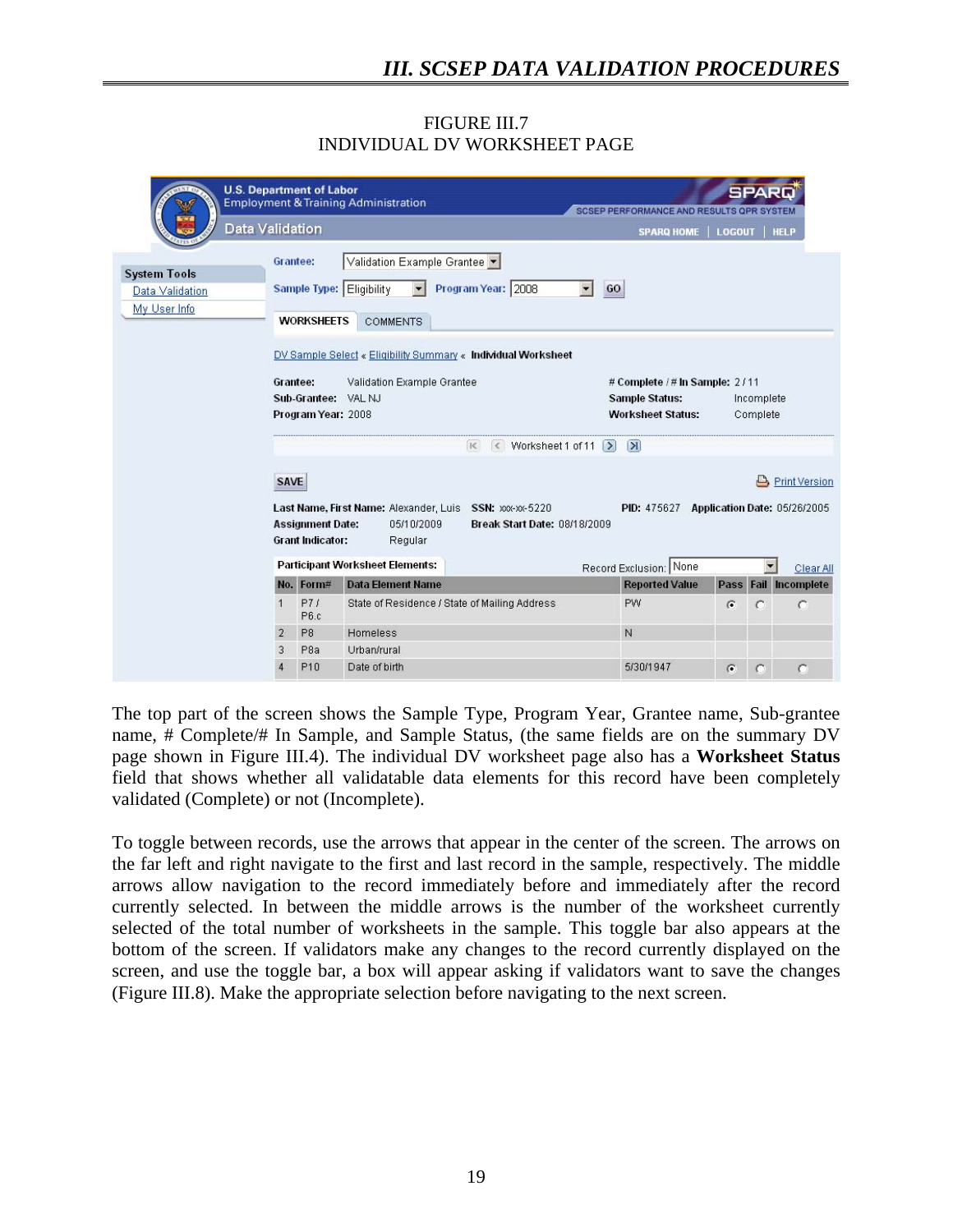FIGURE III.8 TOGGLE BAR WARNING MESSAGE

| Windows Internet Explorer                                                                                                                                  |
|------------------------------------------------------------------------------------------------------------------------------------------------------------|
| Are you sure you want to leave this record without saving your changes?<br>Click OK to leave the current record or Cancel to remain on the current record. |
| Cancel                                                                                                                                                     |

Under the arrows used for toggling between records, the participant's last name, first name, the last four digits of the participant's SSN, and the seven-digit PID are displayed. In addition, for records in the eligibility sample, the Application Date, Assignment Date, and Break Start Date (if available) are also shown; for records in the performance sample, the Start Date is also shown.

# **1. Individual DV Worksheet Column Descriptions**

As shown in Figure III.7, the individual DV worksheet includes seven columns: No., Form#, Data Element Name, Reported Value, Pass, Fail, and Incomplete. These columns are the same for both the eligibility sample and the performance sample.

- The **No.** column shows the sequential numbers of the data elements in the record.
- The **Form**# column shows the corresponding form numbers of the data elements in the record.
- The **Data Element Name** column shows the names of the data elements in the record.
- The **Waiver Field Last Updated Date** column appears only in the performance sample, and displays a value for four elements, all of which appear in that sample. Those elements are

 P51 Severe Disability? P52 Frail? P53 Old enough for but not receiving SS Title II? P54 Severely limited employment prospects in area of persistent unemployment?

For each of those elements, the date on which the field was last updated in SPARQ will be displayed.

- The **Reported Value** column shows the values that the sub-grantee reported for the data elements.
- The **Pass, Fail** and **Incomplete** columns contain radio buttons to select for each data element that needs to be validated. Only one of these buttons can be selected for a particular data element. If the wrong button was selected, select the correct button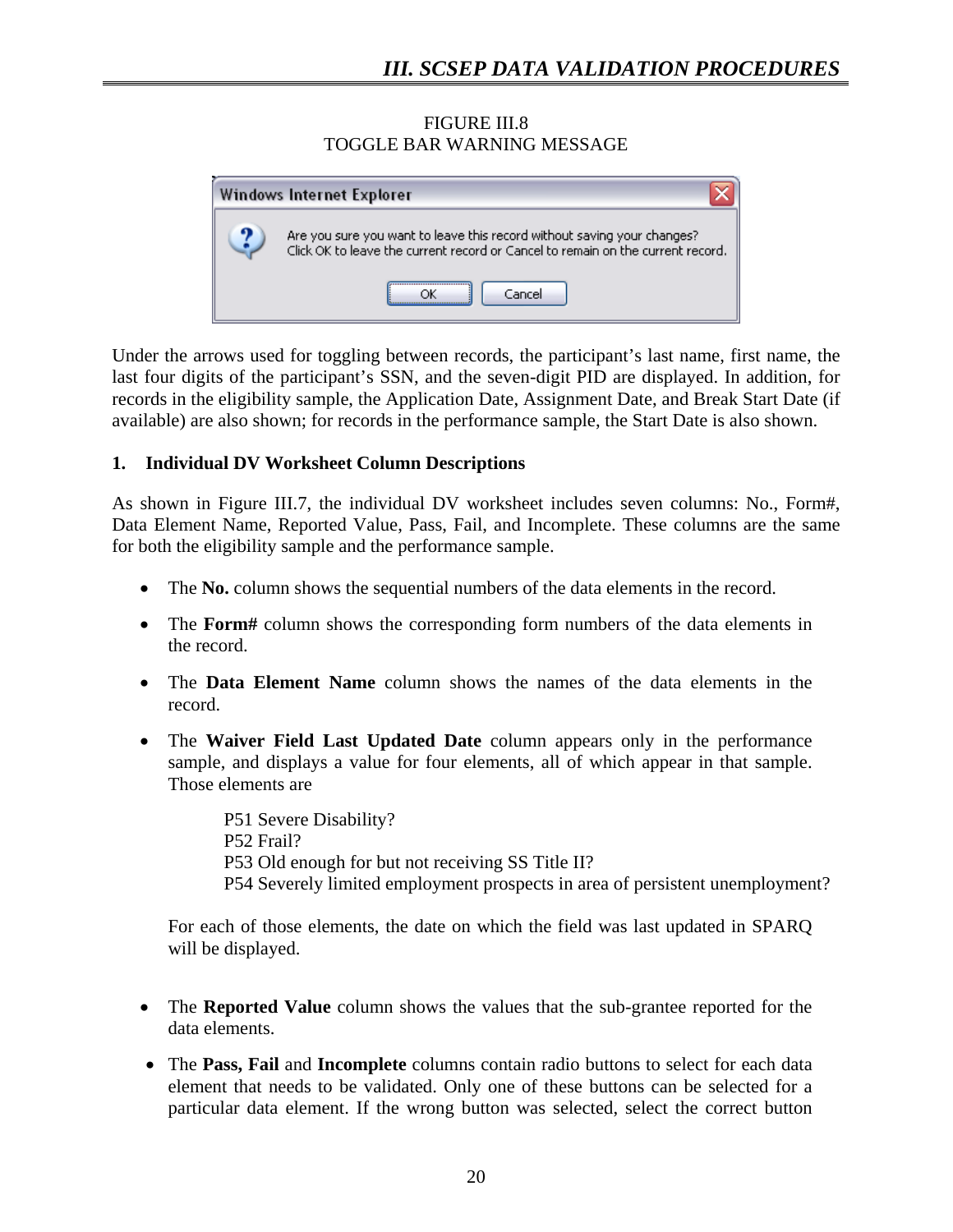instead. This will remove the incorrect mark and correct the error. As discussed in Section A of this chapter, data elements that are not validatable due to null (blanks) or negative values will not have radio buttons in the Pass, Fail, or Incomplete columns.

# **2. Other Field Descriptions**

- Click on the **DV Sample Select** link to return to the sub-grantee selection screen.
- Click on the **Eligibility Summary** or **Performance Summary** link to return to the summary DV worksheet for the selected sample.
- The **Save** button saves all of the entered validation values. It appears at both the top and bottom sections of the worksheet. After the Save button is clicked, a message "The validation data has been updated for this record" will appear in the top section of the screen above the Save button.

# *It is imperative that validators click the Save button before leaving an individual worksheet that has been updated. Failing to do so will result in the loss of all changes made to that worksheet.*

- The **Print Version** link opens a new browser window with a printer-friendly version of the validation results for all data elements of the selected record. It works the same way as the ALL Printable Worksheet function of the summary DV worksheet and has the same layout (Figure III.4), except that it only contains data for the one record currently being validated, instead of all the records in the summary worksheet.
- The **Record Exclusion** drop-down menu has three choices: None, Case File Missing, and Invalid Record. By default, it is set to None for all records, which activates the Pass, Fail, or Incomplete radio buttons and allows them to be selected.

When the case file for a record cannot be located, Case File Missing should be selected. When Case File Missing is selected, all of the elements in the worksheet that have radio buttons will automatically be nullified and grayed-out, indicating that the record is excluded from validation. A message box will appear asking for confirmation (Figure III.9). Make the appropriate selection before navigating to the next screen.

#### FIGURE III.9 CASE FILE MISSING SELECTION WARNING MESSAGE

|   | <b>Windows Internet Explorer</b>                                                                                                      |
|---|---------------------------------------------------------------------------------------------------------------------------------------|
| െ | Marking this record as "Case File Missing" will disable validation for all data elements for this record. Do you wish to<br>continue? |
|   | Cancel                                                                                                                                |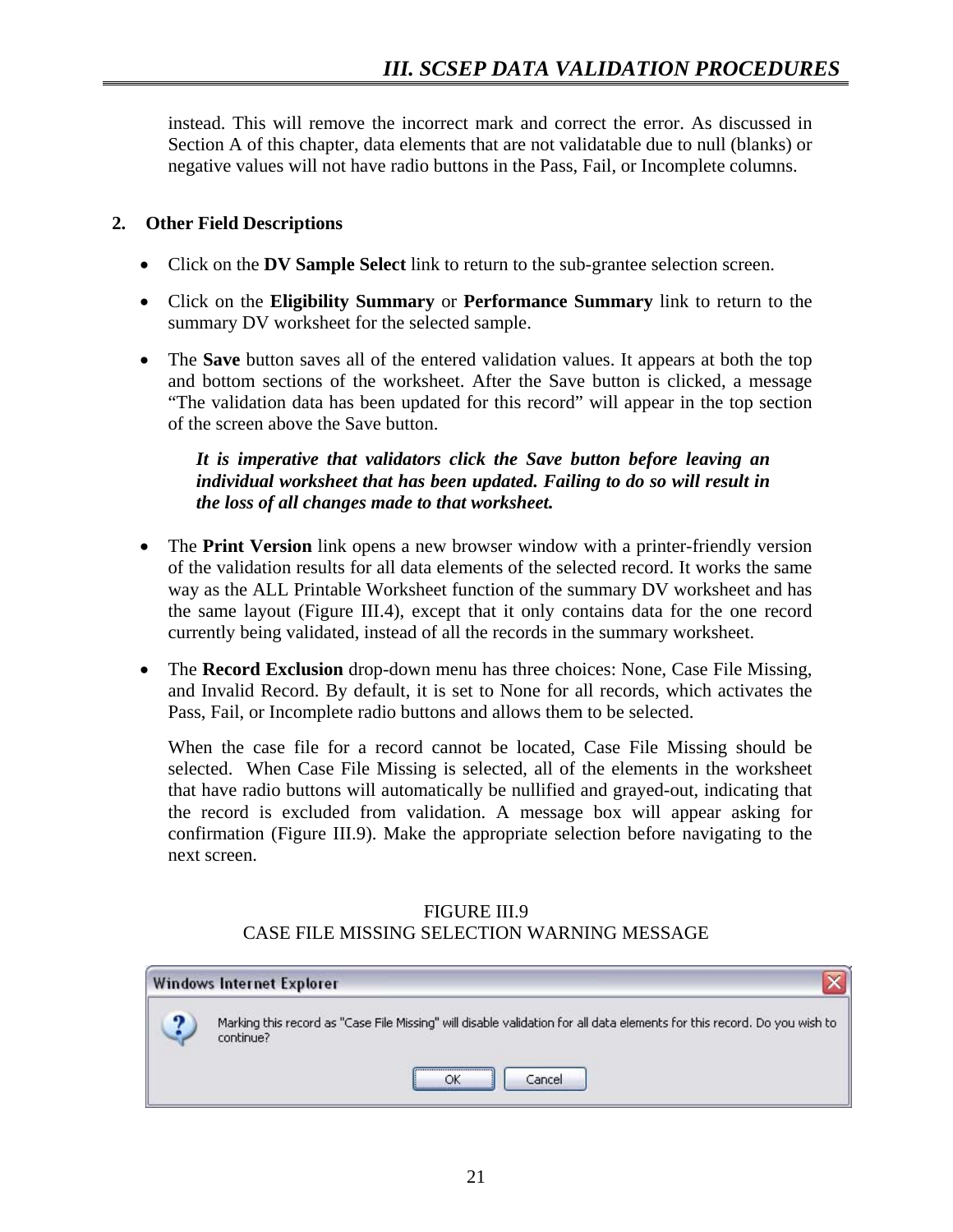When a record is invalid, Invalid Record should be selected. When Invalid Record is selected, all elements in the worksheet that have radio buttons will automatically be nullified and grayed-out, indicating that the record is excluded from validation. A message box will appear asking for confirmation (Figure III.10). Make the appropriate selection before navigating to the next screen. When the Invalid Record option is selected, SPARQ will send an automatic email to SCSEP@mathematicampr.com including the record's Grantee, Sub-grantee, Program Year (of sample), Sample Type, Last Name, SSN (last 4 digits), PID, and a message saying "This record has been marked as an 'Invalid Record' in Data Validation."

# FIGURE III.10 INVALID RECORD SELECTION WARNING MESSAGE

|   | <b>Windows Internet Explorer</b>                                                                                                   |
|---|------------------------------------------------------------------------------------------------------------------------------------|
| ച | Marking this record as "Invalid Record" will disable validation for all data elements for this record. Do you wish to<br>continue? |
|   | <br>Cancel<br>ОK                                                                                                                   |

If either the Case File Missing or the Invalid Record option is selected, a reason must be provided for the selection in the Comments field before saving the validation result of the record. If no comment is entered for such a record, a message box warning will appear when the save button is clicked (Figure III.11).

#### FIGURE III.11 COMMENT WARNING MESSAGE

| <b>Windows Internet Explorer</b>                                                                                          |
|---------------------------------------------------------------------------------------------------------------------------|
| Since the record is marked as excluded from validation, there must be a reason entered for this in the Comments<br>field. |
|                                                                                                                           |

If the case file for the record is located later, or if a record is marked as invalid by mistake, select None in the Record Exclusion drop-down menu. This will reset the selected individual worksheet to the default of Incomplete for all data elements. A message box will appear to confirm the change (Figure III.12). Make the appropriate selection. If OK is selected, validators will be able to select Pass or Fail for each of the data elements of the record.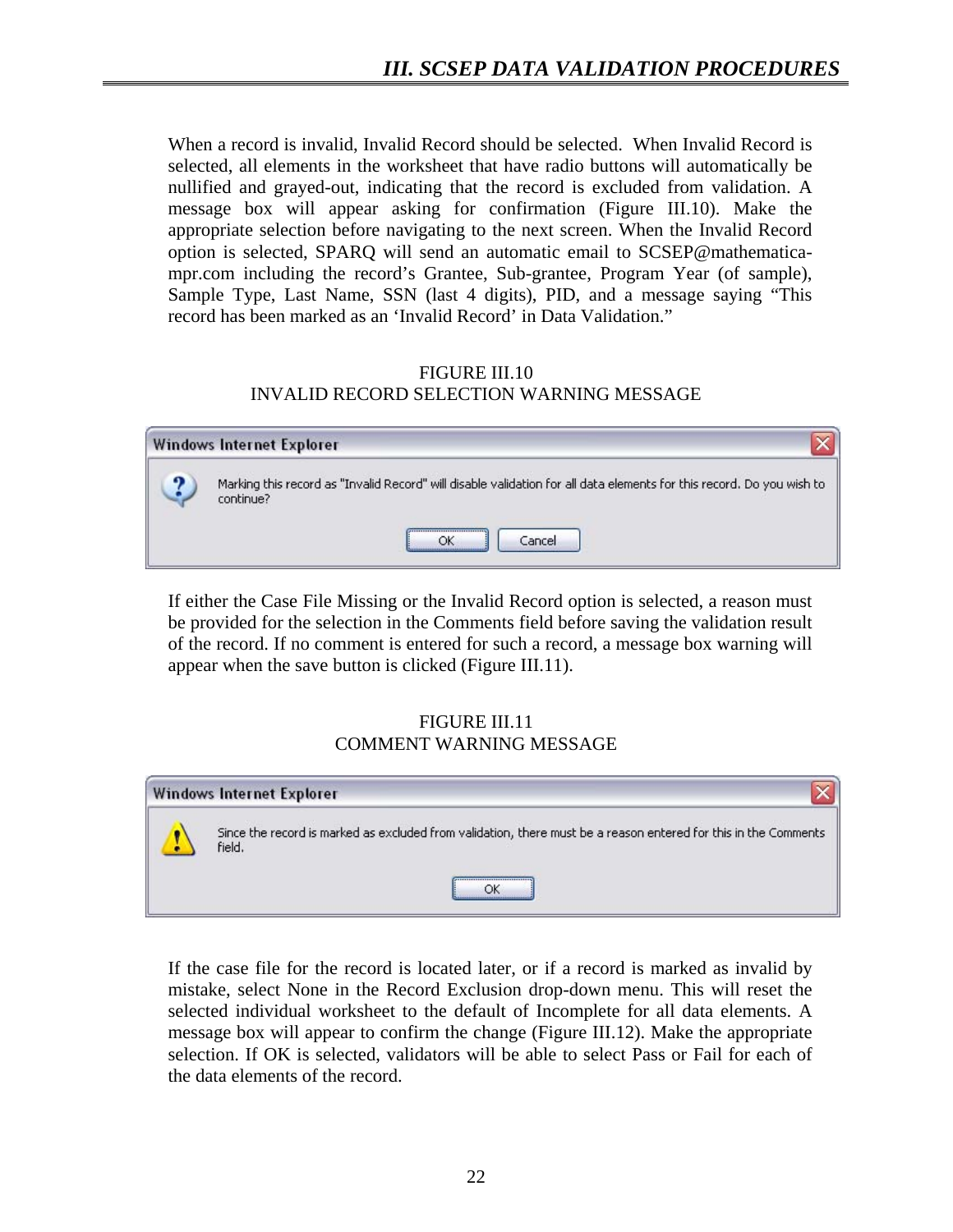#### FIGURE III.12 CHANGING TO NO RECORD EXCLUSION WARNING MESSAGE

|   | <b>Windows Internet Explorer</b>                                                                                              |
|---|-------------------------------------------------------------------------------------------------------------------------------|
| ภ | Marking this record as having no Record Exlusion will set all of its data elements to Incomplete. Do you wish to<br>continue? |
|   | Cancel                                                                                                                        |

- The **Clear All** link removes all of entries of Pass or Fail and returns the selected individual worksheet to the default of Incomplete for all data elements.
- The **View data comments for this record** link refresh the worksheet page and display the comments on the record from SPARQ. Validators can view these comments for the record to help them with validation. For records in the eligibility sample, the comments displayed include personal characteristics comments, enrollment comments, and community service assignment comments (Figure III.13). For records in the performance sample, the comments displayed include recertification/waiver comments, community service assignment comments, exit comments, and unsubsidized employment comments (Figure III.14). Click on the "Hide data comments for this record" link to hide these comments.

# FIGURE III.13

# VIEW DATA COMMENTS FOR AN ELIGIBILITY RECORD

| Data Comments                             |                                        |
|-------------------------------------------|----------------------------------------|
| <b>Personal characteristics comments:</b> | Cannot hear well.                      |
| <b>Enrollment comments:</b>               | On wait list till Aug 22.              |
| Community service assignment comments:    | Connie said they may want to hire her. |

### FIGURE III.14 VIEW DATA COMMENTS FOR A PERFORMANCE RECORD

| Data Comments                     |                                          |
|-----------------------------------|------------------------------------------|
| Recertification/waiver comments:  | No changes-see paperwork.                |
| <b>Exit comments:</b>             | Will come in to sign soon.               |
| Unsubsidized employment comments: | Called 3/31, still employed - Ann Poole. |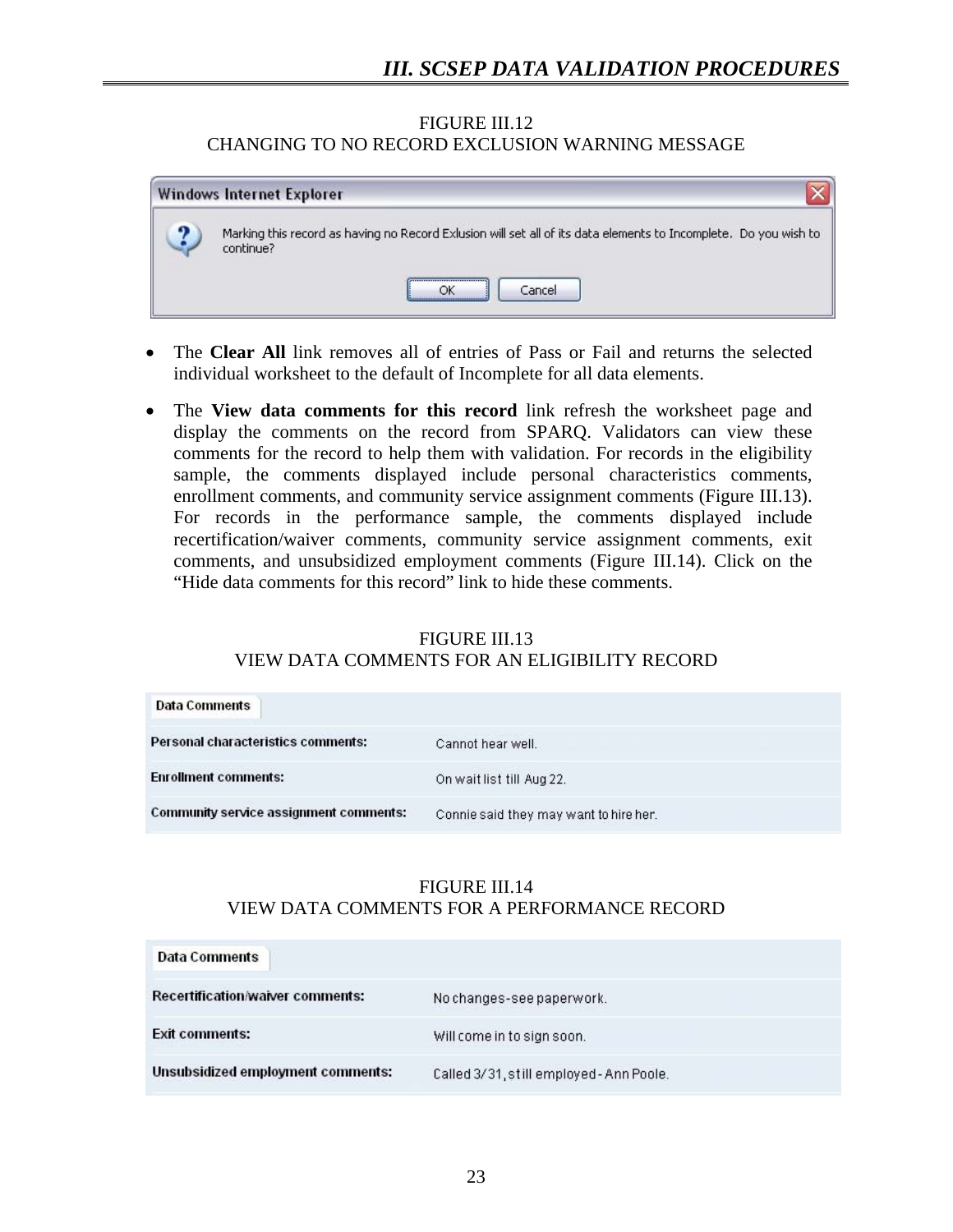**Step 3:** Assemble all of the supporting documentation and complete the validation of each data element of the selected record. There are two options for where to conduct the validation:

*Option 1*: Go to the sub-grantee's office and review all of the case files on-site; this may be preferable when there are few sub-grantees that have a large number of cases to be validated. In this case, validators may choose to select specific sub-grantees in the DV Sample Select step, and print the validation worksheets for each selected sub-grantee.

*Option 2:* Have all of the case files that need to be validated sent to the grantee's office; this may be preferable when there are numerous sub-grantees with a small number of cases in order to avoid having to make many short duration trips. In this case, validators may choose to select All sub-grantees in the DV Sample Select step, and print the validation worksheets for all sub-grantees.

**Step 4:** Enter validation results for each data element of each record. There are three options to do this:

*Option 1:* Print out all of the worksheets that need to be validated and record the results on paper while reviewing the files. The results then need to be entered separately into the relevant online SPARQ DV worksheet page.

*Option 2:* Export all of the worksheets to a CSV file and record the results in a spreadsheet while reviewing the files. The results then need to be entered separately into the relevant online SPARQ DV worksheet page.

*Option 3:* Enter the results online while validation is being conducted using the SPARQ DV page, which is available wherever there is an Internet connection.

The validation process itself involves comparing the sub-grantee reported information to the participant case files. This process includes the following steps:

- 1. Use the participant's name given on the validation worksheet to locate his/her case file.
- 2. Go through the list of data elements on the worksheet and compare the reported value with the information contained in the case file. Using the source documentation (see Chapter IV) to make a decision, determine if the information contained in the case file meets the specifications for the reported value.
- 3. If the information included in the participant's file supports/matches the value for the data element, then select Pass. However, if the source documents do not support/match the data element, then select Fail. For example, the participant's date of birth is one element that requires validation. If the reported date on the individual worksheet is 06/06/1930 and the source document within the case file says 06/06/1930, then the data element is valid and Pass should be selected. However, if the date on the source document within the case file shows any other date, then Fail should be selected. If no source document with a date of birth can be located in the case file, Fail must be selected for that data element.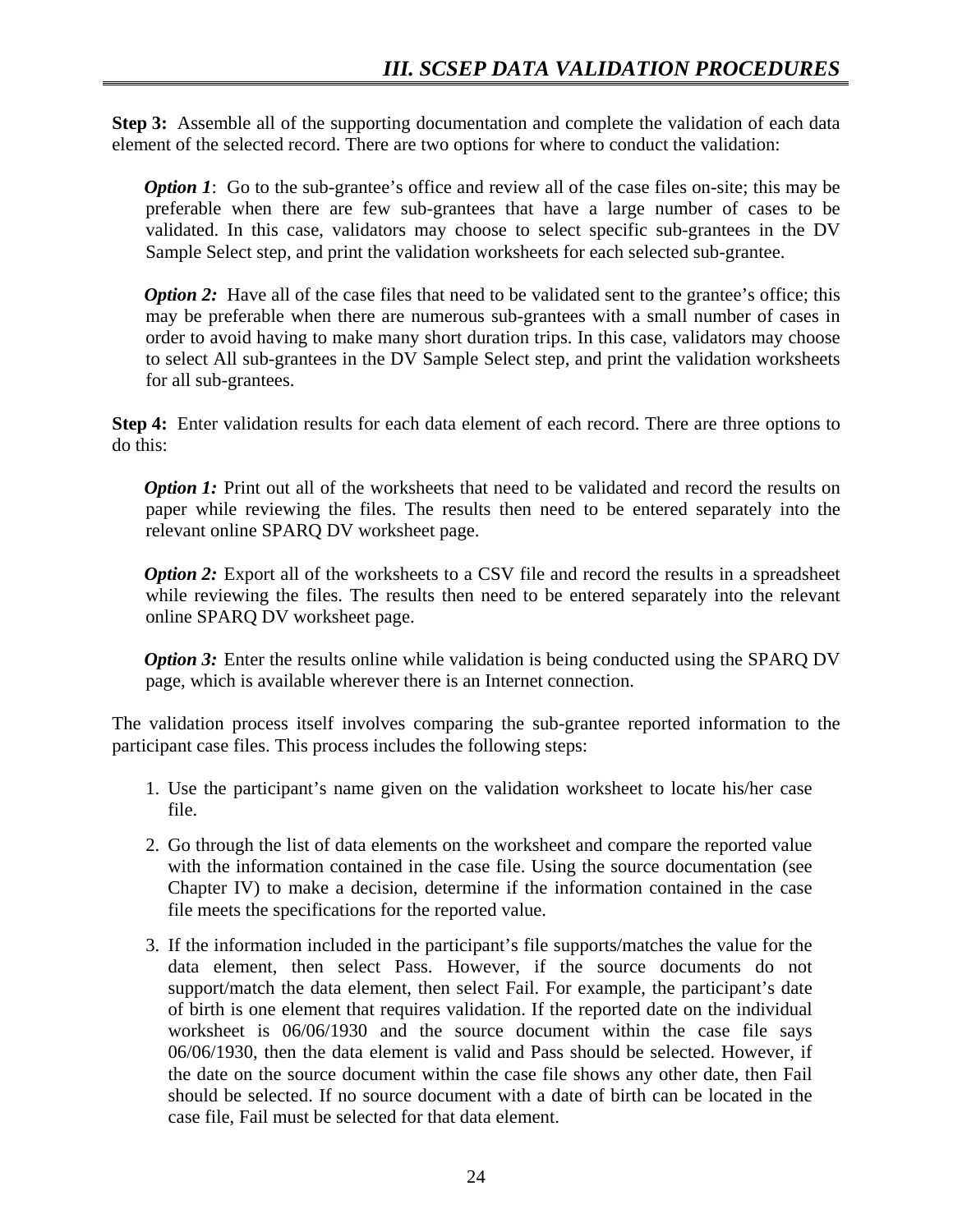*Note: Due to the manner in which data are stored in SPARQ, for date and money fields, validators may come across differences in how the values display. For example, a date field may be displayed as either 01/01/2008 or 01-JAN-2008, and a money field that contains whole dollars may be displayed with either two decimals (5.00) or with no decimals (5). Regardless of the format, the values must be validated if radio buttons are present for a data element.* 

 If an entire case file cannot be located, or if the record is invalid, Case File Missing or Invalid Record from the Record Exclusion drop-down list in the worksheet must be selected. In this case, all elements in the worksheet that have radio buttons will automatically be nullified and grayed-out. If the file is located at a later time, or an invalid record is later considered valid, the Case File Missing or Invalid Record selection can be changed to None and the appropriate Pass or Fail values may be entered. When a case file is missing or a record is invalid, explanatory notes must be entered in the Comments field at the bottom of the individual worksheet.

- 4. Repeat this process for every data element on each individual worksheet. Some data elements do not need to be validated and have no Pass, Fail, or Incomplete buttons. This occurs when the reported values of those elements are null (blank) or negative values, which cannot be validated.
- 5. Make copies of relevant source documents when selecting Fail for a data element. The copied materials will help support that a discrepancy exists between the reported value for a data element and the documentation in the case file. The copied materials can also be used to discuss the discrepancy with sub-grantee staff, which will help them correct the errors and prevent the same types of errors from recurring in the future.

 Also make copies of relevant source documents when there is a question as to whether the information in the case file supports the reported values for the data elements. This can be especially helpful when validation is conducted on-site but a final decision will not be made until a later date.

6. Before navigating to another webpage or worksheet, click the Save button. . If changes to the worksheet are not saved, then all of the radio buttons will return to the position they were in when the worksheet was last saved.

# *To avoid the potential loss of validation results, click the Save button before leaving a worksheet.*

**Step 5:** Enter relevant comments for the individual record being validated (Figure III. 15). The **Comments** box is located at the bottom of the individual worksheet, and up to 1,000 characters may be entered. Comments can include the reason why a data element failed validation or definitional problems. Comments are mandatory for case file missing records and invalid records (see Step 2 of this section). Always click the **Save** button after comments have been entered.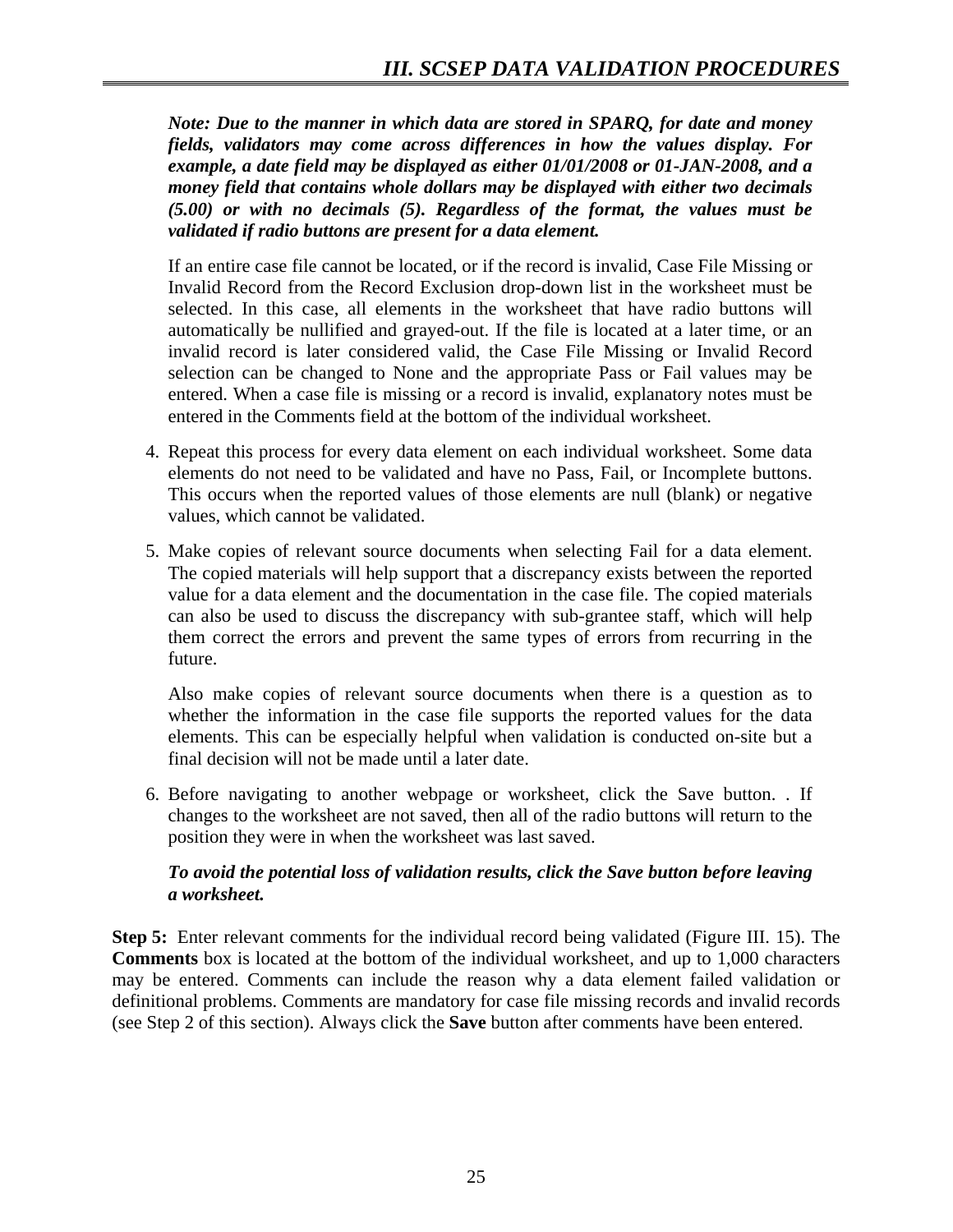#### FIGURE III.15 COMMENTS FOR INDIVIDUAL RECORD IN THE SAMPLE

**Comments:** 

Could not confirm Number in Family because there were conflicting documents.

**SAVE**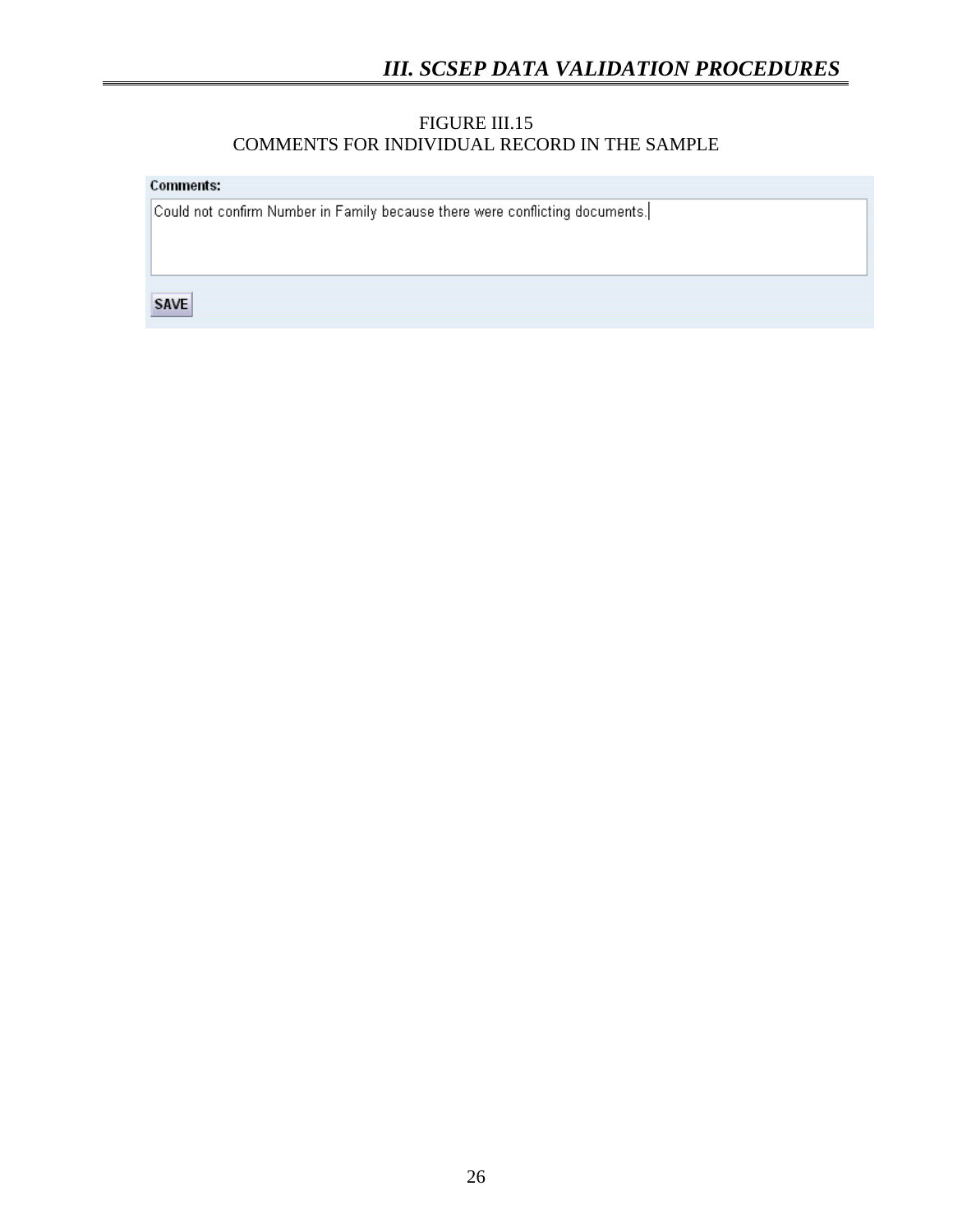### **C. ENTERING COMMENTS FOR THE SAMPLE**

Validators may enter comments for the entire sample being validated by clicking on the **Comments** tab after the Worksheet and Report tabs at the top of the screen (Figure III.16). This opens the comments box for the entire sample. Up to 1,000 characters may be entered here. Comments can describe the validation results for the entire sample, explain why multiple case files are missing for a single reason, or some other sample specific message. Click the **Save** button after comments have been entered.

Comments can be printed along with the Summary and Analytical Report, which is described in Section D of this chapter.

| <b>U.S. Department of Labor</b><br>Data Validation     | <b>Employment &amp; Training Administration</b><br>SCSEP PERFORMANCE AND RESULTS OPR SYSTEM<br><b>SPARQ HOME</b>                                                                                                                | <b>LOGOUT</b>        | SPARD<br><b>HELP</b> |
|--------------------------------------------------------|---------------------------------------------------------------------------------------------------------------------------------------------------------------------------------------------------------------------------------|----------------------|----------------------|
| <b>System Tools</b><br>Data Validation<br>My User Info | Validation Example Grantee<br>Grantee:<br>Program Year: 2008<br>Sample Type: Eligibility<br>GO<br><b>COMMENTS</b><br><b>WORKSHEETS</b>                                                                                          |                      |                      |
|                                                        | <b>Grantee-Level Sample Comments</b><br>Grantee:<br>Validation Example Grantee<br><b>Sample Type:</b><br>Eligibility<br>Program Year:<br>2008                                                                                   |                      |                      |
|                                                        | <b>Comments:</b>                                                                                                                                                                                                                |                      |                      |
|                                                        | This sample was completely validated on January 21, 2010. There are 5<br>records that are excluded from validation (2 invalid records and 3 records<br>missing case files). Validators have entered comments for these records. |                      |                      |
|                                                        | <b>SAVE</b>                                                                                                                                                                                                                     |                      |                      |
| SCSEP on the Web                                       |                                                                                                                                                                                                                                 | SPARQ v4.2 1/19/2010 |                      |

#### FIGURE III.16 COMMENTS FOR THE SAMPLE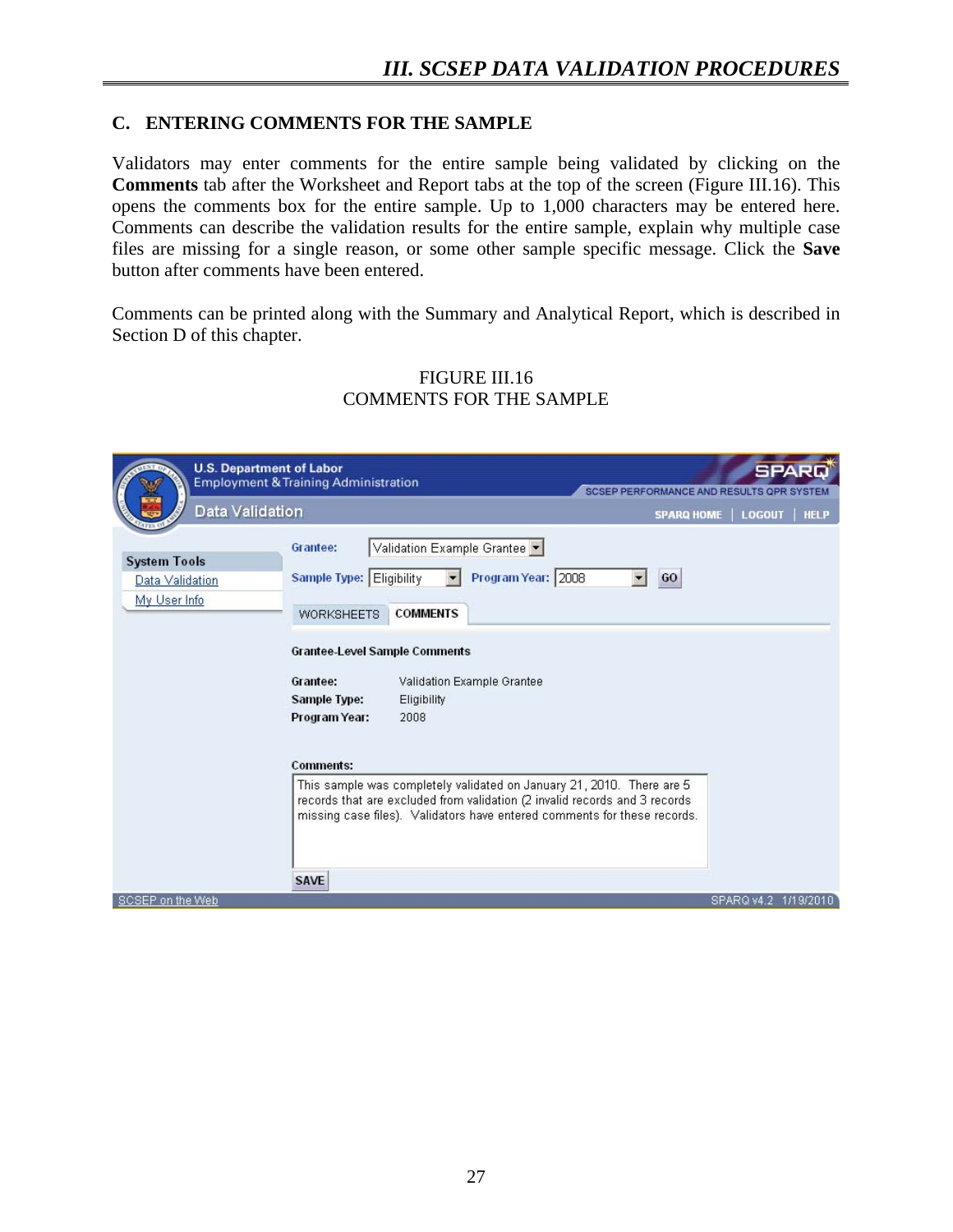# **D. VIEWING SUMMARY AND ANALYTICAL REPORT**

This section will be updated when this year's Summary and Analytical Report is implemented in a future release.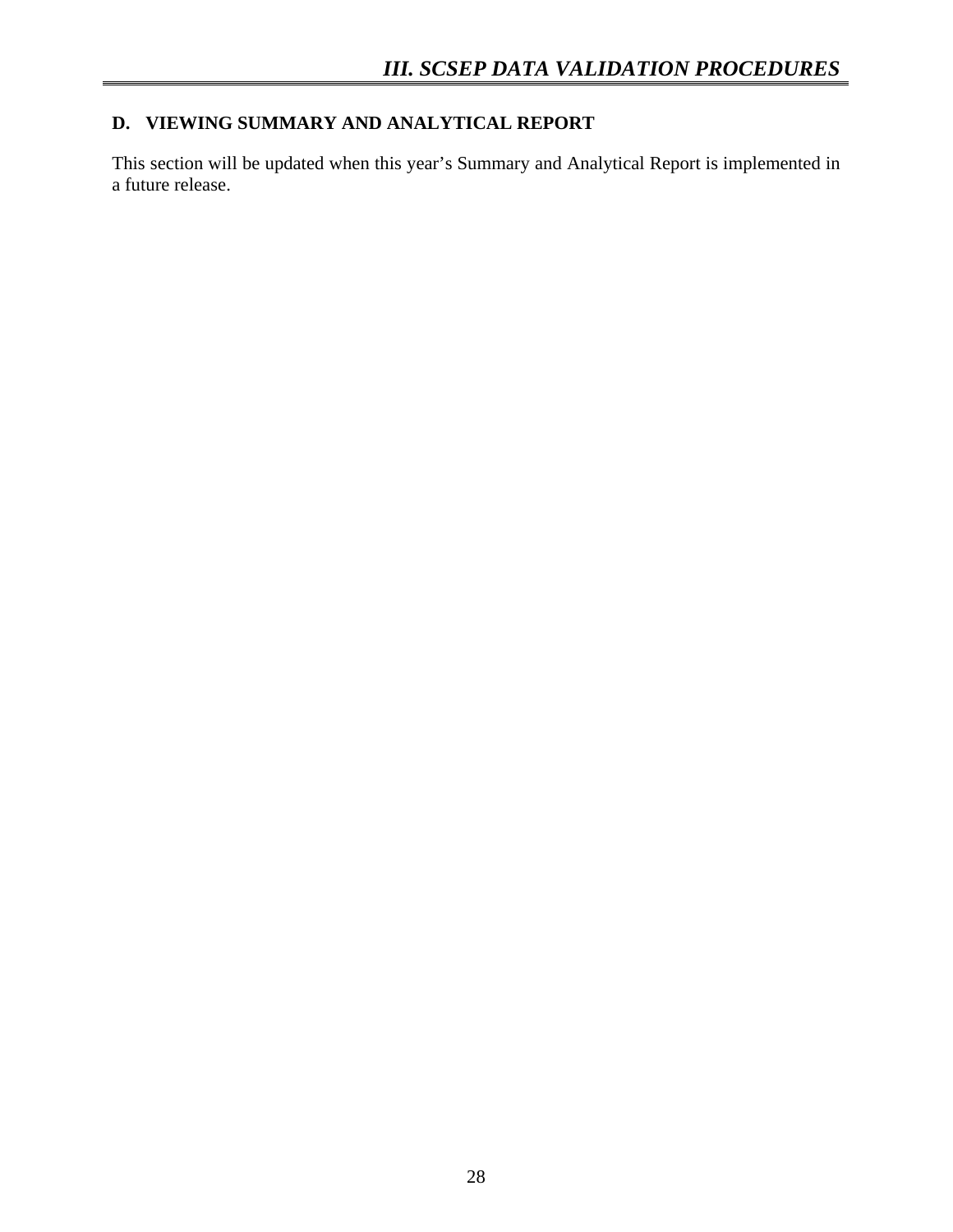# **E. SCSEP DV PROCESS AT-A-GLANCE**

Another way to conceive of the SCSEP DV process is to view it graphically. Figure III.20 is a flowchart that summarizes the six key steps in the validation process for both the eligibility and the performance samples. The six key steps are:

**Step 1:** Access the DV worksheets for either the eligibility sample or the performance sample and retrieve the case files corresponding to those records. After obtaining the case file for a sampled record, use the validation worksheet to locate the first relevant data element that must be validated. Fields that are null (blank) or contain a "negative value" are not validated, and the applicable row on the worksheet will not display a radio button in the Pass, Fail, or Incomplete columns. The negative values for each data element, if any, are listed in Table IV.1 and Table IV.2 at the end of Chapter IV.

**Step 2:** For elements where data are present, use the validation instructions in Chapter IV to determine whether the data element meets the validation criteria based on the information in the source documents.

**Step 3:** If the source documentation supports/matches the data element, click on the radio button in the Pass column of the worksheet.

**Step 4**: If the source documentation does not support/match the data element (or there is no source documentation for the element), click on the radio button in the Fail column of the worksheet. If the case file for a particular record is missing from the sub-grantee's office where it is supposed to be kept, or if a record is invalid, select Case File Missing or Invalid Record in the Record Exclusion drop-down menu on the individual validation worksheet for that record, and provide an explanation in the Comments field.

**Step 5**: Proceed through each data element for each sampled record in the same manner. The Comments section of the worksheet can be used to record notes or to document issues for a specific record that may be helpful for future validations.

**Step 6:** After each data element has been validated for every sampled record, review the Summary and Analytical Report generated by SPARQ. The Comments tab can be used to provide additional information relevant to the validation of the entire sample.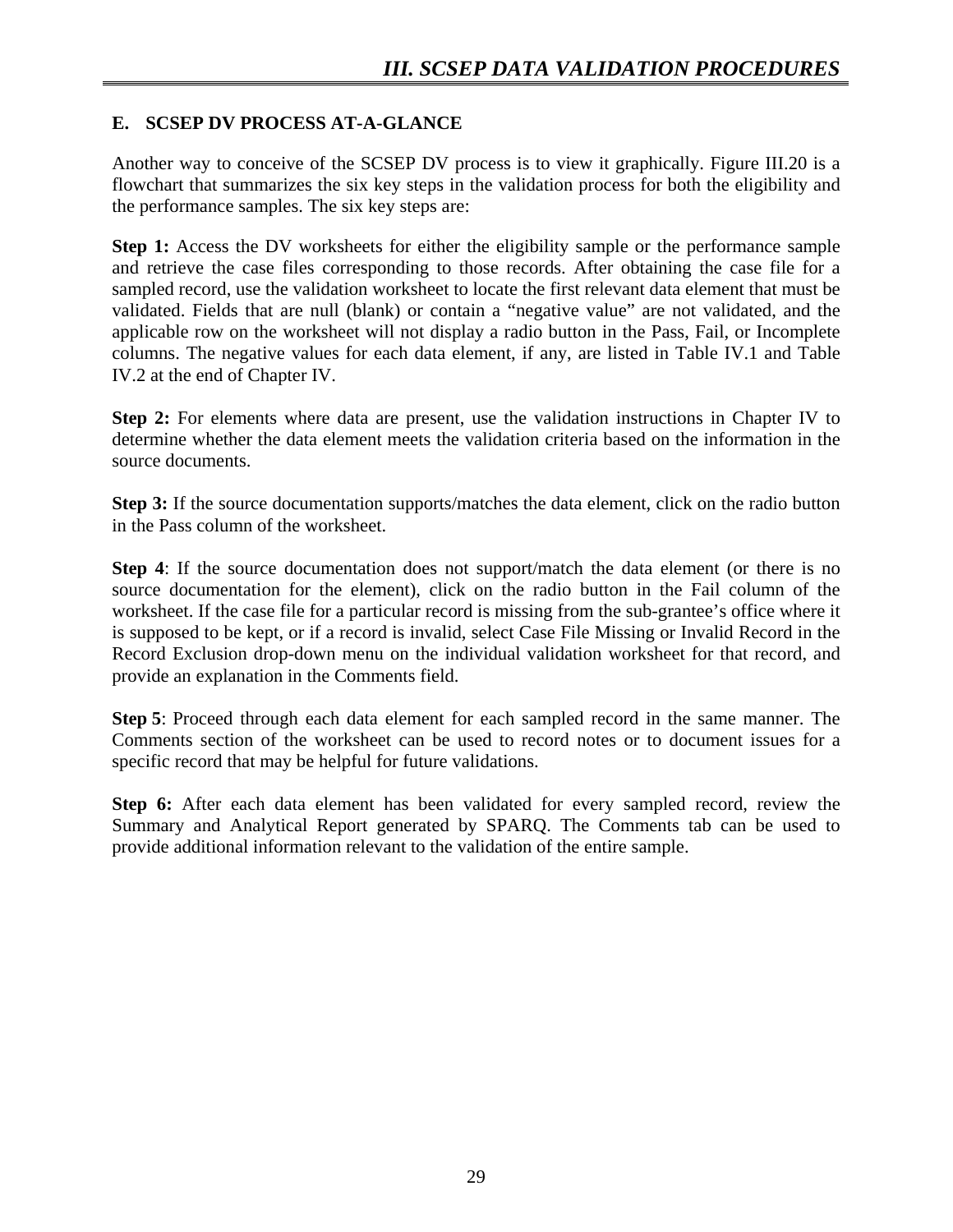

FIGURE III.20 SCSEP DV AT-A-GLANCE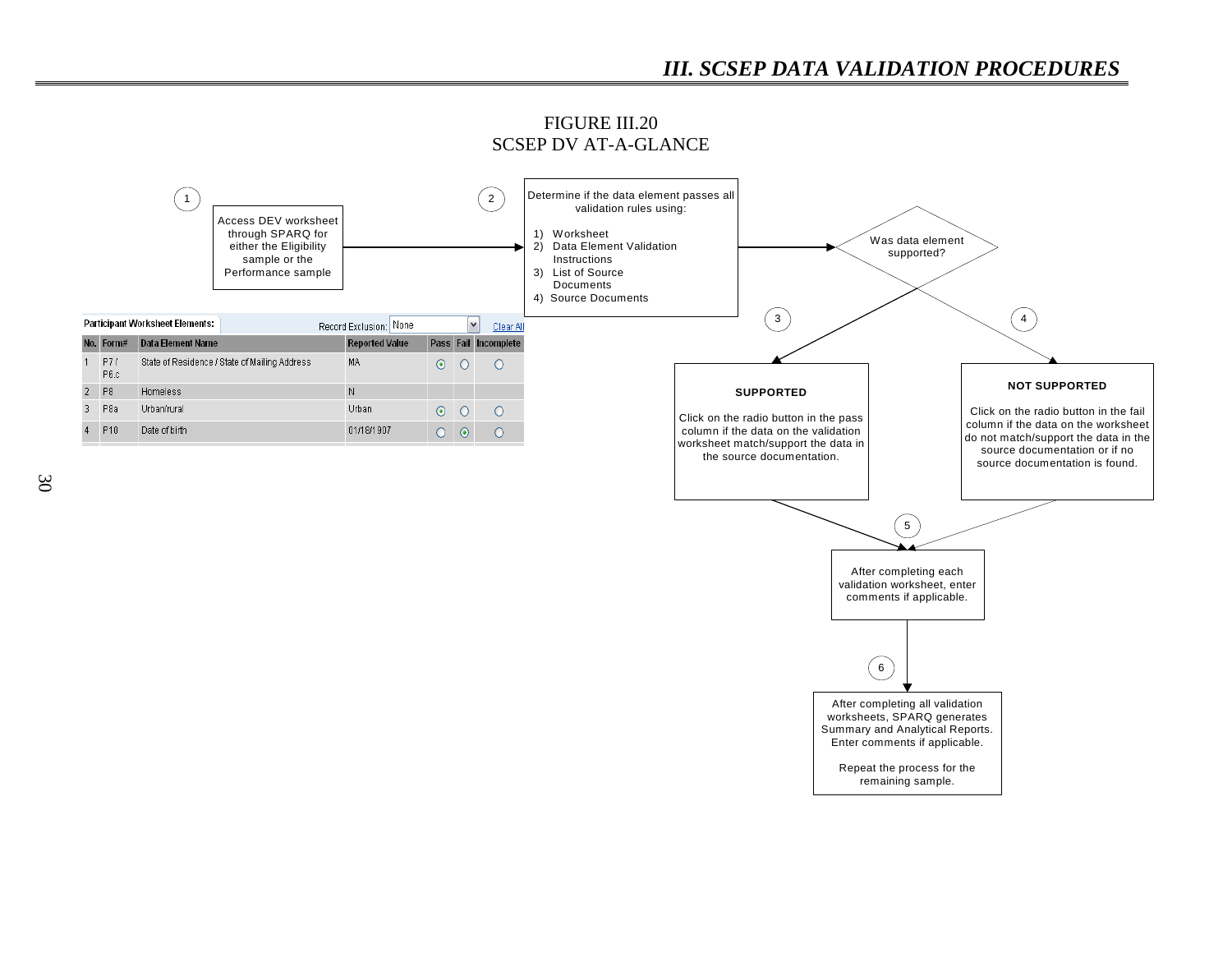This section presents the list of data elements that require data validation in the eligibility sample and the performance sample, along with their associated Form Number, Field Name, Valid Values, Negative Values, Source Documentation Requirements, and Validation Instructions. (See Table IV.1 and Table IV.2, respectively, at the end of this chapter.)

Grantees will be required to validate one, and only one, assignment per enrollment in the eligibility sample. That is, if a new enrollee has more than one assignment during the PY being validated, the SPARQ DV software will select the assignment that has the earliest assignment date. All other CSA data elements (i.e. Start Assignment Date, End Assignment Date, Total Hours Paid, Reason for Approved Break, etc.) will be driven by the selection of that earliest assignment.

Similarly, grantees will be required to validate one, and only one, placement per exiter in the performance sample. That is, if an exiter whose final performance was reported during the PY being validated has more than one placement, SPARQ DV will select the placement that has the most recent start date. All other data elements in the performance sample (i.e. End Placement Date, Wages, and Earnings) will be driven by the selection of that most recent placement.

The following substantive changes have been made to the SPARQ DV instructions since the last release of this handbook:

#### **Eligibility Sample Elements:**

- 
- 

#### **Performance Sample Elements:**

- 
- P52 Frail?
- P53 Old enough for but not receiving SS Title II?
- P54 Severely limited employment prospects in an area of persistent unemployment?

• P22 Limited English Proficiency New instructions remove self attestation as an acceptable P24 Low Literacy Skills **Figure 1** form of documentation for both of these elements.

• P51 Severe Disability? New instructions describe how both the information contained within these elements and their 'Last Updated Date' in SPARQ must be verified for these elements to pass validation.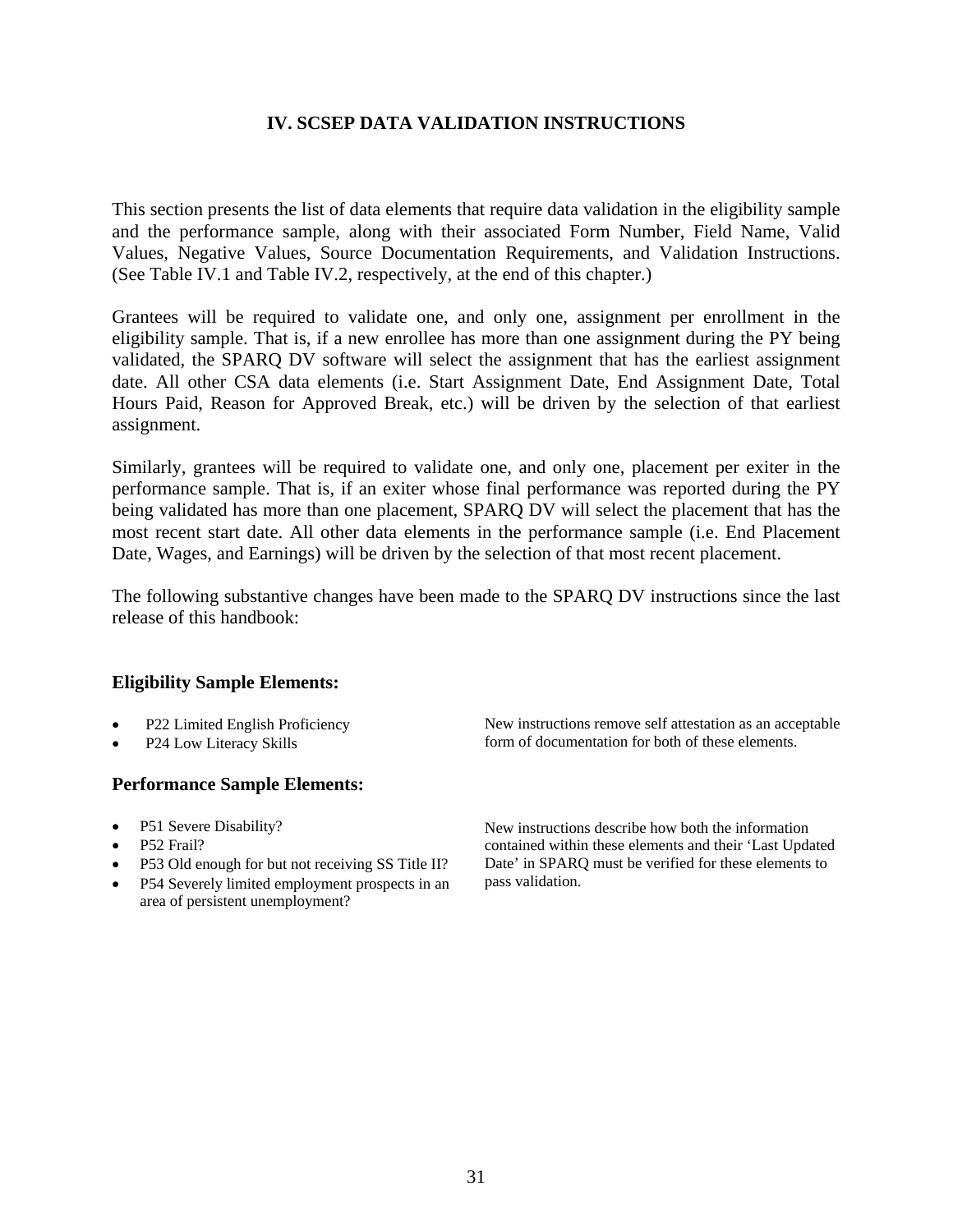#### **A. VALIDATION RULES**

Validators conducting SCSEP DV will apply one of two basic types of validation rules for each data element:

- 1. If the validation instruction cell says **MATCH**: Click on the radio button in the pass column if the data on the validation worksheet match the data in the source documentation. Click on the radio button in the fail column if the data on the worksheet do not match the data in the source documentation or if no source documentation is found for this element. To match, the data on the worksheet must be the same as the data in the source documentation. For example, if the worksheet says a participant's date of birth is 07/01/1942, then the source documentation must also have  $07/01/1942$  as the birth date.
- 2. If the validation instruction cell says **SUPPORT**: Click on the radio button in the pass column if the data on the validation worksheet are supported by the data in the source documentation. Click on the radio button in the fail column if the data on the worksheet are not supported by the data in the source documentation or if no source documentation is found. To support, the data on the worksheet must be similar to the data in the source documentation. This instruction is used when information must be interpreted or processed before it can be applied to the participant's records. For example, source documentation can support low literacy skills in different ways, by self-attestation, by results of literacy testing, or case notes from observation of participant.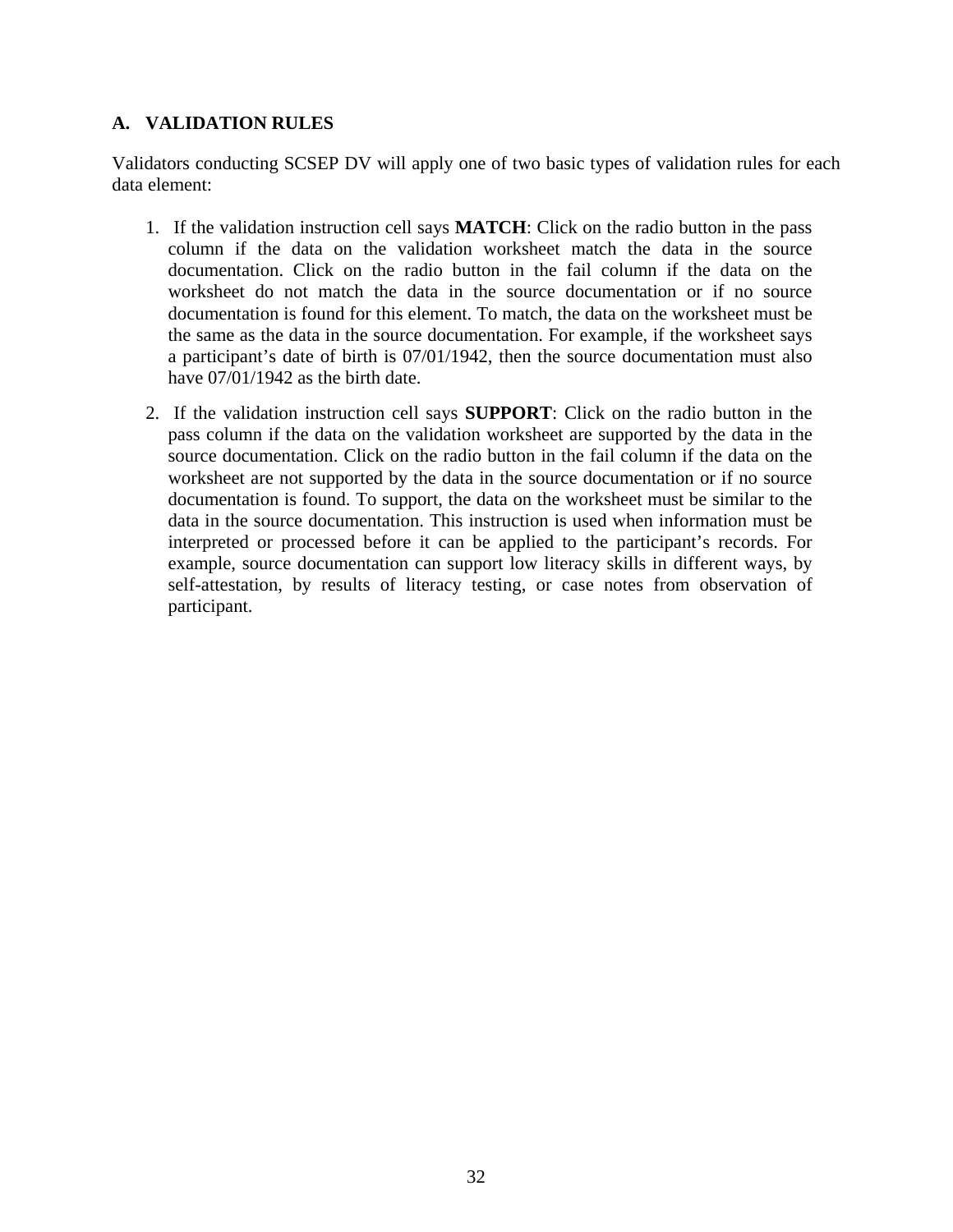#### **B. SOURCE DOCUMENTATION**

There are four categories of source documentation requirements:

- Official Documents or Business Records
- Confirmation of Signature and Dates
- Detailed Case Notes
- Requiring Participant or Third Party Signed Attestation

#### **1. Official Documents or Business Records**

Official Documents or Business Records include the following four subcategories:

- **Government records** includes Social Security Administration records; immigration records; driver's license; federal, state, or local government identification card; Veteran's Administration records; Department of Defense records.
- **Medical records** includes actual medical records; physician's statement; psychologists' diagnosis; rehabilitation evaluation; certification from a medical professional; disability records; worker's compensation records; vocational rehabilitation letter.
- **Grantee, sub-grantee, or host-agency business records** a broad category of documents meant to include records created in the normal course of business. This subcategory would include, but is not limited to: time-sheets, payroll records, written communications (letters, memos, faxes, email) to an external entity (for example, a letter from sub-grantee to host agency or vice versa; an email from host agency to participant; or a fax from host-agency to sub-grantee).
- **Other official or third-party business records** a broad category of documents meant to provide flexibility for grantees to use documents received from external entities (e.g. bank statements, payroll records, letters from employers) not explicitly listed above, yet that could clearly establish the facts being considered. Such documents could be received from the external entity directly or delivered from the participant or a third-party. These documents are prepared by a disinterested party, are generally used by the entity in the course of its business, and are presumed to be reliable. This category also includes religious records, such as baptismal certificates or other religious documents that provide evidentiary information, such as date of birth.

Examples of Official Documents or Business Records that are listed for the data elements in Table IV.1 and Table IV.2 below are meant to be illustrative. Validators should use the guidance above to determine whether particular sources meet the standards of proof. For example, if a document is not on the list, but the type of information contained in the unlisted document and the circumstances under which the document was prepared are the same as that which is present on the documents that are listed, then such a document may be acceptable.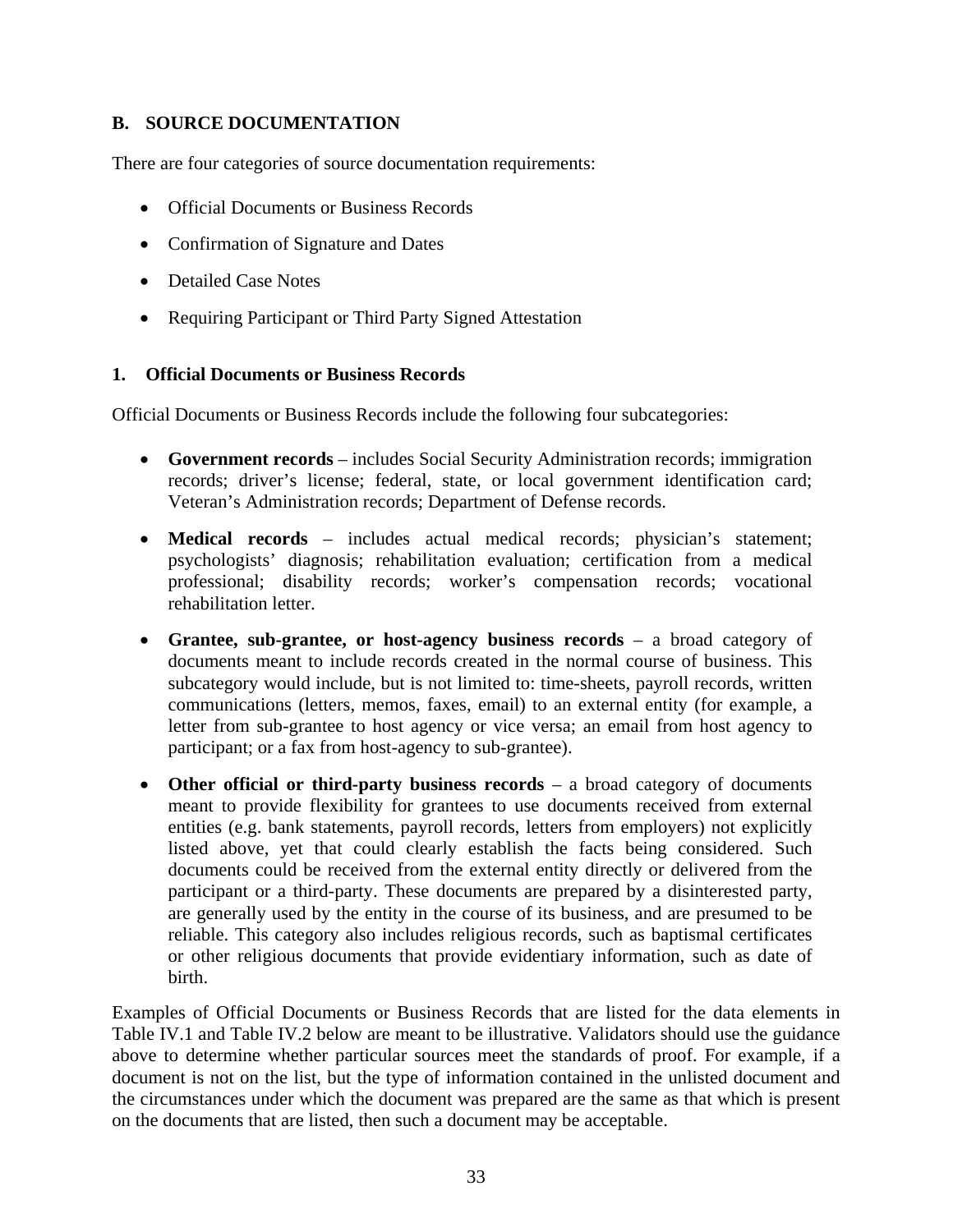#### **2. Confirmation of Signature and Dates**

Confirmation of Signature and Dates is the simplest form of support. Validators will simply confirm that the relevant signature exists on the application and/or participant's recertification form and that the date in SPARQ matches the date on the form.

#### **3. Detailed Case Notes**

Detailed Case Notes consist of the case worker's own documentation of his or her activities. Case notes can be based on information derived in person or by telephone. Every case note used to validate data must include the following three foundation elements along with the specific facts being documented:

- Case notes must include the name of the person who is the source of the information, his or her phone number, and the person's organization and title or relationship to the participant, whichever is appropriate. Depending on the circumstances, this could be an individual associated with the grantee, the employer, the host agency, or some other party.
- Case notes must include the name or initials of the person making the note.
- Case notes must contain the date on which the information was obtained, and the date on which it was recorded, if different.

Case notes can be stored in any format, including hand-written notes, standardized forms, or electronic records. The term "detailed" does not correlate to length or amount of information, but instead recognizes that the case notes need to provide sufficient information so that a reasonable person could make a determination as to specific events or decisions.

#### **4. Participant or Third Party Signed Attestation**

Participant or Third Party Signed Attestation is used when information is obtained directly from the participant or, when appropriate, a knowledgeable third party. DOL will provide a form that can be used for all items for which signed attestation is permitted. Signed attestation suffices ONLY IF there is no evidence in the case file that contradicts the statements made through attestation.

*Important notes: Except where specifically stated, when more than one category of source documentation requirement is listed for a data element, grantees and sub-grantees will only have to provide a source document from one category. In addition, grantees and sub-grantees do not have to provide all the specific documents listed under the official documents and business records category. Instead, grantees and sub-grantees should provide the documents necessary to establish that the program requirements for the data element have been met—in some cases, one document will suffice; in other cases, more than one document will be needed.*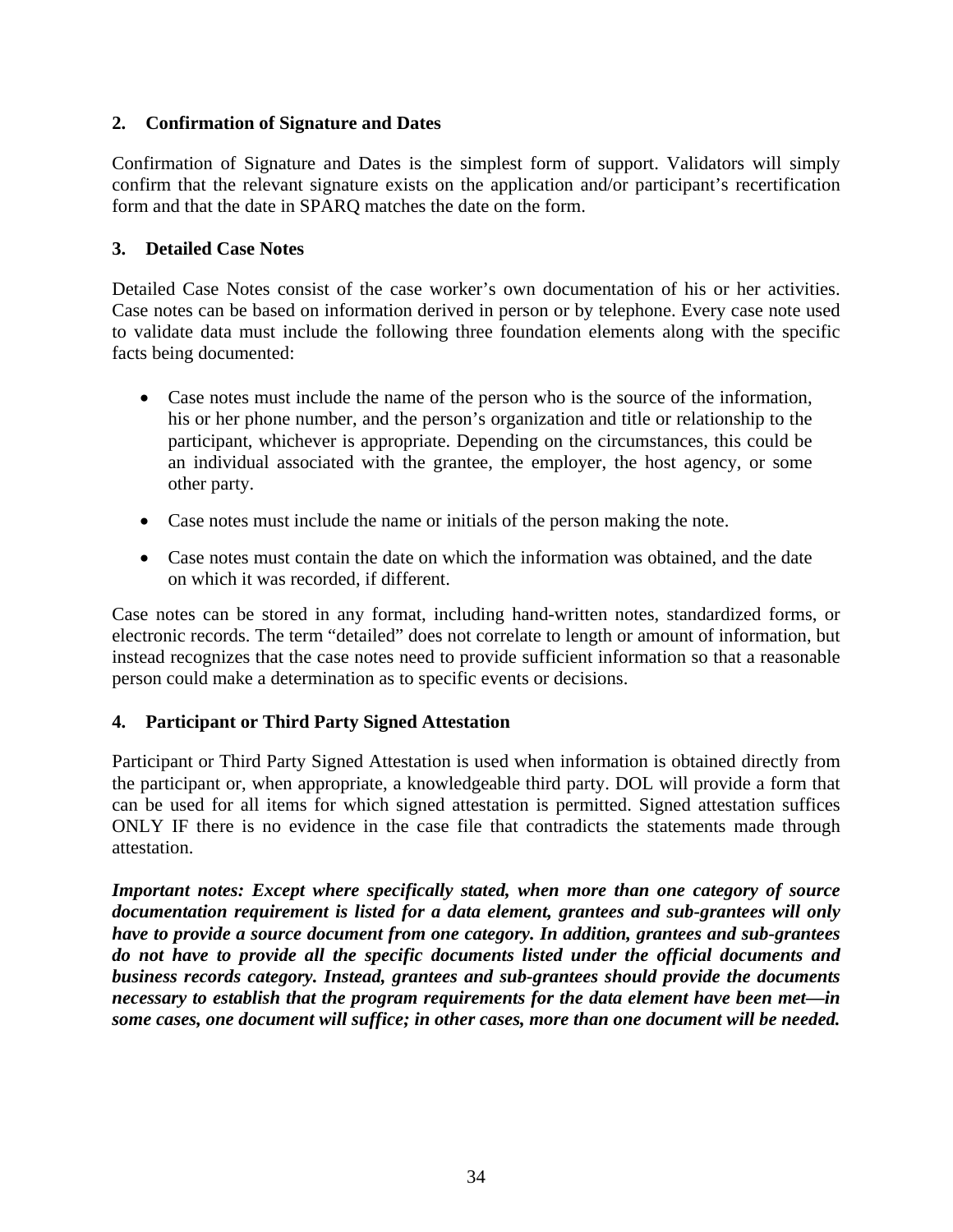#### **C. VALUES AND RECORDS NOT VALIDATED**

A data element that has negative values is not validated. For each data element, the **Negative Values** column in Table IV.1 and Table IV.2 identifies which values, if any, of the possible valid values are not validated. When the negative value is present for the relevant data element, there are no radio buttons for the validator to select Pass, Fail, or Incomplete, as discussed in Chapter III. In general, validating negative values would be difficult, if not impossible, because the validator would be searching the case file to confirm that something was not present or an event did not occur. Similarly, blanks are not validated because the validator would be searching the entire case file to confirm that there was no valid value to populate that particular data element.

SCSEP DV provides for two exclusions – Case File Missing and Invalid Record, as discussed in Chapter III. Case File Missing means that a record's case file cannot be located. Invalid record means that a particular participant's record is included in a grantee's database in error. When a validator has compelling reason to believe that a record has been included in error, the Invalid Record option should be selected. In such cases, SPARQ will send an automatic email to SCSEP@mathematica-mpr.com for confirmation. If it is determined that the record was legitimately included, the record will be reset to incomplete, and the grantee administrator(s) will be notified by email.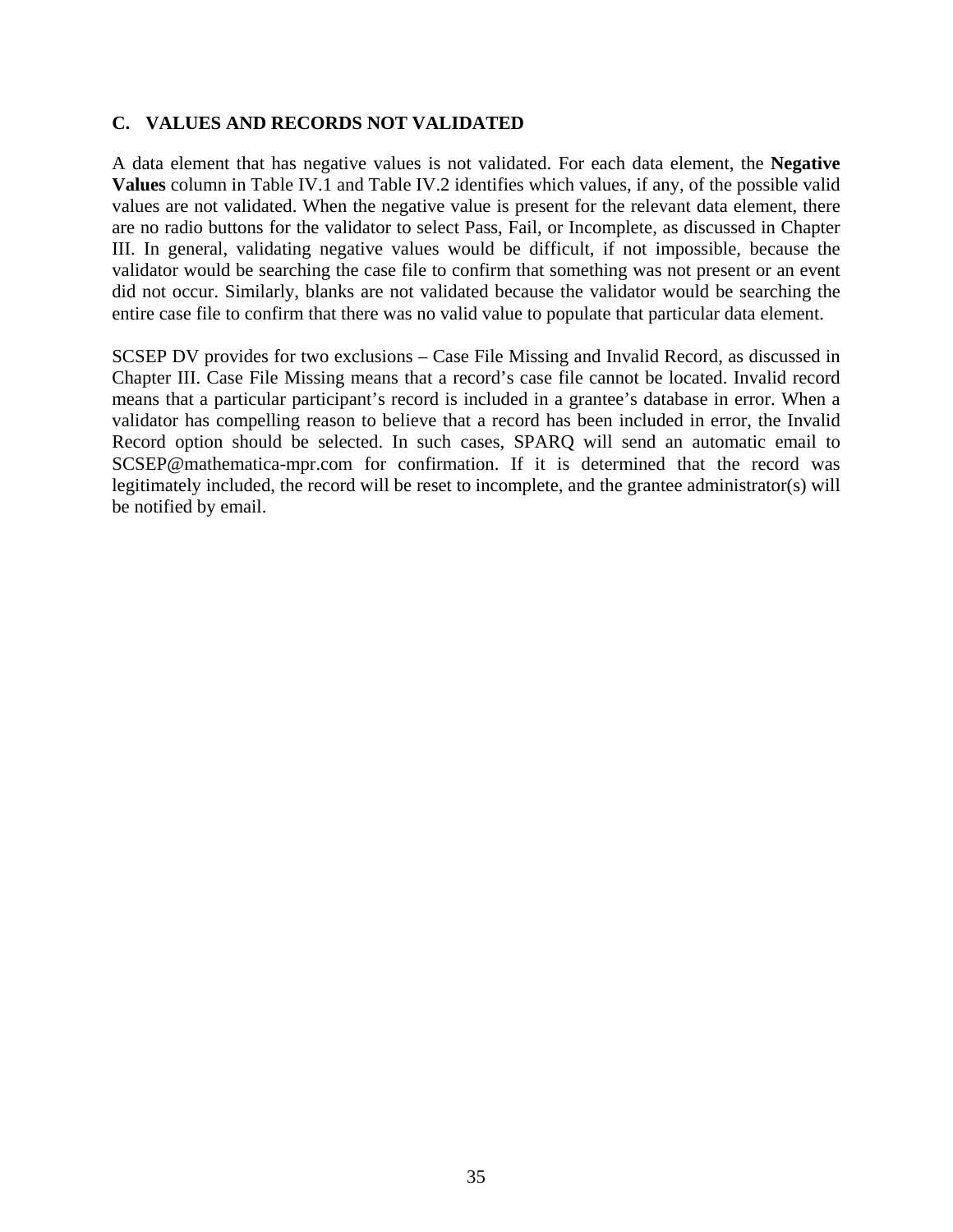#### TABLE IV.1 ELIGIBILITY SAMPLE VALIDATION INSTRUCTIONS

| $\#$           | Form<br>Number  | Field<br>Name                                            | <b>Valid Values</b>          | Negative<br>Values | <b>Source Documentation Requirements</b>                                                                                                                                                                                                                                                                                                                                                                                                                                                                                                                                                                                                                                                                                                                                                                                                                                                                                                       | Instructions |
|----------------|-----------------|----------------------------------------------------------|------------------------------|--------------------|------------------------------------------------------------------------------------------------------------------------------------------------------------------------------------------------------------------------------------------------------------------------------------------------------------------------------------------------------------------------------------------------------------------------------------------------------------------------------------------------------------------------------------------------------------------------------------------------------------------------------------------------------------------------------------------------------------------------------------------------------------------------------------------------------------------------------------------------------------------------------------------------------------------------------------------------|--------------|
|                | P6.c/P7         | State of<br>Mailing<br>address/<br>State of<br>residence | <b>State</b><br>abbreviation |                    | NOTE: Validation of this data element is a two-step process:<br>(1) validate State of mailing address / State of residence if different from mailing address; and<br>(2) validate consistency with program requirements, i.e., participant must have documentable proof of in-<br>state residence, or there must exist a cross-border agreement between the participant's state of residence<br>and the state in which the grantee operates.<br>Both requirements must be met for a "yes" answer.<br><b>OFFICIAL DOCUMENTS AND BUSINESS RECORDS:</b>                                                                                                                                                                                                                                                                                                                                                                                           | Match        |
|                |                 |                                                          |                              |                    | Official records that substantiate the participant's state of residence, including but not limited to:<br>Approved cross-border or multi-state agreements; driver's license or State, Federal or Tribal ID Card; home<br>utility bill or other billing statement providing documentation of residence or mailing address (if different<br>than address on license or ID); document from a public or private institution (independent living housing,<br>CBRF or AL) or housing authority; official government mail dated within the last 30 days; bank statement;<br>Social Security Statement; rental agreement; homeowners or rental insurance policy or statement; voter<br>registration card.                                                                                                                                                                                                                                              |              |
| $\overline{2}$ | P <sub>8</sub>  | Homeless                                                 | Y/N                          | N                  | <b>OFFICIAL DOCUMENTS OR BUSINESS RECORDS:</b><br>Official records that establish that the regulatory definition has been met are acceptable, including but not<br>limited to:<br>Letter or written statement from director of shelter or institution providing temporary living accommodations;<br>written statement from an individual providing temporary residence; statement from a Social Service<br>agency; statement from a Veteran's hospital/rehab center.<br><b>OR</b><br><b>DETAILED CASE NOTES:</b><br>In addition to the standard requirements for all case notes, must also detail:<br>(1) how the participant's living condition meets the regulatory definition, and<br>(2) how that determination was made.<br><b>OR</b><br><b>SIGNED ATTESTATION:</b><br>Participant signed self-attestation is acceptable.<br>Signed attestation from a third-party who has knowledge of the participant's living condition is acceptable. | Support      |
| 3              | P <sub>8a</sub> | Urban<br>/Rural                                          | Urban<br>Rural               |                    | OFFICIAL DOCUMENTS OR BUSINESS RECORDS:<br>Enter zip code in the Rural Urban Commuting Area (RUCA) look-up table in SPARQ.                                                                                                                                                                                                                                                                                                                                                                                                                                                                                                                                                                                                                                                                                                                                                                                                                     | Support      |
|                |                 |                                                          |                              |                    | Alternatively, use the census track look-up provided in SPARQ to determine if the participant's residence is<br>considered rural. If the census track is used, grantees must document steps taken to make that determination.                                                                                                                                                                                                                                                                                                                                                                                                                                                                                                                                                                                                                                                                                                                  |              |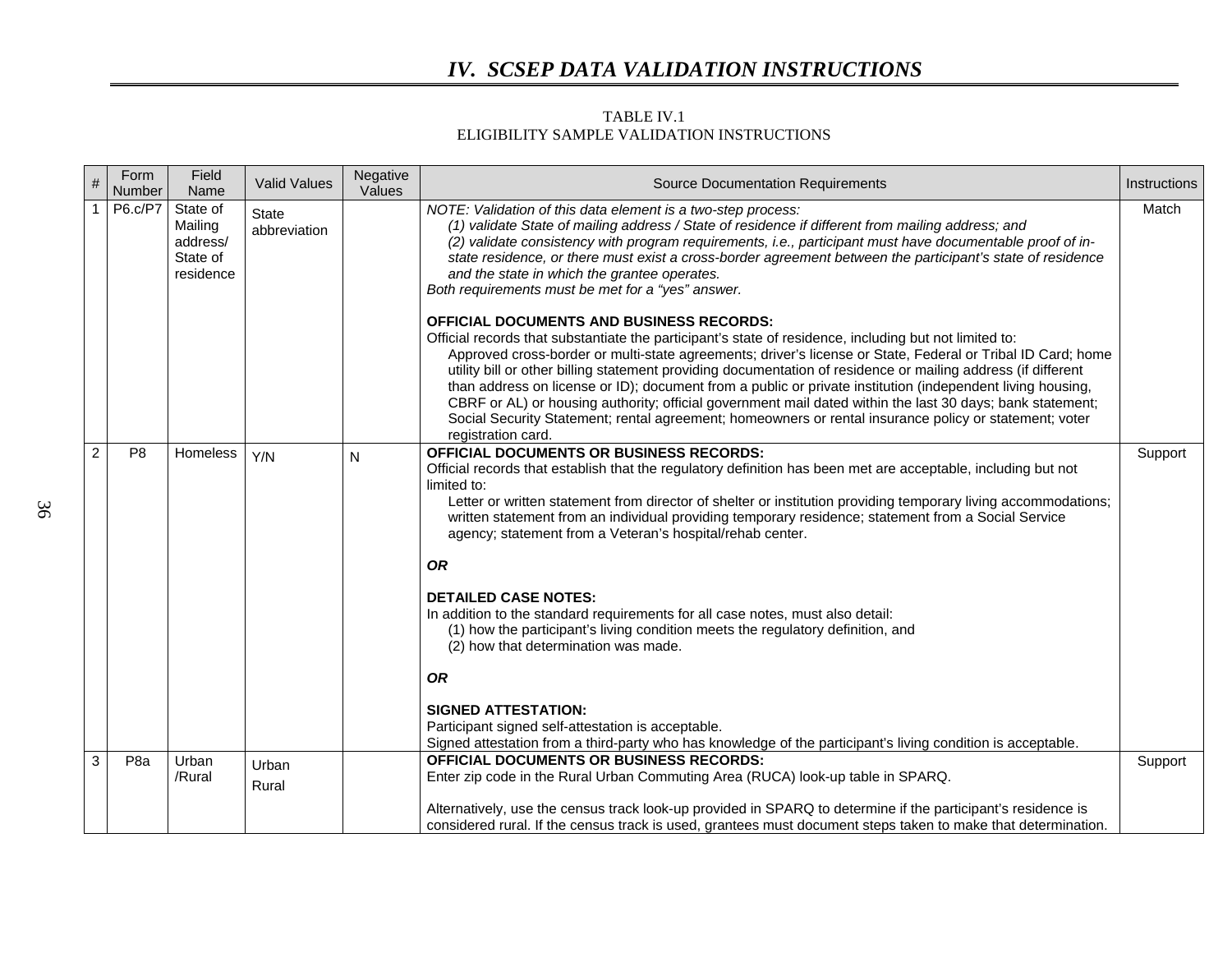| Form<br><b>Number</b> | <b>Field</b><br>Name | <b>Valid Values</b>                         | Negative<br>Values | <b>Source Documentation Requirements</b>                                                                                                                                                                                                                                                                                                                                                                                                                                                                                                                           | <b>Instructions</b> |
|-----------------------|----------------------|---------------------------------------------|--------------------|--------------------------------------------------------------------------------------------------------------------------------------------------------------------------------------------------------------------------------------------------------------------------------------------------------------------------------------------------------------------------------------------------------------------------------------------------------------------------------------------------------------------------------------------------------------------|---------------------|
| P <sub>10</sub>       | Date of<br>birth     | Date Format<br>MM/DD/YYY<br>$\geq$ 1/1/1900 |                    | <b>OFFICIAL DOCUMENTS OR BUSINESS RECORDS:</b><br>Official government record that verifies the participant's date of birth, including but not limited to:<br>birth certificate; DD-214, Report of Separation; driver's license; marriage license or divorce decree;<br>Federal, state or local identification card; passport; hospital record of birth; public assistance / social<br>service records; school records or ID card; work permit; cross match with Department of Vital Statistics;<br>tribal records; Social Security award letter; baptismal record. | Match               |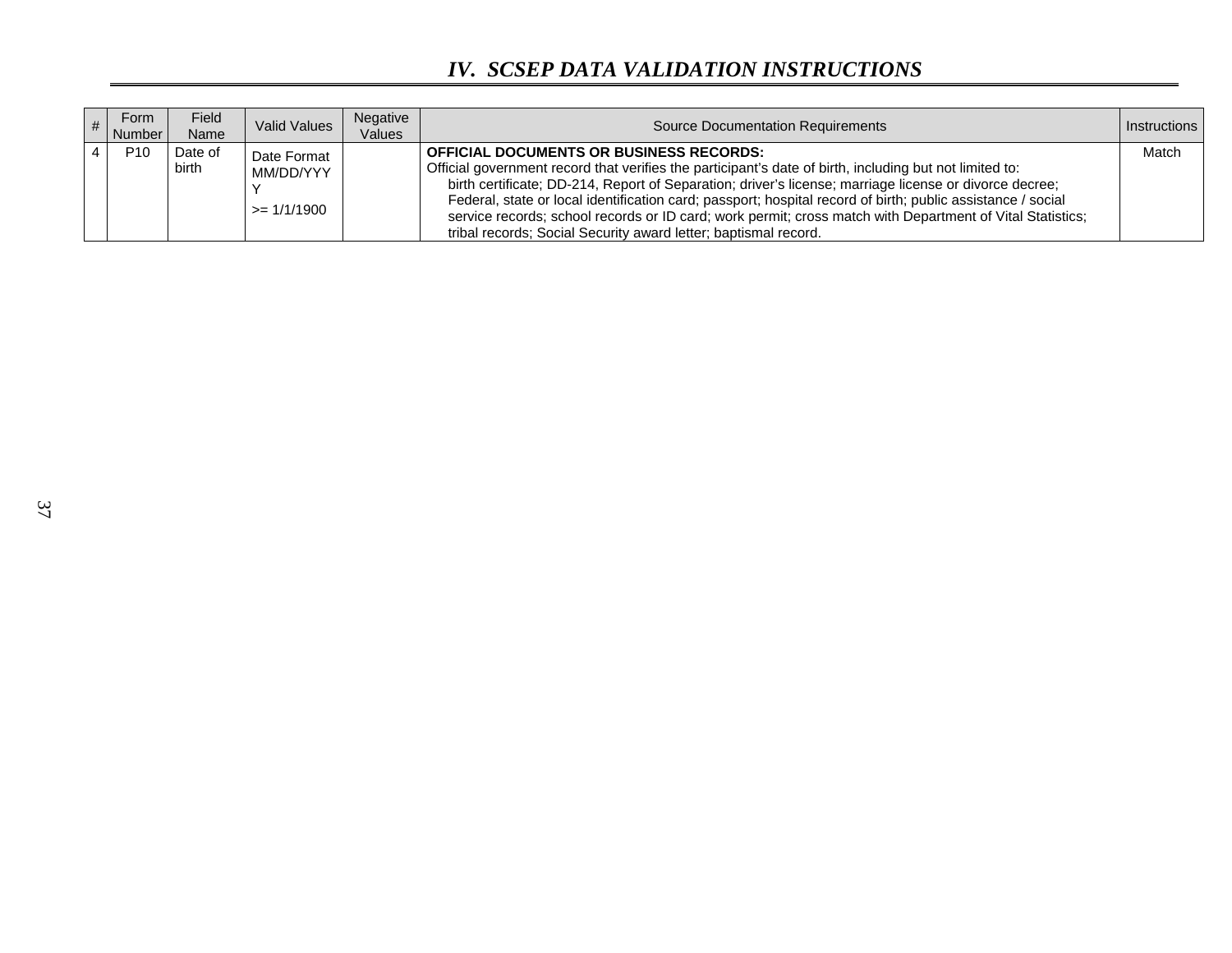| $\#$       | Form<br>Number | Field<br>Name       | <b>Valid Values</b> | Negative<br>Values | <b>Source Documentation Requirements</b>                                                                                                                                                                                                                                                                                                                                                                                                                                                                                                                                                                                                                                                                                                                                                                                                                                                                                                                                                                                                                                                                                                                                                                                                                                                                                                                                                                                                                                                                                                                                                                                                                                                                                  | Instructions |
|------------|----------------|---------------------|---------------------|--------------------|---------------------------------------------------------------------------------------------------------------------------------------------------------------------------------------------------------------------------------------------------------------------------------------------------------------------------------------------------------------------------------------------------------------------------------------------------------------------------------------------------------------------------------------------------------------------------------------------------------------------------------------------------------------------------------------------------------------------------------------------------------------------------------------------------------------------------------------------------------------------------------------------------------------------------------------------------------------------------------------------------------------------------------------------------------------------------------------------------------------------------------------------------------------------------------------------------------------------------------------------------------------------------------------------------------------------------------------------------------------------------------------------------------------------------------------------------------------------------------------------------------------------------------------------------------------------------------------------------------------------------------------------------------------------------------------------------------------------------|--------------|
| $\sqrt{5}$ | P11            | Number<br>in family | Integer $> 0$       |                    | <b>OFFICIAL DOCUMENTS OR BUSINESS RECORDS:</b><br>To establish the number in family at the time of application, official government records or other official<br>records are acceptable, including:<br>A HUD form; a lease; beneficiary forms (to substantiate a spouse for a family size of 2)<br>To establish a family-of-one is due to disability, official government or other official records are acceptable,<br>including but not limited to:<br>Receipt of Social Security Disability Insurance (SSDI), other Social Security Administration records; school<br>records; sheltered workshop certification; social service records or referrals<br>Alternatively, certification from a medical professional or medical records that establish specific facts that meet<br>the regulatory definition are acceptable, including but not limited to:<br>Letter from Drug or Alcohol rehabilitation agency; medical records; physician's statement; psychologist's<br>diagnosis; rehabilitation evaluation; disability records; Veteran's medical records; vocational rehabilitation<br>letter; worker's compensation record; Assessment results; verification from an aging, information and<br>referral assistance (I&A or I&R) / case management program; Aging and Disability Resource Center<br>(ADRC); Independent Living Center (ILC); certification from a medical professional<br>NOTES:<br>(1) TEGL requires that the record of documents must be jointly signed by applicant and grantee<br>interviewer.<br>(2) A 'Disability Identification Card' issued by the State is not acceptable unless there is documentation that<br>the medical standards used to issue the card meet the regulatory definition. | Match        |
|            |                |                     |                     |                    | <b>OR</b><br><b>DETAILED CASE NOTES:</b><br>In addition to the standard requirements for all case notes, to establish the number in family at the time of<br>application, case notes must also detail:<br>(1) the number in family as defined by TEGL 12-06, and<br>(2) the rationale for accepting information from that individual without a signature.<br>NOTE: Case notes are not acceptable for establishing family-of-one is due to disability<br><b>OR</b><br><b>SIGNED ATTESTATION:</b><br>To establish the number in family at the time of application, signed attestation from a third-party who has<br>knowledge of the participant's number in family and reflects the living situation at time of application.<br>NOTE: Participant signed self-attestation is prohibited.<br>Signed attestation from a third-party (as opposed to a medical professional) is not acceptable in establishing<br>family-of-one is due to disability.                                                                                                                                                                                                                                                                                                                                                                                                                                                                                                                                                                                                                                                                                                                                                                          |              |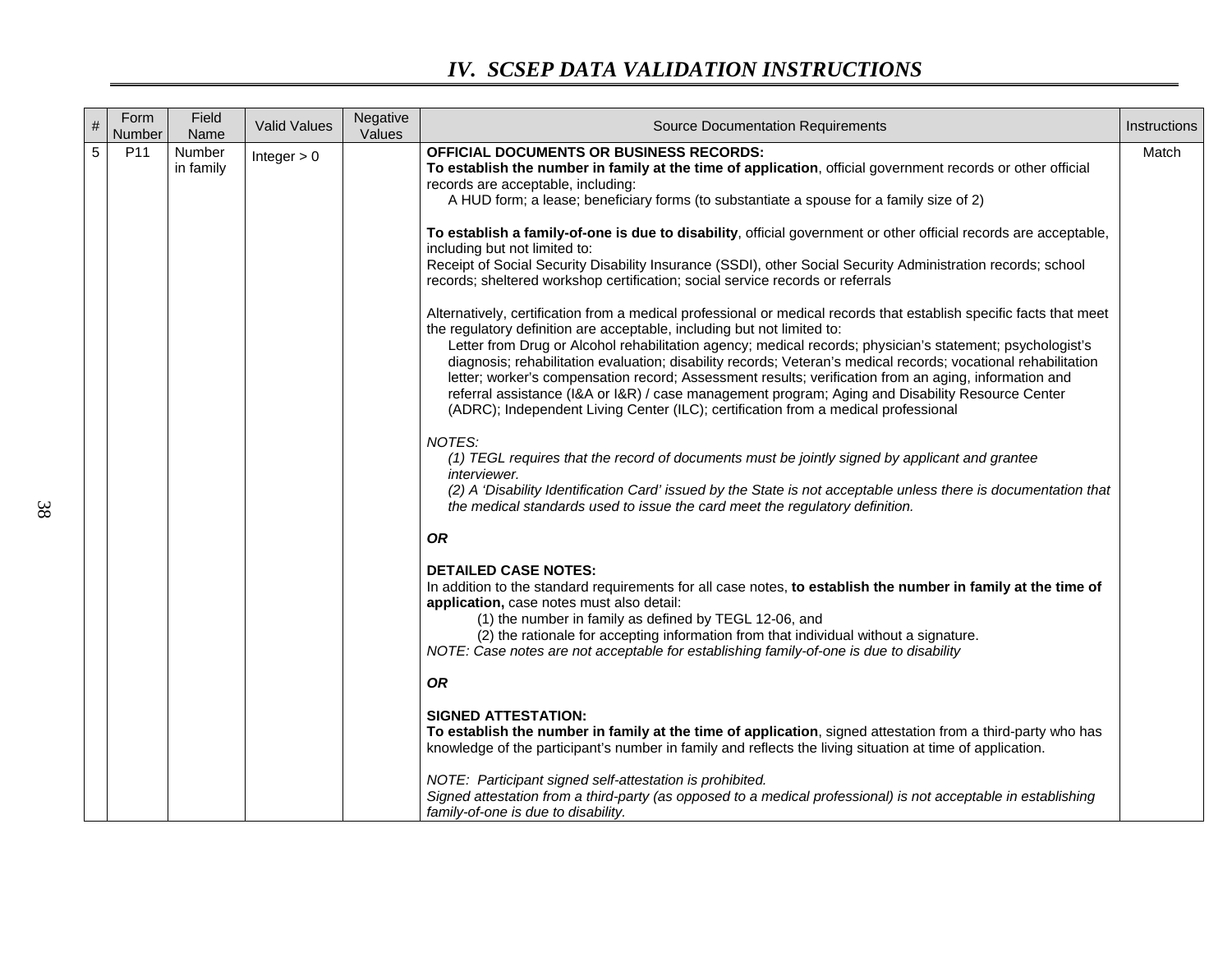| # | Form<br>Number  | Field<br>Name                              | <b>Valid Values</b>                                                                                | Negative<br>Values                                                                   | <b>Source Documentation Requirements</b>                                                                                                                                                                                                                                                                                                                                                                                                                                                                                                                                                                                                                                                                                                                                                                                                                                                                                                                                                                                                                                                                                             | <b>Instructions</b> |
|---|-----------------|--------------------------------------------|----------------------------------------------------------------------------------------------------|--------------------------------------------------------------------------------------|--------------------------------------------------------------------------------------------------------------------------------------------------------------------------------------------------------------------------------------------------------------------------------------------------------------------------------------------------------------------------------------------------------------------------------------------------------------------------------------------------------------------------------------------------------------------------------------------------------------------------------------------------------------------------------------------------------------------------------------------------------------------------------------------------------------------------------------------------------------------------------------------------------------------------------------------------------------------------------------------------------------------------------------------------------------------------------------------------------------------------------------|---------------------|
| 6 | P <sub>13</sub> | Employed<br>prior to<br>participati<br>on? | 001_Employ<br>ed<br>002_Employ<br>ed-but-with-<br>notice-of-<br>termination<br>003 Not<br>employed | 001_Empl<br>oyed<br>002_Empl<br>oyed-but-<br>with-<br>notice-of-<br>terminatio<br>n. | NOTE: Validation of this data element is a two-step process:<br>(1) validate applicant's employment status prior to participation; and<br>(2) validate consistency with program requirements, i.e., that the applicant was unemployed at the point of<br>enrollment.<br>Both requirements must be met for a "yes" answer.<br><b>OFFICIAL DOCUMENTS OR BUSINESS RECORDS:</b><br>Government records or other official records are acceptable to establish no employment at time of application,<br>including but not limited to:<br>Record indicating firm date of separation from military service, unemployment insurance documents, notice<br>of termination from employer.<br><b>OR</b><br><b>DETAILED CASE NOTES:</b><br>In addition to the standard requirements for all case notes, must also detail no employment at time of<br>application.<br><b>OR</b><br><b>SIGNED ATTESTATION:</b><br>Participant signed self-attestation or signed attestation from a third-party who has knowledge of the<br>participant's employment status prior to participation is acceptable to establish no employment at time of<br>application. | Support             |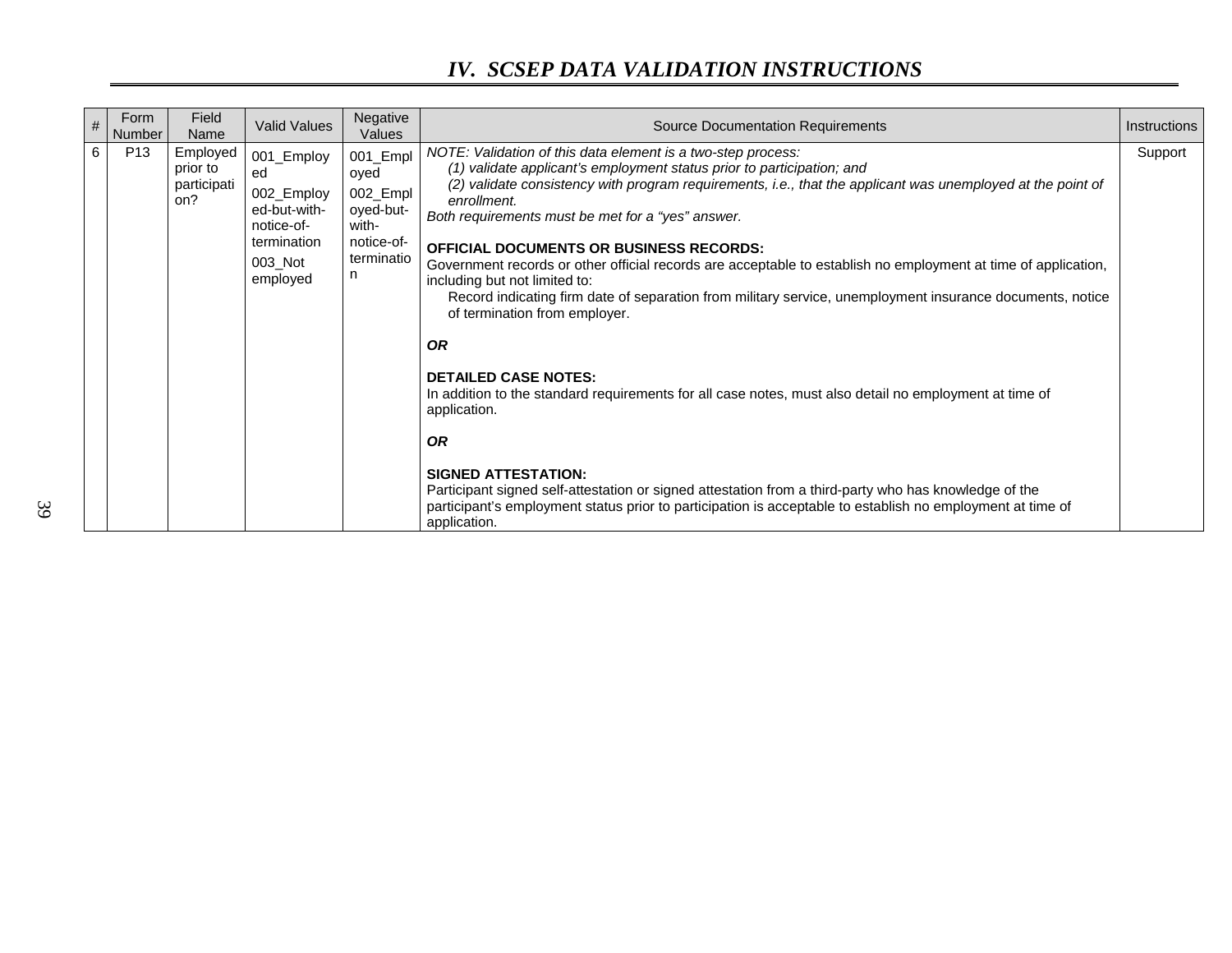| $\#$           | Form<br>Number  | Field<br>Name                                                                               | <b>Valid Values</b>                                                    | Negative<br>Values | <b>Source Documentation Requirements</b>                                                                                                                                                                                                                                                                                                                                                                                                                                                                                                                                                                                                                                                                                        | Instructions |
|----------------|-----------------|---------------------------------------------------------------------------------------------|------------------------------------------------------------------------|--------------------|---------------------------------------------------------------------------------------------------------------------------------------------------------------------------------------------------------------------------------------------------------------------------------------------------------------------------------------------------------------------------------------------------------------------------------------------------------------------------------------------------------------------------------------------------------------------------------------------------------------------------------------------------------------------------------------------------------------------------------|--------------|
| $\overline{7}$ | P <sub>14</sub> | Total<br>includable<br>family<br>income<br>$(12 -$<br>month or<br>6 month<br>annualize<br>d | Number with<br>2 decimal<br>places<br>between 0.00<br>and<br>100000.00 | 0.00               | NOTE: Validation of this data element is a two-step process:<br>(1) validate that total includable family income was correctly calculated in accordance with the TEGL; and<br>(2) validate consistency with program requirements which stipulate that in order for a participant to be<br>eligible, his or her family income must be less than or equal to 125% of the federal poverty line for the<br>appropriate family size.<br>Both requirements must be met for a "yes" answer.<br><b>OFFICIAL DOCUMENTS OR BUSINESS RECORDS:</b><br>Validation requires that both:<br>(1) official documents and business records establish includable income, and<br>(2) attestation establishes that no other includable income exists. | Match        |
|                |                 |                                                                                             |                                                                        |                    | Government records or other official records that establish the amount of income for the 6-month or 12-month<br>look-back period are acceptable, including but not limited to:<br>Pay stubs; Social Security Award letters; earning statements from employers; pension statements; bank<br>statements showing interest.                                                                                                                                                                                                                                                                                                                                                                                                         |              |
|                |                 |                                                                                             |                                                                        |                    | NOTES:<br>(1) TEGL requires that the record of documents must be jointly signed by participant and grantee<br>interviewer.<br>(2) Income tax returns can often be a helpful part of the documentation but they will rarely be sufficient in<br>themselves to establish the amount of income for the 6-month or 12-month look-back period because they<br>cover a complete calendar year. Additional documentation will usually be required to establish includable<br>income for the entire look-back period.                                                                                                                                                                                                                   |              |
|                |                 |                                                                                             |                                                                        |                    | <b>OR</b>                                                                                                                                                                                                                                                                                                                                                                                                                                                                                                                                                                                                                                                                                                                       |              |
|                |                 |                                                                                             |                                                                        |                    | DETAILED CASE NOTES: (For Claims of Zero Income Only)<br>Case notes based on information from a knowledgeable third-party are acceptable to<br>(1) explain how participant supported self if zero income is claimed or<br>(2) to document that no other includable income exists.<br>In addition to the standard requirements for all case notes, those case notes must also:<br>(1) confirm zero income and/or that no other family income exists,<br>(2) explain how participant supported self, and<br>(3) detail how that confirmation was made.                                                                                                                                                                            |              |
|                |                 |                                                                                             |                                                                        |                    | <b>OR</b>                                                                                                                                                                                                                                                                                                                                                                                                                                                                                                                                                                                                                                                                                                                       |              |
|                |                 |                                                                                             |                                                                        |                    | SIGNED ATTESTATION: (For Claims of Zero Income Only)<br>If zero income is claimed, participant signed self-attestation or signed third-party attestation that explains how<br>participant supported self is required.<br>Beyond establishing total includable family income through official documents and business records,<br>participant signed self-attestation is also required to document that no other includable family income exists.                                                                                                                                                                                                                                                                                 |              |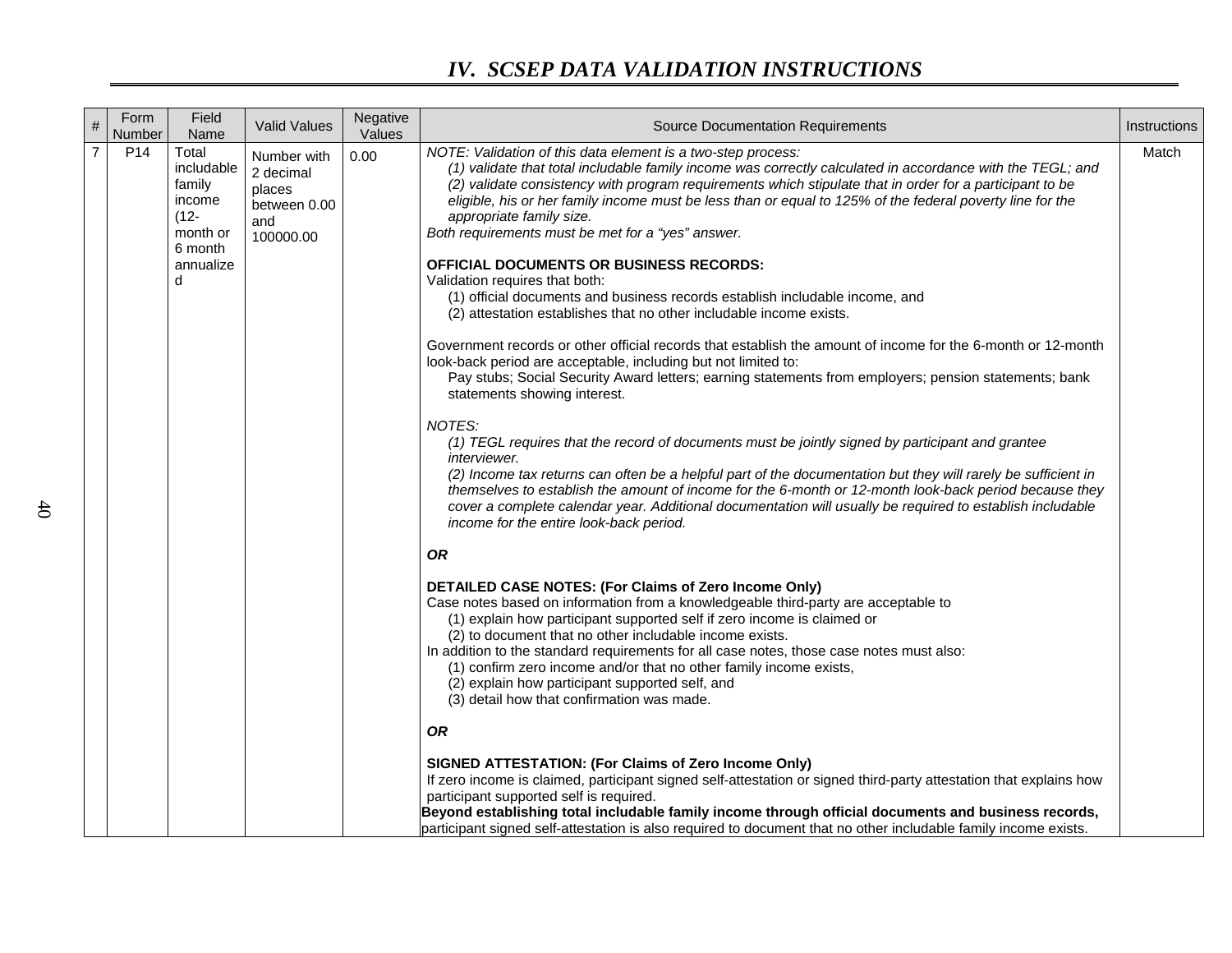| $\#$             | Form<br>Number  | Field<br>Name                         | <b>Valid Values</b> | Negative<br>Values | <b>Source Documentation Requirements</b>                                                                                                                                                                                                                                                                                                                                                                      | Instructions |
|------------------|-----------------|---------------------------------------|---------------------|--------------------|---------------------------------------------------------------------------------------------------------------------------------------------------------------------------------------------------------------------------------------------------------------------------------------------------------------------------------------------------------------------------------------------------------------|--------------|
| 8                | P <sub>22</sub> | Limited<br>English<br>Proficienc<br>٧ | Y/N                 | N                  | OFFICIAL DOCUMENTS OR BUSINESS RECORDS:<br>Official records that establish limited English proficiency are acceptable, including but not limited to:<br>Results of literacy testing, standardized test results.                                                                                                                                                                                               | Support      |
|                  |                 |                                       |                     |                    | <b>OR</b><br><b>DETAILED CASE NOTES:</b><br>In addition to the standard requirements for all case notes, must also explain:<br>(1) that the participant has limited English proficiency,<br>(2) how assessment was made, e.g., participant appeared with an interpreter or directly communicated to<br>case worker that she doesn't speak English, and<br>(3) the date that assessment was made.<br><b>OR</b> |              |
|                  |                 |                                       |                     |                    | <b>SIGNED ATTESTATION:</b><br>Signed third party attestation.<br>NOTE: Participant signed self-attestation is prohibited.                                                                                                                                                                                                                                                                                     |              |
| $\boldsymbol{9}$ | P <sub>24</sub> | Low                                   | Y/N                 | N                  | <b>OFFICIAL DOCUMENTS OR BUSINESS RECORDS:</b>                                                                                                                                                                                                                                                                                                                                                                | Support      |
|                  |                 | literacy<br>skills?                   |                     |                    | Official records that establish low literacy skills are acceptable, including but not limited to:<br>Literacy testing; standardized test results.                                                                                                                                                                                                                                                             |              |
|                  |                 |                                       |                     |                    | <b>OR</b>                                                                                                                                                                                                                                                                                                                                                                                                     |              |
|                  |                 |                                       |                     |                    | <b>DETAILED CASE NOTES:</b><br>In addition to the standard requirements for all case notes, must also explain:<br>(1) that the participant has low literacy skills,<br>(2) how that assessment was made, and<br>(3) the date that assessment was made.                                                                                                                                                        |              |
|                  |                 |                                       |                     |                    | <b>OR</b>                                                                                                                                                                                                                                                                                                                                                                                                     |              |
|                  |                 |                                       |                     |                    | <b>SIGNED ATTESTATION:</b><br>Signed third party attestation                                                                                                                                                                                                                                                                                                                                                  |              |
|                  |                 |                                       |                     |                    | NOTE: Participant signed self-attestation is prohibited.                                                                                                                                                                                                                                                                                                                                                      |              |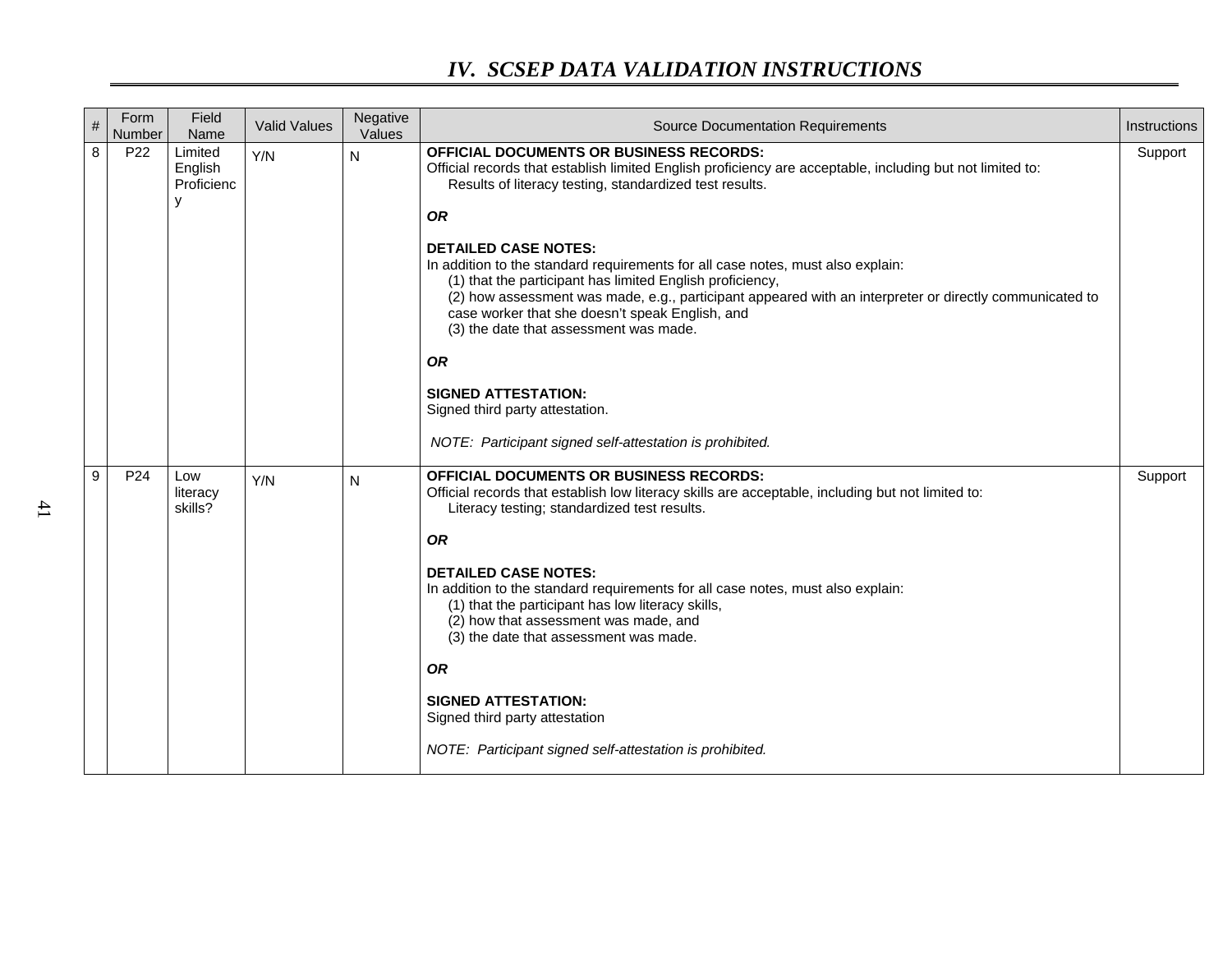| #  | Form<br>Number  | Field<br>Name                                         | <b>Valid Values</b>                             | Negative<br>Values  | <b>Source Documentation Requirements</b>                                                                                                                                                                                                                                                                                                                                                                                                                                                                                                                                                                                                                                                                            | Instructions |
|----|-----------------|-------------------------------------------------------|-------------------------------------------------|---------------------|---------------------------------------------------------------------------------------------------------------------------------------------------------------------------------------------------------------------------------------------------------------------------------------------------------------------------------------------------------------------------------------------------------------------------------------------------------------------------------------------------------------------------------------------------------------------------------------------------------------------------------------------------------------------------------------------------------------------|--------------|
| 10 | P <sub>25</sub> | Veteran<br>(or<br>qualified<br>spouse of<br>veteran)? | a_Non-<br>qualified_vet<br>eran<br>b_Qualified_ | d_None_<br>of above | <b>OFFICIAL DOCUMENTS OR BUSINESS RECORDS:</b><br>Official government document that verifies veteran status, such as:<br>Military discharge papers; DD-214; cross-match with Veteran's Database.<br>Veterans who do not have a DD-214, can provide a copy of military identification.                                                                                                                                                                                                                                                                                                                                                                                                                               | Support      |
|    |                 |                                                       | veteran<br>c_Qualified_<br>spouse_of_v          |                     | <b>OR</b>                                                                                                                                                                                                                                                                                                                                                                                                                                                                                                                                                                                                                                                                                                           |              |
|    |                 |                                                       | eteran<br>d None of a                           |                     | <b>DETAILED CASE NOTES:</b>                                                                                                                                                                                                                                                                                                                                                                                                                                                                                                                                                                                                                                                                                         |              |
|    |                 |                                                       | bove                                            |                     | For veterans discharged prior to 1950, case notes are acceptable in all cases.                                                                                                                                                                                                                                                                                                                                                                                                                                                                                                                                                                                                                                      |              |
|    |                 |                                                       |                                                 |                     | In addition to the standard requirements for all case notes, must detail<br>(1) the veteran status of the participant, and<br>(2) how that determination was made                                                                                                                                                                                                                                                                                                                                                                                                                                                                                                                                                   |              |
|    |                 |                                                       |                                                 |                     | <b>OR</b>                                                                                                                                                                                                                                                                                                                                                                                                                                                                                                                                                                                                                                                                                                           |              |
|    |                 |                                                       |                                                 |                     | <b>SIGNED ATTESTATION:</b>                                                                                                                                                                                                                                                                                                                                                                                                                                                                                                                                                                                                                                                                                          |              |
|    |                 |                                                       |                                                 |                     | For veterans discharged prior to 1950, participant signed self-attestation is acceptable in all cases                                                                                                                                                                                                                                                                                                                                                                                                                                                                                                                                                                                                               |              |
| 11 | P <sub>26</sub> | Disability<br>?                                       | Y/N<br><b>DNVR</b>                              | N<br><b>DNVR</b>    | <b>OFFICIAL DOCUMENTS OR BUSINESS RECORDS:</b><br>Documentation should be an official government record or other official record that indicates that<br>(1) a medical professional made a determination of disability and<br>(2) describe how the disability meets the SCSEP regulatory definition, including but not limited to:<br>Receipt of Social Security Disability Insurance (SSDI), other Social Security Administration records;<br>school records; sheltered workshop certification; social service records or referrals; community-based<br>aging and disability organizations; social service agency record or referral; independent Living Center<br>statement; letter from Group Home administrator. | Support      |
|    |                 |                                                       |                                                 |                     | Alternatively, certification from a medical professional or medical records that establish specific facts that meet<br>the regulatory definition are acceptable, including but not limited to:<br>Letter from Drug or Alcohol rehabilitation agency; medical records; physician's statement; psychologist's<br>diagnosis; rehabilitation evaluation; disability records; Veteran's medical records; vocational rehabilitation<br>letter; worker's compensation record.                                                                                                                                                                                                                                              |              |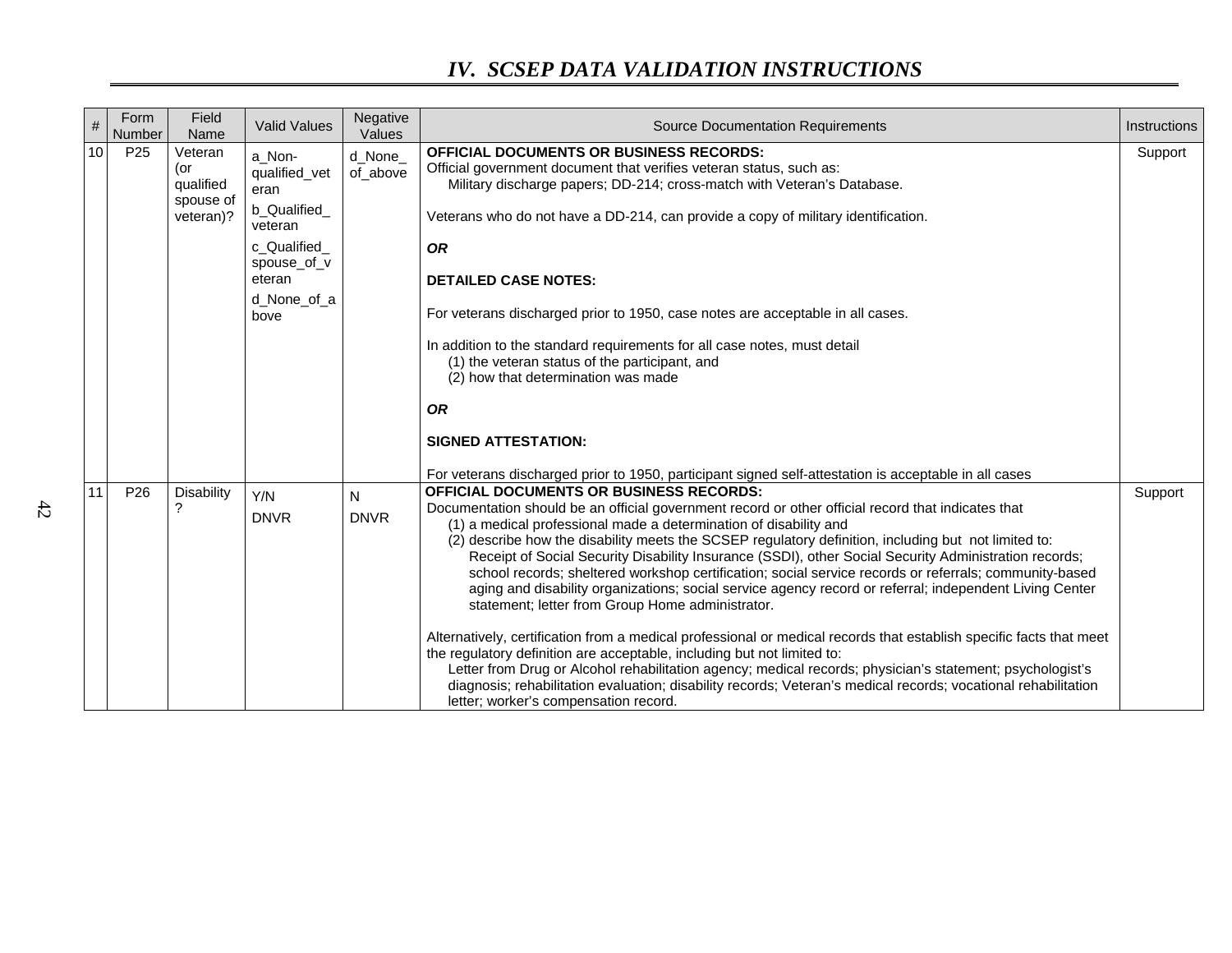| #  | Form<br>Number  | Field<br>Name                   | <b>Valid Values</b> | Negative<br>Values | <b>Source Documentation Requirements</b>                                                                                                                                                                                                                                                                                                                                                                                                                                                                                                                                                                                                                                                                                                                                                                                                                                                                                                                                                                                                 | Instructions |
|----|-----------------|---------------------------------|---------------------|--------------------|------------------------------------------------------------------------------------------------------------------------------------------------------------------------------------------------------------------------------------------------------------------------------------------------------------------------------------------------------------------------------------------------------------------------------------------------------------------------------------------------------------------------------------------------------------------------------------------------------------------------------------------------------------------------------------------------------------------------------------------------------------------------------------------------------------------------------------------------------------------------------------------------------------------------------------------------------------------------------------------------------------------------------------------|--------------|
| 12 | P <sub>27</sub> | At risk of<br>homeless<br>ness? | Y/N                 | N                  | <b>OFFICIAL DOCUMENTS OR BUSINESS RECORDS:</b><br>Other records that establish the participant is "at risk" for homelessness, including but not limited to:<br>Eviction notice, letter from official at homeless shelter.<br><b>OR</b><br><b>DETAILED CASE NOTES:</b><br>In addition to the standard requirements for all case notes, must also detail that the participant meets the<br>definition of "at risk" for homelessness.<br>For example, rent/mortgage unpaid or overdue; often borrows to pay rent/mortgage; real estate taxes unpaid<br>or overdue; temporarily sharing space with family or friend; involuntarily moved several times in last year;<br>credit history or background disqualifies from most rental/lease agreements; cannot pay rent/mortgage most<br>months; frequently has unpaid or overdue electric/gas/water bills; evicted from a residence in the last 12<br>months; lived in a shelter during the past 12 months.<br><b>OR</b><br><b>SIGNED ATTESTATION:</b><br>Participant signed self-attestation. | Support      |
|    |                 |                                 |                     |                    | Or, signed attestation from a third-party who has knowledge of the participant's living situation.                                                                                                                                                                                                                                                                                                                                                                                                                                                                                                                                                                                                                                                                                                                                                                                                                                                                                                                                       |              |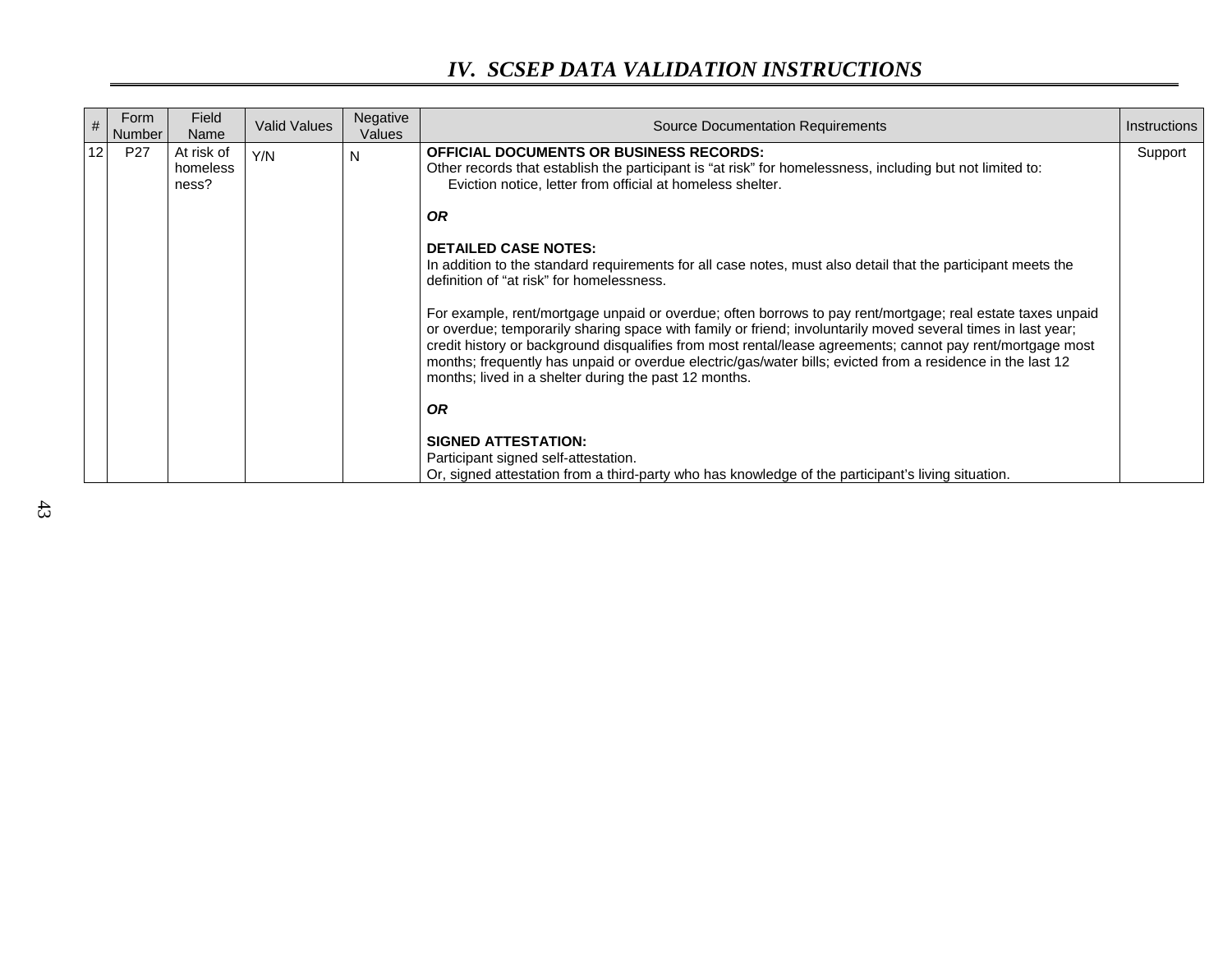| #  | Form<br>Number  | Field<br>Name                                                                             | <b>Valid Values</b> | Negative<br>Values | <b>Source Documentation Requirements</b>                                                                                                                                                                                                                                                                                                                                                                                                                                                                                                                                                                                                                                                                                                                                                                                                                                                                                                                                                                                                                                                                                                                                                                                                                                                                                                                              | Instructions |
|----|-----------------|-------------------------------------------------------------------------------------------|---------------------|--------------------|-----------------------------------------------------------------------------------------------------------------------------------------------------------------------------------------------------------------------------------------------------------------------------------------------------------------------------------------------------------------------------------------------------------------------------------------------------------------------------------------------------------------------------------------------------------------------------------------------------------------------------------------------------------------------------------------------------------------------------------------------------------------------------------------------------------------------------------------------------------------------------------------------------------------------------------------------------------------------------------------------------------------------------------------------------------------------------------------------------------------------------------------------------------------------------------------------------------------------------------------------------------------------------------------------------------------------------------------------------------------------|--------------|
| 13 | P <sub>29</sub> | Failed to<br>find<br>employm<br>ent after<br>using<br><b>WIA Title</b><br>$\overline{12}$ | Y/N                 | N                  | NOTES:<br>(1) Participants receiving only core services may be included or excluded based on enrollment rules of WIA<br>program in your area. However, it is essential that the one-stop office confirm whether the participant was<br>officially enrolled in WIA<br>(2) Validation of this data element is a two-step process: (a) validate with the WIA provider that the<br>participant was enrolled in WIA Title I (adult services), and (b) validate that the participant was not<br>subsequent to the WIA enrollment.<br><b>OFFICIAL DOCUMENTS OR BUSINESS RECORDS:</b><br>To establish WIA Title I enrollment, official government records are acceptable, such as:<br>WIA correspondence with participant, written crosscheck request, or other program related document.<br><b>OR</b><br><b>DETAILED CASE NOTES:</b><br>In addition to the standard requirements for all case notes, to establish WIA Title I enrollment, case notes<br>must also detail:<br>(1) that a crosscheck against WIA enrollment data was made, and<br>(2) how it was made (e.g., phone call).<br><b>OR</b><br><b>SIGNED ATTESTATION:</b><br>To establish no employment at time of application, participant signed self-attestation is acceptable.<br>NOTE: WIA enrollment cannot be confirmed by self-attestation. It must be documented by an official<br>document or case notes. | Support      |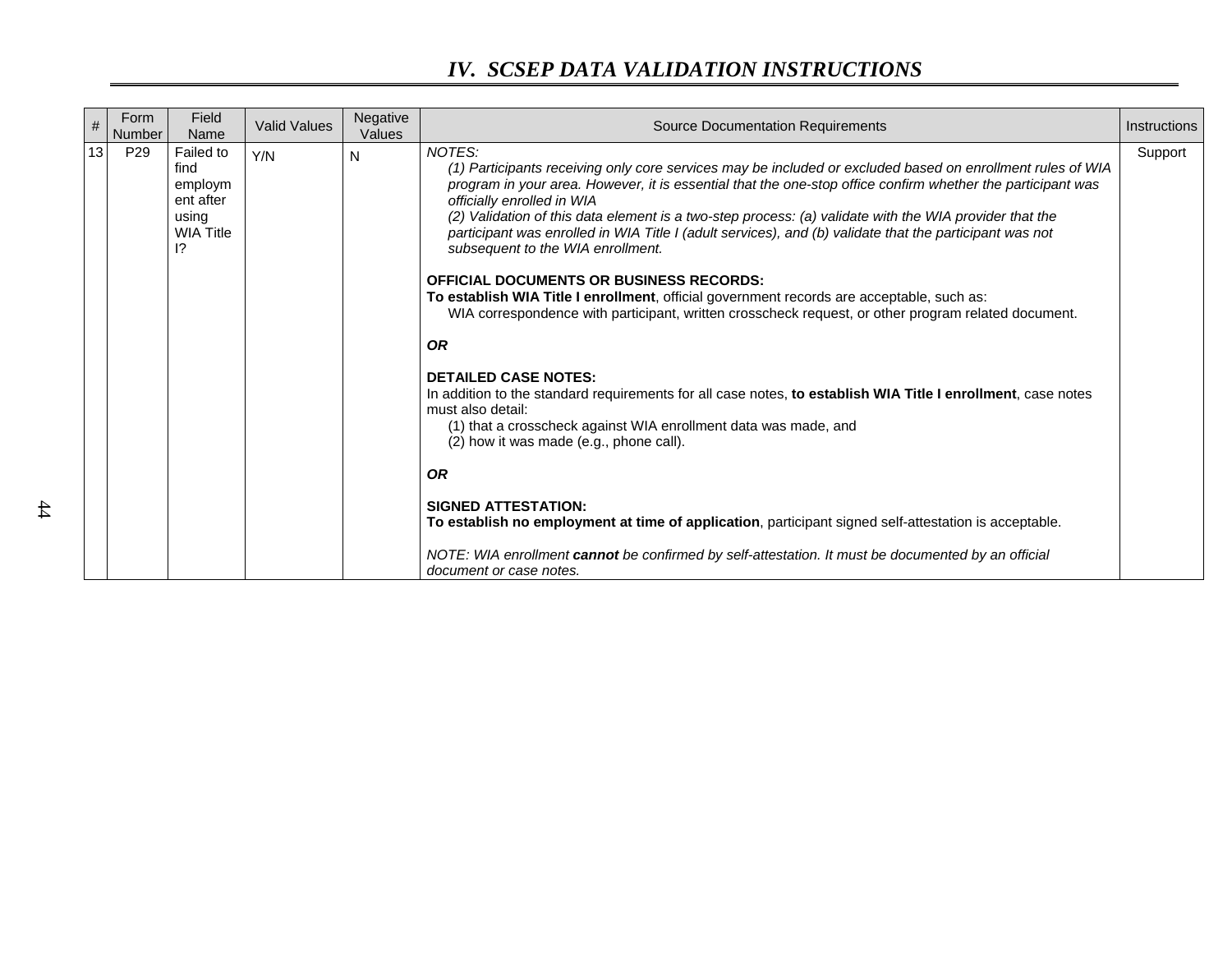| $\#$ | Form<br>Number | Field<br>Name                      | <b>Valid Values</b>                            | Negative<br>Values | <b>Source Documentation Requirements</b>                                                                                                                                                                                                                                                                                                                                                                                                                                                                                                                                                                                                                | Instructions |
|------|----------------|------------------------------------|------------------------------------------------|--------------------|---------------------------------------------------------------------------------------------------------------------------------------------------------------------------------------------------------------------------------------------------------------------------------------------------------------------------------------------------------------------------------------------------------------------------------------------------------------------------------------------------------------------------------------------------------------------------------------------------------------------------------------------------------|--------------|
| 14   | P30            | Low<br>employm<br>ent<br>prospects | Y/N                                            | N                  | OFFICIAL DOCUMENTS OR BUSINESS RECORDS:<br>Official government records, medical records, or other official records that establish one of more significant<br>barrier to employment exist, including but not limited to:<br>Receipt of Social Security Disability Insurance (SSDI), other Social Security Administration records, school<br>records, sheltered workshop certification, social service records or referrals; Letter from director of shelter<br>or institution providing temporary living accommodations, results of literacy testing, standardized test<br>results; certification from a medical professional or actual medical records. | Support      |
|      |                |                                    |                                                |                    | NOTE FOR SCSEP VALIDATORS:<br>The following barriers may already have been successfully validated (i.e. PASS):<br>P8 - Homeless,<br>P22 - Limited English proficiency,<br>P24 - Low literacy skills?, and<br>P26 - Disability?<br>If any were validated, the validator would be able to automatically check PASS for this data element IF the<br>case file establishes that one of these barriers was relied on to establish low employment prospects.                                                                                                                                                                                                  |              |
|      |                |                                    |                                                |                    | <b>OR</b>                                                                                                                                                                                                                                                                                                                                                                                                                                                                                                                                                                                                                                               |              |
|      |                |                                    |                                                |                    | <b>DETAILED CASE NOTES:</b><br>In addition to the standard requirements for all case notes, must also detail:<br>(1) participant has one or more significant barrier to employment;<br>(2) how that determination was made that the condition described in the official case notes or attestation<br>form contributes to low employment,<br>(3) the source of the information,<br>(4) the contact at the source, and<br>(5) the date that information was obtained.                                                                                                                                                                                     |              |
|      |                |                                    |                                                |                    | <b>AND</b>                                                                                                                                                                                                                                                                                                                                                                                                                                                                                                                                                                                                                                              |              |
|      |                |                                    |                                                |                    | <b>SIGNED ATTESTATION:</b><br>Participant self-attestation that establishes one or more significant barrier to employment exists is<br>acceptable, except for disability, severe disability and frail, which require a higher level of documentation.<br>Information on the attestation form should include identification the situation itself, and specific information<br>which explains why the attesters situation can be considered as a significant employment barrier.                                                                                                                                                                          |              |
| 15   | P33            | Date of<br>signing                 | Date Format<br>MM/DD/YYY<br>Υ<br>$>= 1/1/1973$ |                    | NOTE: Validation of this data element is a two-step process:<br>(1) confirmation of the presence of the participant's signature in field P32, and<br>(2) matching the date in field P33 with the date entered in SPARQ.<br>Both requirements must be met for a "yes" answer.                                                                                                                                                                                                                                                                                                                                                                            | Match        |
|      |                |                                    |                                                |                    | <b>CONFIRMATION OF SIGNATURE OR DATE:</b><br>Confirm date that applicant signed and presence of signature on eligibility determination.                                                                                                                                                                                                                                                                                                                                                                                                                                                                                                                 |              |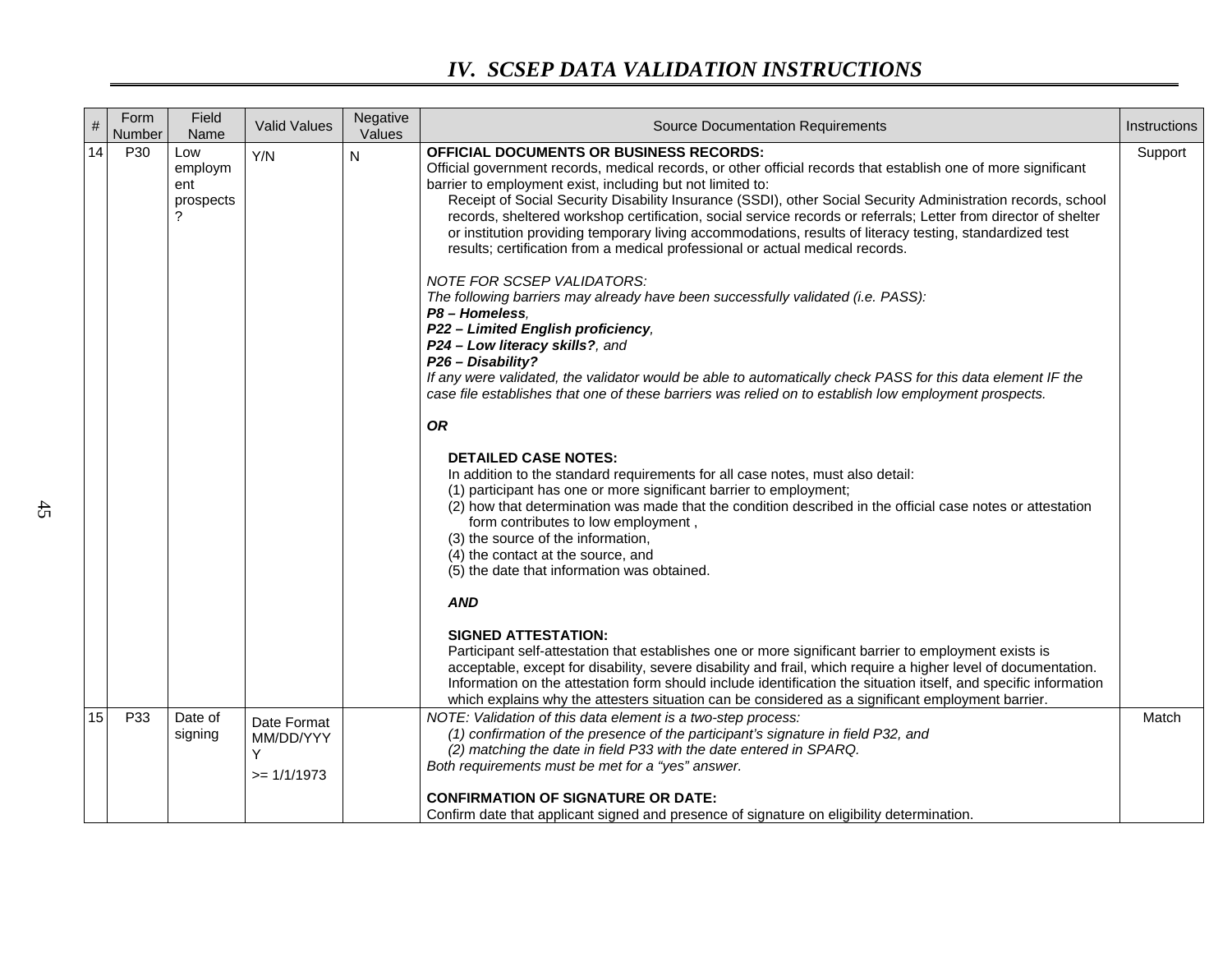| $\#$            | Form<br>Number | Field<br>Name                                              | <b>Valid Values</b>                                                      | Negative<br>Values | <b>Source Documentation Requirements</b>                                                                                                                                                                                                                                                                                                                                                                                                                                                                                                                                                                                                                                                                                                                                                                                                                                                                                                                                                                                                                                                                                                                                                                                                                                | Instructions |
|-----------------|----------------|------------------------------------------------------------|--------------------------------------------------------------------------|--------------------|-------------------------------------------------------------------------------------------------------------------------------------------------------------------------------------------------------------------------------------------------------------------------------------------------------------------------------------------------------------------------------------------------------------------------------------------------------------------------------------------------------------------------------------------------------------------------------------------------------------------------------------------------------------------------------------------------------------------------------------------------------------------------------------------------------------------------------------------------------------------------------------------------------------------------------------------------------------------------------------------------------------------------------------------------------------------------------------------------------------------------------------------------------------------------------------------------------------------------------------------------------------------------|--------------|
| 16              | P43            | Date of<br>eligibility<br>determina<br>tion                | Date Format<br>MM/DD/YYY<br>Y<br>$>= 1/1/1973$                           |                    | NOTE: Validation of this data element is a two-step process:<br>(1) confirmation of the presence of the signature of an authorized project official in field P42, and<br>(2) matching the date in field P43 with the date entered in SPARQ.<br>Both requirements must be met for a "yes" answer.<br><b>CONFIRMATION OF SIGNATURE OR DATE:</b><br>Confirm date that director or authorized representative signed and presence of signature on participant form.                                                                                                                                                                                                                                                                                                                                                                                                                                                                                                                                                                                                                                                                                                                                                                                                          | Match        |
|                 | 17 A15b.1      | Reason<br>for<br>approved<br>break in<br>participati<br>on | i_Family/heal<br>th<br>ii_Personal<br>iii_Administra<br>tive<br>iv_Other |                    | NOTE: Validation of this data element is a three-step process:<br>(1) verification of the existence of a written grantee policy regarding breaks in participation. Without<br>evidence of such a policy, no break in participation will pass validation.<br>Once the existence of a policy regarding breaks in participation is verified, validation of this data element<br>requires two additional steps:<br>(2) valid entry for A 15 (start date) and A15c (end date) if applicable, and<br>(3) confirmation that the reason entered is within the policy of the grantee concerning breaks in<br>participation.<br>All three requirements must be met for a "yes" answer.<br><b>OFFICIAL DOCUMENTS OR BUSINESS RECORDS:</b><br>Official grantee or sub-grantee records that establish the reason for the break in participation, and that the<br>break was authorized pursuant to the grantee's written policy.<br><b>OR</b><br><b>DETAILED CASE NOTES:</b><br>In addition to the standard requirements for all case notes, must also detail:<br>(1) the reason for the break in participation,<br>(2) the start date and (if applicable) end date of the break in participation, and<br>(3) that the break was authorized pursuant to the grantee's written policy. | Support      |
| 18              | A19.1          | Total<br>hours<br>paid in<br>Q1                            | Integer<br>between 0<br>and 560                                          | 0                  | <b>OFFICIAL DOCUMENTS OR BUSINESS RECORDS:</b><br>Official grantee, sub-grantee, or host-agency records that establish hours paid during the quarter, including:<br>Payroll or time records showing quarterly hours. (You may use all paychecks issued in the quarter even if<br>the pay period extends into a different quarter.)                                                                                                                                                                                                                                                                                                                                                                                                                                                                                                                                                                                                                                                                                                                                                                                                                                                                                                                                      | Match        |
| 19              | A19.2          | Total<br>hours<br>paid in<br>Q2                            | Integer<br>between 0<br>and 560                                          | $\mathbf 0$        |                                                                                                                                                                                                                                                                                                                                                                                                                                                                                                                                                                                                                                                                                                                                                                                                                                                                                                                                                                                                                                                                                                                                                                                                                                                                         | Match        |
| 20 <sup>°</sup> | A19.3          | Total<br>hours<br>paid in<br>Q3                            | Integer<br>between 0<br>and 560                                          | 0                  |                                                                                                                                                                                                                                                                                                                                                                                                                                                                                                                                                                                                                                                                                                                                                                                                                                                                                                                                                                                                                                                                                                                                                                                                                                                                         | Match        |
| 21              | A19.4          | Total<br>hours<br>paid in<br>Q4                            | Integer<br>between 0<br>and 560                                          | $\mathbf 0$        |                                                                                                                                                                                                                                                                                                                                                                                                                                                                                                                                                                                                                                                                                                                                                                                                                                                                                                                                                                                                                                                                                                                                                                                                                                                                         | Match        |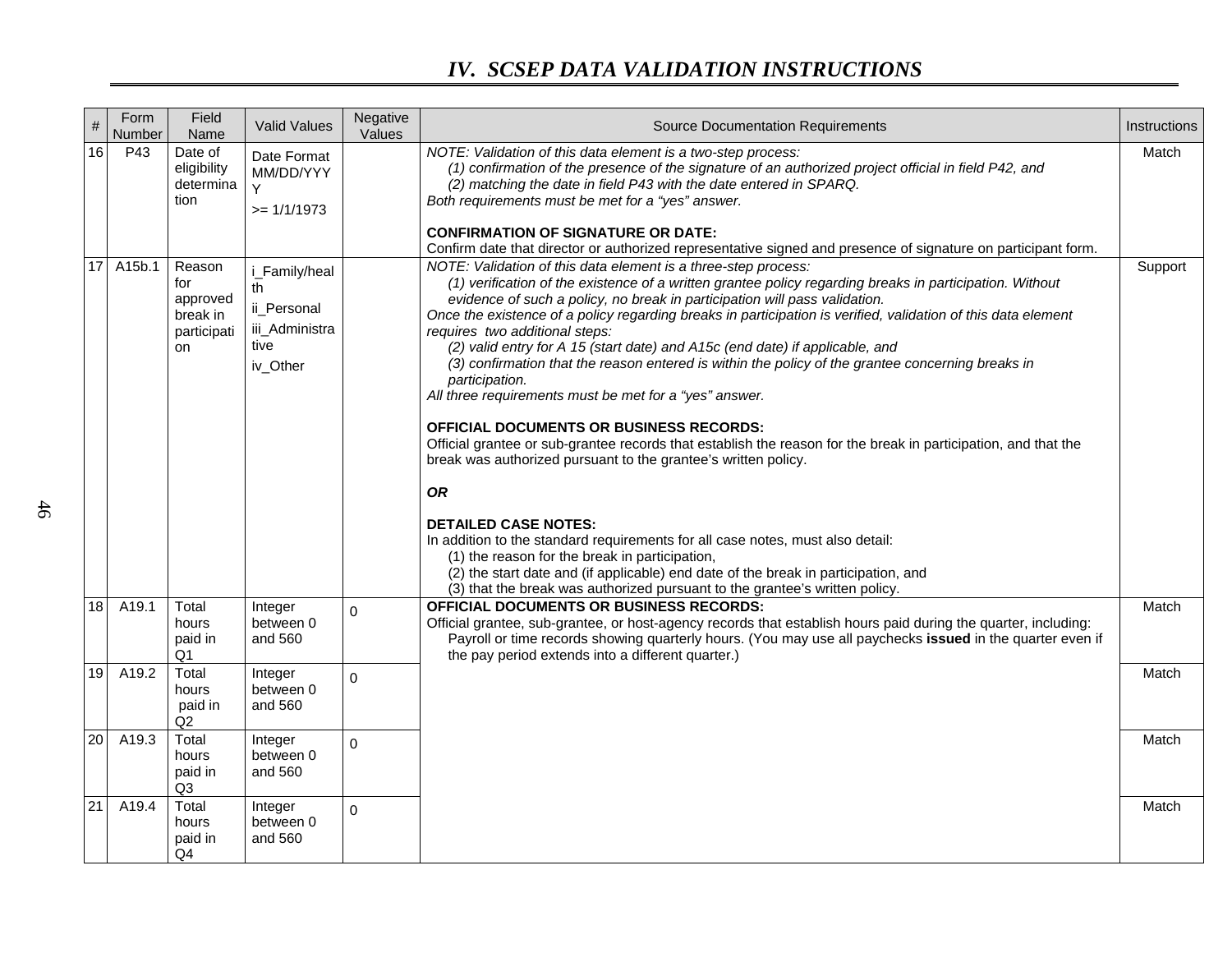| #               | Form<br>Number | Field<br>Name                                                          | <b>Valid Values</b>             | Negative<br>Values | <b>Source Documentation Requirements</b>                                                                                                                                                                                                                                                                                                                                      | Instructions |
|-----------------|----------------|------------------------------------------------------------------------|---------------------------------|--------------------|-------------------------------------------------------------------------------------------------------------------------------------------------------------------------------------------------------------------------------------------------------------------------------------------------------------------------------------------------------------------------------|--------------|
| 22              | A21.1          | Total<br>hours of<br>paid<br>training<br>received<br>in Q1             | Integer<br>between 0<br>and 560 | $\Omega$           | <b>OFFICIAL DOCUMENTS OR BUSINESS RECORDS:</b><br>Official grantee, sub-grantee, or host-agency records or other official records that establish the number of<br>hours of paid training during the quarter, including but not limited to:<br>Payroll or time records showing quarterly hours; records from training provider; reports and print-outs from<br>web-based tools | Match        |
| 23              | A21.2          | Total<br>hours of<br>paid<br>training<br>received<br>in Q <sub>2</sub> | Integer<br>between 0<br>and 560 | $\Omega$           | <b>OR</b><br><b>DETAILED CASE NOTES:</b><br>In addition to the standard requirements for all case notes, must also detail:<br>(1) the number of hours of paid training,<br>(2) when the training was provided, and                                                                                                                                                            | Match        |
| 24              | A21.3          | Total<br>hours of<br>paid<br>training<br>received<br>in Q3             | Integer<br>between 0<br>and 560 | $\Omega$           | (3) who provided the training.                                                                                                                                                                                                                                                                                                                                                | Match        |
| 25 <sub>1</sub> | A21.4          | Total<br>hours of<br>paid<br>training<br>received<br>in Q4             | Integer<br>between 0<br>and 560 | $\Omega$           |                                                                                                                                                                                                                                                                                                                                                                               | Match        |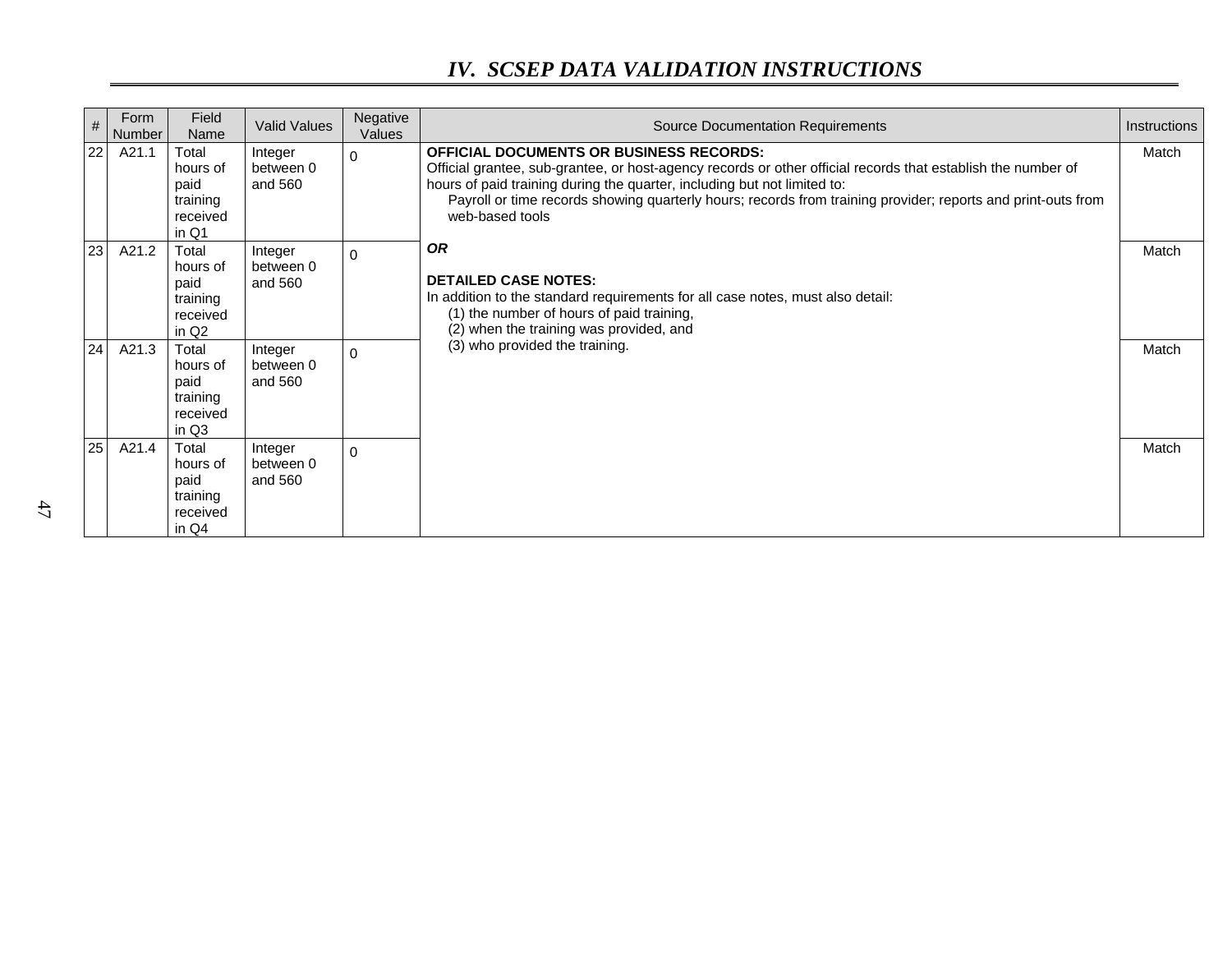#### TABLE IV.2 PERFORMANCE SAMPLE VALIDATION INSTRUCTION

| # | Form<br>Number | Field<br>Name                  | Valid<br>Values       | Negative<br>Values | <b>Source Documentation Requirements</b>                                                                                                                                                                                                                                                                                                                                                                                                                               | Instructions |
|---|----------------|--------------------------------|-----------------------|--------------------|------------------------------------------------------------------------------------------------------------------------------------------------------------------------------------------------------------------------------------------------------------------------------------------------------------------------------------------------------------------------------------------------------------------------------------------------------------------------|--------------|
|   | P44            | Recert:<br>Number<br>in family | Integer ><br>$\Omega$ |                    | <b>OFFICIAL DOCUMENTS OR BUSINESS RECORDS:</b><br>To establish the number in family at the time of recertification, official government records or other official<br>records are acceptable, including but not limited to:<br>A HUD form, or a lease.                                                                                                                                                                                                                  | Match        |
|   |                |                                |                       |                    | To establish a family-of-one is due to disability, official government or other official records are acceptable,<br>including but not limited to:<br>Receipt of Social Security Disability Insurance (SSDI), other Social Security Administration records; school<br>records; sheltered workshop certification; social service records or referrals.                                                                                                                   |              |
|   |                |                                |                       |                    | Alternatively, certification from a medical professional or medical records that establish specific facts that meet<br>the regulatory definition are acceptable, including but not limited to:<br>Letter from Drug or Alcohol rehabilitation agency; medical records; physician's statement; psychologist's<br>diagnosis; rehabilitation evaluation; disability records; Veteran's medical records; vocational rehabilitation<br>letter; worker's compensation record. |              |
|   |                |                                |                       |                    | NOTES:<br>(1) TEGL requires that the record of documents must be jointly signed by participant and grantee<br><i>interviewer.</i><br>(2) A 'Disability Identification Card' issued by the State is not acceptable unless there is documentation that<br>the medical standards used to issue the card meet the regulatory definition.                                                                                                                                   |              |
|   |                |                                |                       |                    | <b>OR</b>                                                                                                                                                                                                                                                                                                                                                                                                                                                              |              |
|   |                |                                |                       |                    | <b>DETAILED CASE NOTES:</b><br>In addition to the standard requirements for all case notes, to establish the number in family at the time of<br>application, case notes must also detail:<br>(1) the number in family as defined by TEGL 12-06, and<br>(2) the rationale for accepting information without a signature.                                                                                                                                                |              |
|   |                |                                |                       |                    | NOTE: Case notes are not acceptable for establishing family-of-one is due to disability.                                                                                                                                                                                                                                                                                                                                                                               |              |
|   |                |                                |                       |                    | <b>OR</b>                                                                                                                                                                                                                                                                                                                                                                                                                                                              |              |
|   |                |                                |                       |                    | <b>SIGNED ATTESTATION:</b><br>To establish the number in family at the time of recertification, signed attestation from a third-party who<br>has knowledge of the number in family and reflects the living situation at time of recertification.                                                                                                                                                                                                                       |              |
|   |                |                                |                       |                    | NOTE: Participant self-attestation is prohibited.                                                                                                                                                                                                                                                                                                                                                                                                                      |              |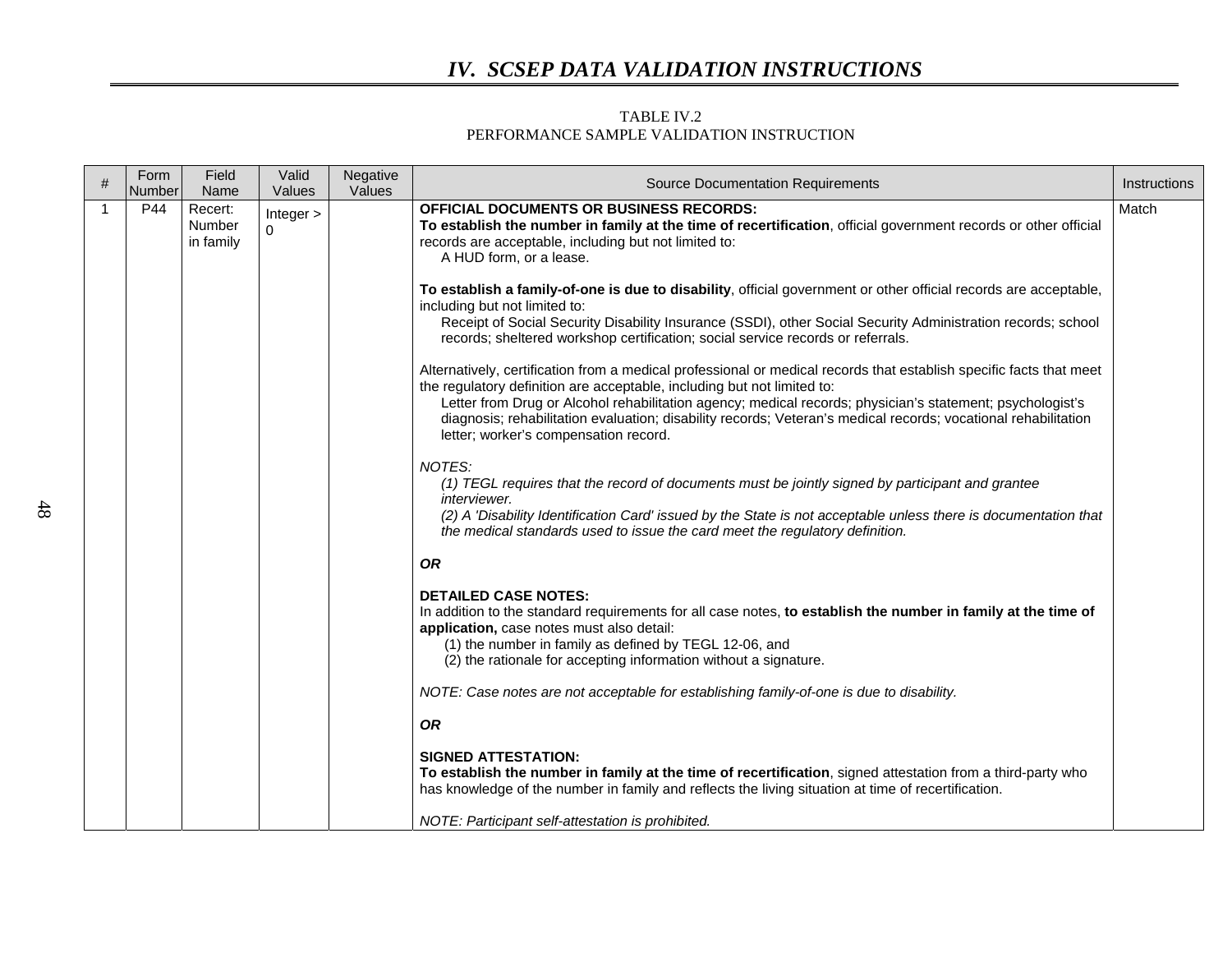| #              | Form<br>Number | Field<br>Name                                                                                           | Valid<br>Values                                                                 | Negative<br>Values | <b>Source Documentation Requirements</b>                                                                                                                                                                                                                                                                                                                                                                                                                                                                                                                                                                                                                                                                                                                                                                                                                                                                                                                                                                                                                                                                                                                                                                                                                                                                                                                                                                                                                                                                                                                                                                                                                                                                                                       | Instructions |
|----------------|----------------|---------------------------------------------------------------------------------------------------------|---------------------------------------------------------------------------------|--------------------|------------------------------------------------------------------------------------------------------------------------------------------------------------------------------------------------------------------------------------------------------------------------------------------------------------------------------------------------------------------------------------------------------------------------------------------------------------------------------------------------------------------------------------------------------------------------------------------------------------------------------------------------------------------------------------------------------------------------------------------------------------------------------------------------------------------------------------------------------------------------------------------------------------------------------------------------------------------------------------------------------------------------------------------------------------------------------------------------------------------------------------------------------------------------------------------------------------------------------------------------------------------------------------------------------------------------------------------------------------------------------------------------------------------------------------------------------------------------------------------------------------------------------------------------------------------------------------------------------------------------------------------------------------------------------------------------------------------------------------------------|--------------|
| $\overline{2}$ | P45            | Recert:<br>Total<br>includable<br>family<br>income<br>$(12 -$<br>month or<br>6 month<br>annualize<br>d) | Number<br>with 2<br>decimal<br>places<br>between<br>$0.00$ and<br>100000.<br>00 | 0.00               | Validation of this data element is a two-step process:<br>(1) validate that total includable family income was correctly calculated in accordance with the TEGL; and<br>(2) validate consistency with program requirements which stipulate that in order for a participant to be<br>eligible, his or her family income must be less than or equal to 125% of the federal poverty line for the<br>appropriate family size.<br>Both requirements must be met for a "yes" answer.<br><b>OFFICIAL DOCUMENTS OR BUSINESS RECORDS:</b><br>Validation requires that both<br>(1) Official documents and business records establish includable income, and<br>(2) signed attestation establishes that no other includable income exists.<br>Government records or other official records that establish the amount of income for the 6-month or 12-month<br>look-back period are acceptable, including but not limited to:<br>Pay stubs; Social Security Award letters; earning statements from employers; pension statements; bank<br>statements showing interest.<br>NOTES:<br>(1) TEGL requires that the record of documents must be jointly signed by participant and grantee<br><i>interviewer.</i><br>(2) Income tax returns can often be a helpful part of the documentation but they will rarely be sufficient in<br>themselves to establish the amount of income for the 6-month or 12-month look-back period because they<br>cover a complete calendar year. Additional documentation will usually be required to establish includable<br>income for the entire look-back period.<br><b>OR</b><br>DETAILED CASE NOTES: (For Claims of Zero Income Only)<br>Case notes based on information from a knowledgeable third-party are acceptable to | Match        |
|                |                |                                                                                                         |                                                                                 |                    | (1) explain how participant supported self if zero income is claimed or<br>(2) to document that no other includable income exists.                                                                                                                                                                                                                                                                                                                                                                                                                                                                                                                                                                                                                                                                                                                                                                                                                                                                                                                                                                                                                                                                                                                                                                                                                                                                                                                                                                                                                                                                                                                                                                                                             |              |
|                |                |                                                                                                         |                                                                                 |                    | In addition to the standard requirements for all case notes, must also:<br>(1) confirmation of zero income and/or that no other family income exists,<br>(2) explain how participant supported self, and (3) how that confirmation was made.                                                                                                                                                                                                                                                                                                                                                                                                                                                                                                                                                                                                                                                                                                                                                                                                                                                                                                                                                                                                                                                                                                                                                                                                                                                                                                                                                                                                                                                                                                   |              |
|                |                |                                                                                                         |                                                                                 |                    | <b>OR</b>                                                                                                                                                                                                                                                                                                                                                                                                                                                                                                                                                                                                                                                                                                                                                                                                                                                                                                                                                                                                                                                                                                                                                                                                                                                                                                                                                                                                                                                                                                                                                                                                                                                                                                                                      |              |
|                |                |                                                                                                         |                                                                                 |                    | SIGNED ATTESTATION: (For Claims of Zero Income Only)<br>If zero income is claimed, participant signed self-attestation or signed third-party attestation is that explains<br>how participant supported self is required.<br>Beyond establishing total includable family income through official documents and business records,<br>participant signed self-attestation is also required to document that no other includable family income exists.                                                                                                                                                                                                                                                                                                                                                                                                                                                                                                                                                                                                                                                                                                                                                                                                                                                                                                                                                                                                                                                                                                                                                                                                                                                                                             |              |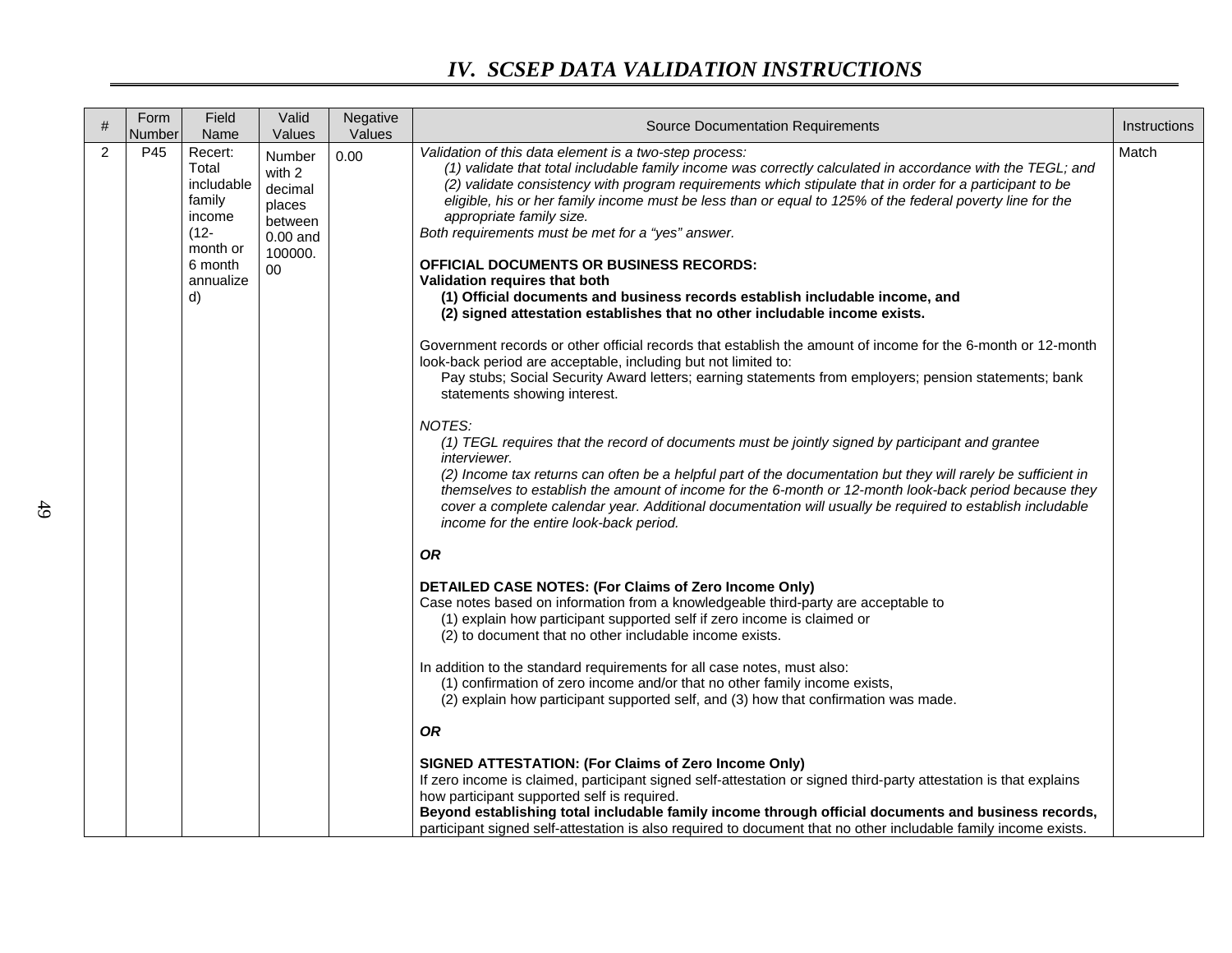| # | Form<br>Number  | Field<br>Name                                                  | Valid<br>Values                                            | Negative<br>Values | <b>Source Documentation Requirements</b>                                                                                                                                                                                                                                                                                                                                                                                                                                                                                                                                                                                                                                                                                                                                                                                                                                                                                                                                                                                                                                                                                                                                                                                                                                                                                                                                                                                                                                                                                                                                                                                                                                                                                                                                                                                                                                                                                                                                                                                                                                                                                                                                                                       | Instructions |
|---|-----------------|----------------------------------------------------------------|------------------------------------------------------------|--------------------|----------------------------------------------------------------------------------------------------------------------------------------------------------------------------------------------------------------------------------------------------------------------------------------------------------------------------------------------------------------------------------------------------------------------------------------------------------------------------------------------------------------------------------------------------------------------------------------------------------------------------------------------------------------------------------------------------------------------------------------------------------------------------------------------------------------------------------------------------------------------------------------------------------------------------------------------------------------------------------------------------------------------------------------------------------------------------------------------------------------------------------------------------------------------------------------------------------------------------------------------------------------------------------------------------------------------------------------------------------------------------------------------------------------------------------------------------------------------------------------------------------------------------------------------------------------------------------------------------------------------------------------------------------------------------------------------------------------------------------------------------------------------------------------------------------------------------------------------------------------------------------------------------------------------------------------------------------------------------------------------------------------------------------------------------------------------------------------------------------------------------------------------------------------------------------------------------------------|--------------|
| 3 | P46             | Recert:<br>Signature<br>of<br>participan                       | Y/N                                                        | N                  | <b>CONFIRMATION OF SIGNATURE OR DATE:</b><br>Confirm participant signature.                                                                                                                                                                                                                                                                                                                                                                                                                                                                                                                                                                                                                                                                                                                                                                                                                                                                                                                                                                                                                                                                                                                                                                                                                                                                                                                                                                                                                                                                                                                                                                                                                                                                                                                                                                                                                                                                                                                                                                                                                                                                                                                                    | Support      |
| 4 | P <sub>50</sub> | Recert:<br>Date of<br>recertifica<br>tion<br>determina<br>tion | Date<br>Format<br>MM/DD/<br><b>YYYY</b><br>$=$<br>1/1/1973 |                    | NOTE: Validation of this data element is a two-step process:<br>(1) confirmation of the presence of the signature of an authorized project official in field P49, and<br>(2) matching the date in field P50 with the date entered in SPARQ.<br>Both requirements must be met for a "yes" answer.<br><b>CONFIRMATION OF SIGNATURE OR DATE:</b><br>Confirm date that director or authorized representative signed and presence of signature on eligibility<br>determination.                                                                                                                                                                                                                                                                                                                                                                                                                                                                                                                                                                                                                                                                                                                                                                                                                                                                                                                                                                                                                                                                                                                                                                                                                                                                                                                                                                                                                                                                                                                                                                                                                                                                                                                                     | Match        |
| 5 | P <sub>51</sub> | Severe<br><b>Disability</b><br>?                               | Y/N                                                        | N                  | <b>OFFICIAL DOCUMENTS OR BUSINESS RECORDS:</b><br>When a medical professional certification or statement is used as support, related documentation should<br>be an official government record or other official record that<br>(1) indicates that a medical professional made a determination of disability and<br>(2) describes how the disability meets the regulatory definition, including but is not limited to:<br>medical records; certification from a medical professional; physician's statement; psychologist's<br>diagnosis; rehabilitation evaluation; disability records; Veteran's medical records; vocational<br>rehabilitation letter; worker's compensation record.<br>When a specific certification or statement is not used as support, official government or other official<br>records may still be used as long as they establish how the disability meets the regulatory definition, including<br>but not limited to:<br>Social Security Administration records; school records; sheltered workshop certification; social service<br>records or referrals; community-based aging and disability organizations; social service; agency record or<br>referral; Independent Living Center statement; letter from group home administrator; referral from<br><b>Vocational Rehabilitation</b><br>NOTES:<br>(1) Medical professional certifications or statements must not merely conclude that a severe disability<br>exists. Rather, they must clearly establish specific facts that meet the regulatory definition.<br>(2) Receipt of SSDI is NOT sufficient to document severe disability.<br>SPECIFIC WAIVER FACTOR ELEMENT INFORMATION<br>Waiver factor elements (P51, P52, P53 and P54) should be marked 'Pass' in the Data Validation worksheets in<br>SPARQ only if the reported value for the element has been updated after April 1 of the program year before the<br>performance sample was drawn. The Validation screens will display the date that each of the waiver factor<br>elements were last updated. Validators should mark the element as a 'Pass' only if there is documentation of an<br>update of the information of these elements that occurred after that date. | Support      |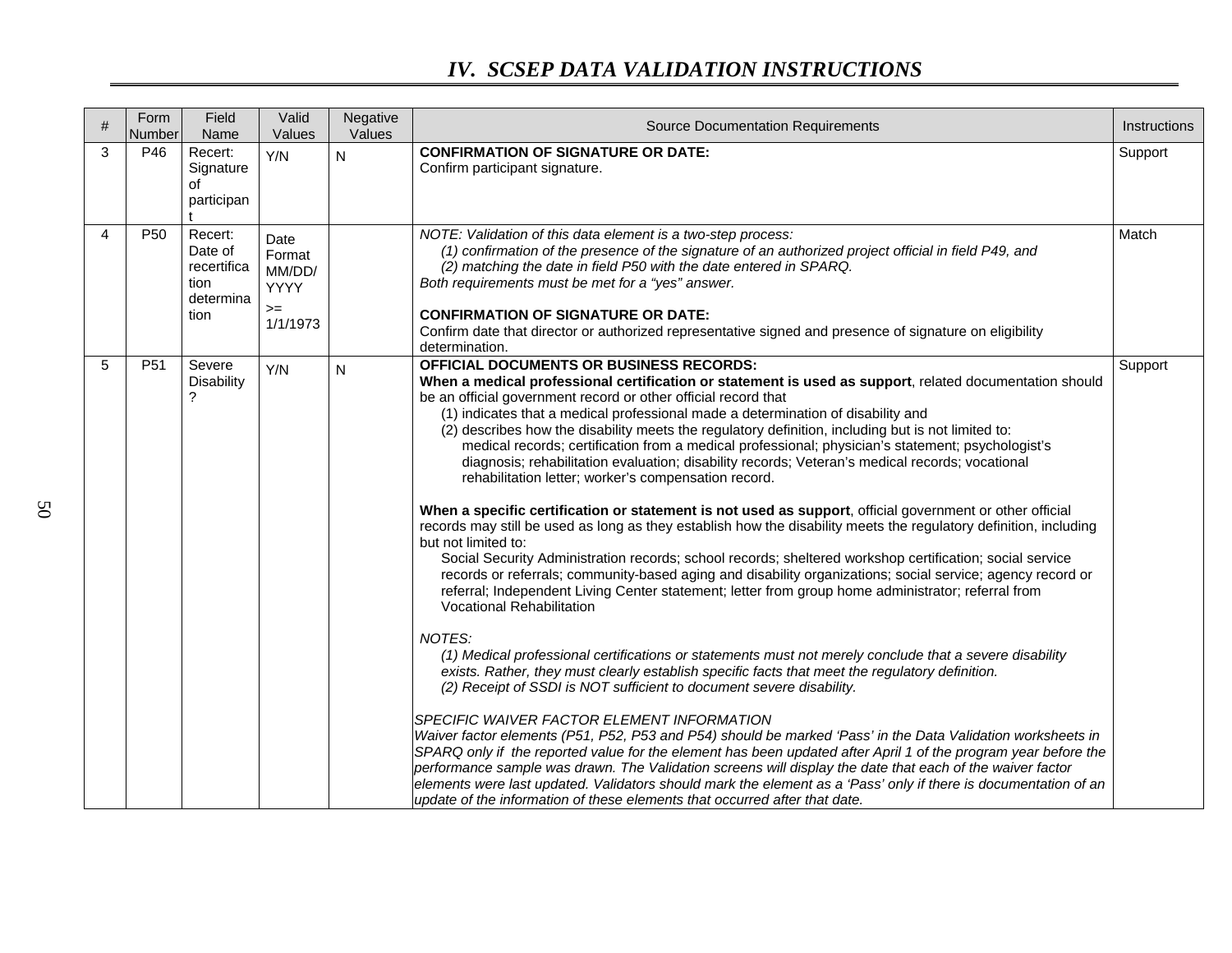|                | Form<br>Number  | Field<br>Name                                                                                                            | Valid<br>Values | Negative<br>Values | <b>Source Documentation Requirements</b>                                                                                                                                                                                                                                                                                                                                                                                                                                                                                                                                                                                                                                                                                                                                                                                                                                                                                                                                                                                                                                                                                                                                                                                                                                                                                         | Instructions |
|----------------|-----------------|--------------------------------------------------------------------------------------------------------------------------|-----------------|--------------------|----------------------------------------------------------------------------------------------------------------------------------------------------------------------------------------------------------------------------------------------------------------------------------------------------------------------------------------------------------------------------------------------------------------------------------------------------------------------------------------------------------------------------------------------------------------------------------------------------------------------------------------------------------------------------------------------------------------------------------------------------------------------------------------------------------------------------------------------------------------------------------------------------------------------------------------------------------------------------------------------------------------------------------------------------------------------------------------------------------------------------------------------------------------------------------------------------------------------------------------------------------------------------------------------------------------------------------|--------------|
| 6              | P <sub>52</sub> | Frail?                                                                                                                   | Y/N             | N                  | <b>OFFICIAL DOCUMENTS OR BUSINESS RECORDS:</b><br>When a qualified professional certification or statement is used as support, related documentation<br>should be an official government or other official record that<br>(1) indicates that a qualified professional made a determination of frailty and<br>(2) describes how the disability meets the regulatory definition, including but is not limited to:<br>medical records; certification from a qualified professional; physician's statement; psychologist's<br>diagnosis; rehabilitation evaluation; disability records; Veteran's medical records; vocational<br>rehabilitation letter; worker's compensation record.<br>When a specific certification or statement is not used as support, official government or other official<br>records may still be used as long as they establish how the frailty meets the regulatory definition, including but<br>not limited to:<br>Social Security Administration records; school records; sheltered workshop certification; social service<br>records; document from a rehabilitation agency/organization to include a recent evaluation; social service<br>agency record or referral; community-based aging and disability organizations; Independent Living Center<br>statement; letter from group home administrator. | Support      |
|                |                 |                                                                                                                          |                 |                    | NOTE: Receipt of SSDI is NOT sufficient to document frailty.<br>SPECIFIC WAIVER FACTOR ELEMENT INFORMATION<br>Waiver factor elements (P51, P52, P53 and P54) should be marked 'Pass' in the Data Validation worksheets in<br>SPARQ only if the reported value for the element has been updated after April 1 of the program year before<br>the performance sample was drawn. The Validation screens will display the date that each of the waiver factor<br>elements were last updated. Validators should mark the element as a 'Pass' only if there is documentation of<br>an update of the information of these elements that occurred after that date.                                                                                                                                                                                                                                                                                                                                                                                                                                                                                                                                                                                                                                                                        |              |
| $\overline{7}$ | P <sub>53</sub> | Old<br>enough<br>for but not<br>receiving<br><b>SS Title</b><br>II?<br>(Insufficie<br>nt wage<br>credits to<br>qualify). | Y/N             | N                  | <b>OFFICIAL DOCUMENTS OR BUSINESS RECORDS:</b><br>Official government document that establishes that the participant has not worked in the U.S. for 40 quarters,<br>including but not limited to:<br>Social Security Administration documents (e.g. Social Security Statement) or immigration records that<br>show that participant has not been in the U.S. for 40 quarters.<br>SPECIFIC WAIVER FACTOR ELEMENT INFORMATION<br>Waiver factor elements (P51, P52, P53 and P54) should be marked 'Pass' in the Data Validation worksheets in<br>SPARQ only if the reported value for the element has been updated after April 1 of the program year before<br>the performance sample was drawn. The Validation screens will display the date that each of the waiver factor<br>elements were last updated. Validators should mark the element as a 'Pass' only if there is documentation of<br>an update of the information of these elements that occurred after that date.                                                                                                                                                                                                                                                                                                                                                       | Support      |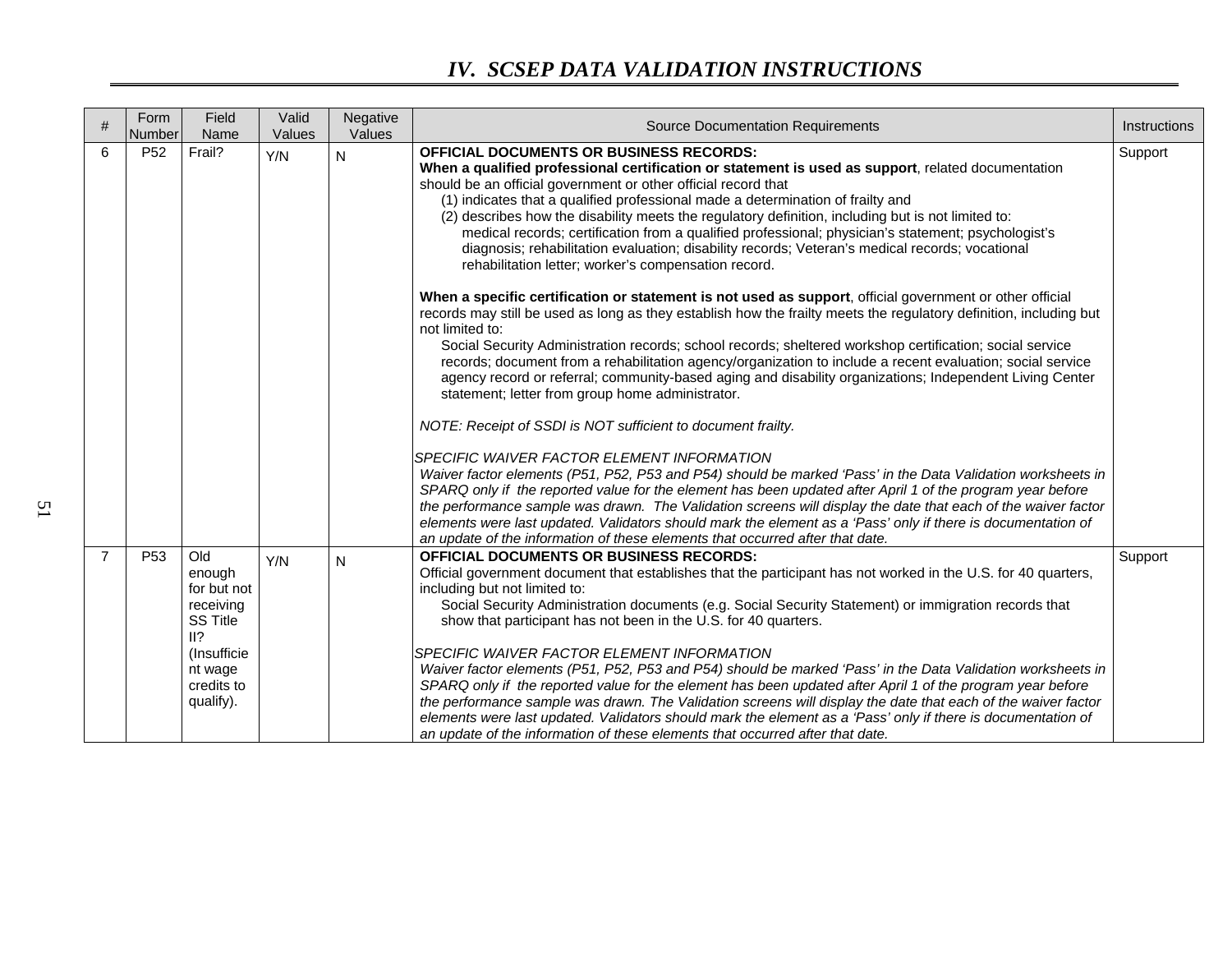| $\#$ | Form<br>Number  | Field<br>Name                                     | Valid<br>Values | Negative<br>Values | <b>Source Documentation Requirements</b>                                                                                                                                                                                                                                                                                                                                                                                                                                                                                                                                                                                                                                                                                                                                                                                                                  | Instructions |
|------|-----------------|---------------------------------------------------|-----------------|--------------------|-----------------------------------------------------------------------------------------------------------------------------------------------------------------------------------------------------------------------------------------------------------------------------------------------------------------------------------------------------------------------------------------------------------------------------------------------------------------------------------------------------------------------------------------------------------------------------------------------------------------------------------------------------------------------------------------------------------------------------------------------------------------------------------------------------------------------------------------------------------|--------------|
| 8    | P <sub>54</sub> | Severely<br>limited<br>employm<br>ent             | Y/N             | N                  | NOTE: Validation of this data element is a two-step process:<br>(1) validate severely limited employment prospects;<br>(2) validate area of persistent employment.<br>Both requirements must be met for a "yes" answer.                                                                                                                                                                                                                                                                                                                                                                                                                                                                                                                                                                                                                                   | Support      |
|      |                 | prospects<br>in area of<br>persistent<br>unemploy |                 |                    | <b>OFFICIAL DOCUMENTS OR BUSINESS RECORDS:</b><br>To establish that <i>more than one</i> significant barrier to employment exists, official government document, certification<br>from a medical professional, actual medical record, or other official record is acceptable.                                                                                                                                                                                                                                                                                                                                                                                                                                                                                                                                                                             |              |
|      |                 | ment?                                             |                 |                    | NOTE: The following are barriers which count towards this element if they can be successfully validated. Validators should<br>refer to the documentation requirements:<br>P8 - Homeless.                                                                                                                                                                                                                                                                                                                                                                                                                                                                                                                                                                                                                                                                  |              |
|      |                 |                                                   |                 |                    | Letter from director of shelter or institution providing temporary living accommodations.<br>P22 - Limited English proficiency,<br>P24 - Low literacy skills?,                                                                                                                                                                                                                                                                                                                                                                                                                                                                                                                                                                                                                                                                                            |              |
|      |                 |                                                   |                 |                    | Results of literacy testing, or standardized test results.<br>P26 - Disability?<br>Receipt of Social Security Disability Insurance (SSDI), other SSA records; school records; sheltered workshop<br>certification; social service records or referrals, letter from Drug or Alcohol rehabilitation agency; medical records;<br>physician's statement; psychologist's diagnosis; rehabilitation evaluation; disability records; Veteran's medical records;<br>vocational rehabilitation letter; worker's compensation record.                                                                                                                                                                                                                                                                                                                              |              |
|      |                 |                                                   |                 |                    | To establish area of persistent unemployment, check county lookup table in SPARQ. If city is used rather than county,<br>documentation from authoritative source, such as the state Labor Market Information office, must establish that the city had<br>an unemployment rate at least 20% higher than the national average for 2 of the last three years.                                                                                                                                                                                                                                                                                                                                                                                                                                                                                                |              |
|      |                 |                                                   |                 |                    | <b>OR</b>                                                                                                                                                                                                                                                                                                                                                                                                                                                                                                                                                                                                                                                                                                                                                                                                                                                 |              |
|      |                 |                                                   |                 |                    | <b>DETAILED CASE NOTES:</b><br>In addition to the standard requirements for all case notes, to establish that more than one significant barrier to<br>employment exists, case notes must also detail:<br>(1) description of each of the significant barriers claimed, and<br>(2) how it was determined that those barriers exist.                                                                                                                                                                                                                                                                                                                                                                                                                                                                                                                         |              |
|      |                 |                                                   |                 |                    | <b>OR</b>                                                                                                                                                                                                                                                                                                                                                                                                                                                                                                                                                                                                                                                                                                                                                                                                                                                 |              |
|      |                 |                                                   |                 |                    | <b>SIGNED ATTESTATION:</b><br>Participant signed self-attestation that establishes more than one barrier to employment exists, except for disability, severe<br>disability and frail, which require a higher level of documentation.                                                                                                                                                                                                                                                                                                                                                                                                                                                                                                                                                                                                                      |              |
|      |                 |                                                   |                 |                    | NOTE: Area of persistent unemployment cannot be validated by participant self-attestation.                                                                                                                                                                                                                                                                                                                                                                                                                                                                                                                                                                                                                                                                                                                                                                |              |
|      |                 |                                                   |                 |                    | SPECIFIC WAIVER FACTOR ELEMENT INFORMATION<br>Waiver factor elements (P51, P52, P53 and P54) should be marked 'Pass' in the Data Validation worksheets in SPARQ only<br>if the reported value for the element has been updated after April 1 of the program year before the performance sample<br>was drawn. Validation screens will display the date that each of the waiver factor elements were last updated. Validators<br>should mark the element as a 'Pass' only if there is documentation of an update of the information of these elements that<br>occurred after that date. If the SPARQ system indicates that the last update is older than the minimum date, the validator will<br>be reminded of the rules with a message, but may still validate the element as a 'Pass' if there is evidence the update<br>occurred within the time frame. |              |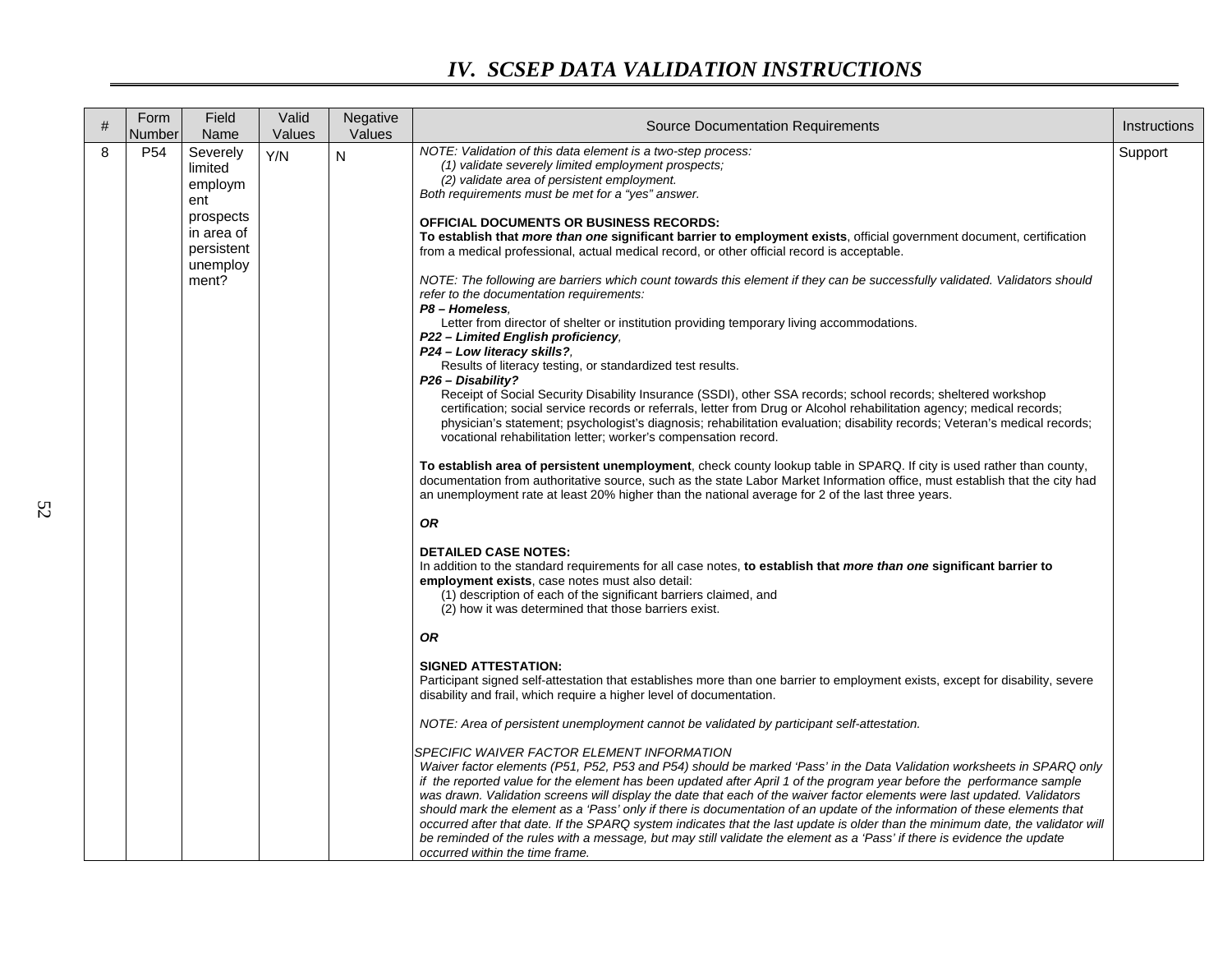| # | Form<br>Number | Field<br>Name                                                                                  | Valid<br>Values                                                                                                                                                                                                                                            | Negative<br>Values                                                                                                                                    | <b>Source Documentation Requirements</b>                                                                                                                                                                                                                                                                                                                                                                                                                                                                                                                                                                                                                                                                                                                                                                                                                                                                                                                                                                                                                                                                                                                                                                                                                                                                                                                                                                                                                                                                                                                                                                                                                                                                                                                                                                                                                                                                                          | Instructions |
|---|----------------|------------------------------------------------------------------------------------------------|------------------------------------------------------------------------------------------------------------------------------------------------------------------------------------------------------------------------------------------------------------|-------------------------------------------------------------------------------------------------------------------------------------------------------|-----------------------------------------------------------------------------------------------------------------------------------------------------------------------------------------------------------------------------------------------------------------------------------------------------------------------------------------------------------------------------------------------------------------------------------------------------------------------------------------------------------------------------------------------------------------------------------------------------------------------------------------------------------------------------------------------------------------------------------------------------------------------------------------------------------------------------------------------------------------------------------------------------------------------------------------------------------------------------------------------------------------------------------------------------------------------------------------------------------------------------------------------------------------------------------------------------------------------------------------------------------------------------------------------------------------------------------------------------------------------------------------------------------------------------------------------------------------------------------------------------------------------------------------------------------------------------------------------------------------------------------------------------------------------------------------------------------------------------------------------------------------------------------------------------------------------------------------------------------------------------------------------------------------------------------|--------------|
| 9 | E <sub>6</sub> | If exit is<br>not<br>due to<br>unsubsidi<br>zed<br>employm<br>ent, other<br>reason<br>for exit | 1_Move<br>d from<br>area<br>2 For c<br>ause<br>3_Volunt<br>ary<br>4_Non-<br>income<br>eligible<br>5_Durati<br>onal_limi<br>6_Admin<br>istrative_<br>reasons<br>7_Decea<br>sed<br>8_Health<br>/medical<br>9 Famil<br>y care<br>10_Instit<br>utionaliz<br>ed | 1_Moved_f<br>rom_area<br>2_For_cau<br>se<br>3_Voluntar<br>4 Non-<br>income eli<br>gible<br>5 Duration<br>al_limit<br>6_Administ<br>rative_reas<br>ons | OFFICIAL DOCUMENTS OR BUSINESS RECORDS:<br>To establish an exclusion for death, an official government document or other official record is acceptable,<br>including but not limited to:<br>Death record or certification, or death notices published through the internet, in newspapers, and local<br>funeral homes.<br>To establish an exclusion for health/medical, family care, or institutionalized, medical records or other<br>official records are acceptable, including but not limited to:<br>Actual medical records; physician's statement or other certification from a medical professional; letter from<br>official at medical facility or institution; psychologist's diagnosis; rehabilitation evaluation; disability records;<br>Veteran's medical records; vocational rehabilitation letter; worker's compensation record.<br><b>OR</b><br><b>DETAILED CASE NOTES:</b><br>In addition to the standard requirements for all case notes, to establish an exclusion for institutionalized,<br>case notes must also detail that the participant is receiving 24-hour care in a facility like a prison or hospital<br>and is expected to remain there for at least 90 days. A disabled person residing in a facility is not considered<br>institutionalized.<br>NOTE: Case notes are not accepted as support for validating death, health/medical, or family care.<br><b>OR</b><br><b>SIGNED ATTESTATION:</b><br>To establish an exclusion for death, signed attestation from a knowledgeable third-party is acceptable.<br>To establish an exclusion for health/medical, family care, or institutionalized, a participant signed self-<br>attestation or signed attestation from a knowledgeable third-party is acceptable.<br>NOTE: Please see the participant signed self-attestation and third-party signed attestation form that provide<br>specific examples of the language required as source documentation | Support      |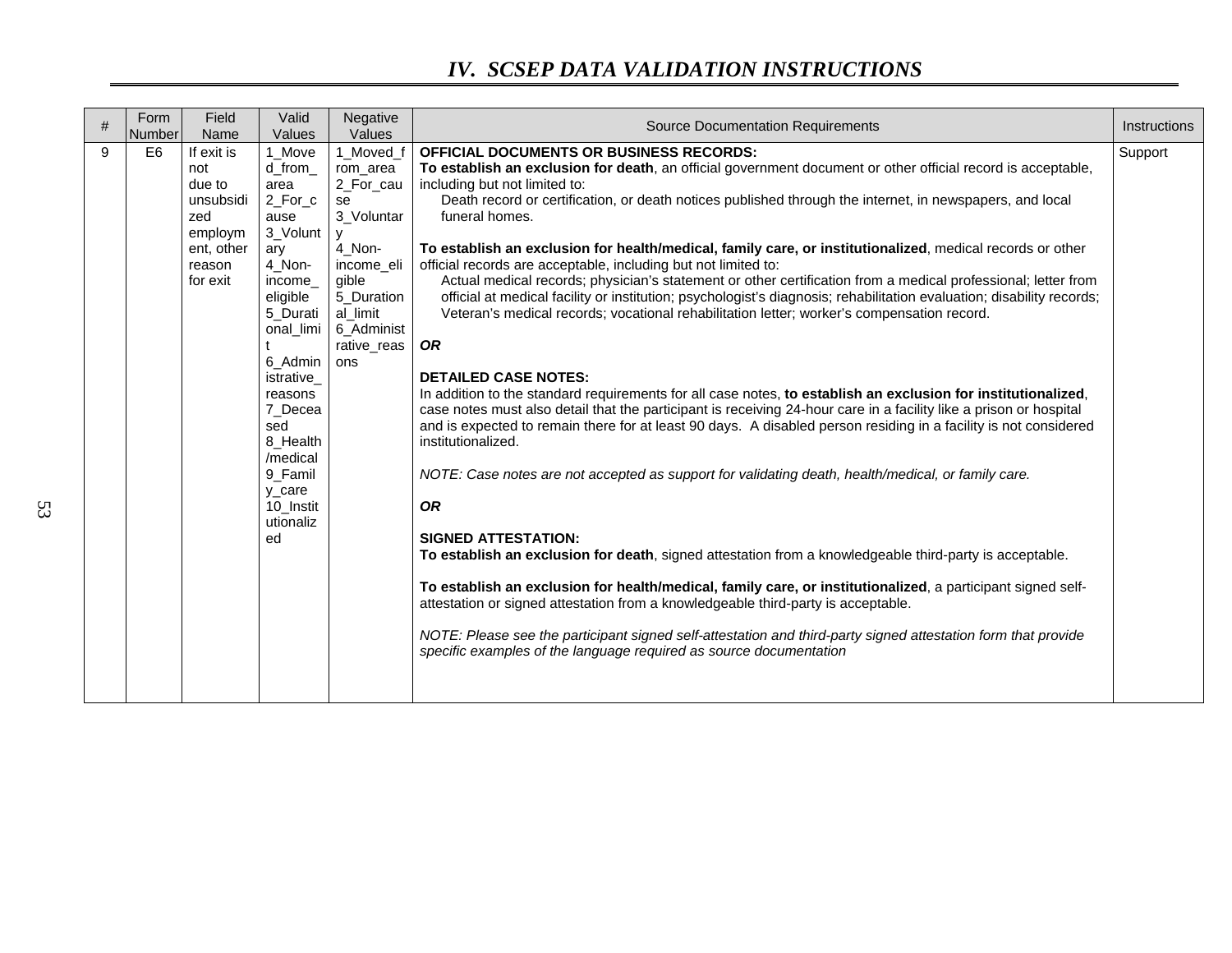| #  | Form<br>Number  | Field<br>Name                                       | Valid<br>Values                                                                            | Negative<br>Values | <b>Source Documentation Requirements</b>                                                                                                                                                                                                                                                                                                                                                                                                                                                                                                                                                                                                                                                                                                                                                                                                                                                                                                                                                                                                                                                                                                                                                                                                                                                                                                                                                                                                                                                                                                                                                                                                                                                                                                                                                                                                                                                                                                                                                                                                 | Instructions |
|----|-----------------|-----------------------------------------------------|--------------------------------------------------------------------------------------------|--------------------|------------------------------------------------------------------------------------------------------------------------------------------------------------------------------------------------------------------------------------------------------------------------------------------------------------------------------------------------------------------------------------------------------------------------------------------------------------------------------------------------------------------------------------------------------------------------------------------------------------------------------------------------------------------------------------------------------------------------------------------------------------------------------------------------------------------------------------------------------------------------------------------------------------------------------------------------------------------------------------------------------------------------------------------------------------------------------------------------------------------------------------------------------------------------------------------------------------------------------------------------------------------------------------------------------------------------------------------------------------------------------------------------------------------------------------------------------------------------------------------------------------------------------------------------------------------------------------------------------------------------------------------------------------------------------------------------------------------------------------------------------------------------------------------------------------------------------------------------------------------------------------------------------------------------------------------------------------------------------------------------------------------------------------------|--------------|
| 10 | E7              | Date of<br>exit or<br>other<br>closing<br>of record | Date<br>Format<br>MM/DD/<br><b>YYYY</b><br>$>=$<br>7/1/2004                                |                    | <b>OFFICIAL DOCUMENTS OR BUSINESS RECORDS:</b><br>If participant has signed Exit waiver of confidentiality, confirm signature on the Exit Form where the date of<br>signing is on or within three days of the date listed for this data element.<br><b>OR</b><br><b>DETAILED CASE NOTES:</b><br>In addition to the standard requirements for all case notes, must also detail the date of exit.<br>For example, a dated exit interview documented either by a dated form or by a detailed case note is<br>acceptable.                                                                                                                                                                                                                                                                                                                                                                                                                                                                                                                                                                                                                                                                                                                                                                                                                                                                                                                                                                                                                                                                                                                                                                                                                                                                                                                                                                                                                                                                                                                    | Match        |
| 11 | E <sub>9a</sub> | Exclusion<br>discovere<br>d<br>after exit           | 1 Decea<br>sed<br>2_Health<br>/medical<br>3 Famil<br>y_care<br>4 Institu<br>tionalize<br>d |                    | OFFICIAL DOCUMENTS OR BUSINESS RECORDS:<br>To establish an exclusion for death, an official government document or other official record is acceptable,<br>including but not limited to:<br>Death record or certification, or death notices published through the internet, in newspapers, and local<br>funeral homes.<br>To establish a exclusion for health/medical, family care, or institutionalized, medical records or other<br>official records are acceptable, including but not limited to:<br>Actual medical records; physician's statement or other certification from a medical professional; letter from<br>official at medical facility or institution; psychologist's diagnosis; rehabilitation evaluation; disability records;<br>Veteran's medical records; vocational rehabilitation letter; worker's compensation record.<br><b>OR</b><br><b>DETAILED CASE NOTES:</b><br>In addition to the standard requirements for all case notes, to establish an exclusion for institutionalized,<br>case notes must also detail that the participant is receiving 24-hour care in a facility like a prison, skilled<br>nursing facility or hospital and is expected to remain there for at least 90 days. Person with a disability residing<br>in a community-based residential facility with or without long term care supports is not considered<br>institutionalized.<br>NOTE: Case notes are not accepted as support for validating death, health/medical, or family care.<br><b>OR</b><br><b>SIGNED ATTESTATION:</b><br>To establish an exclusion for death, signed attestation from a knowledgeable third-party is acceptable.<br>To establish an exclusion for health/medical, family care, or institutionalized, a participant signed self-<br>attestation or signed attestation from a knowledgeable third-party is acceptable.<br>NOTE: Please see the participant signed self-attestation and third-party signed attestation form that provide<br>specific examples of the language required as source documentation | Support      |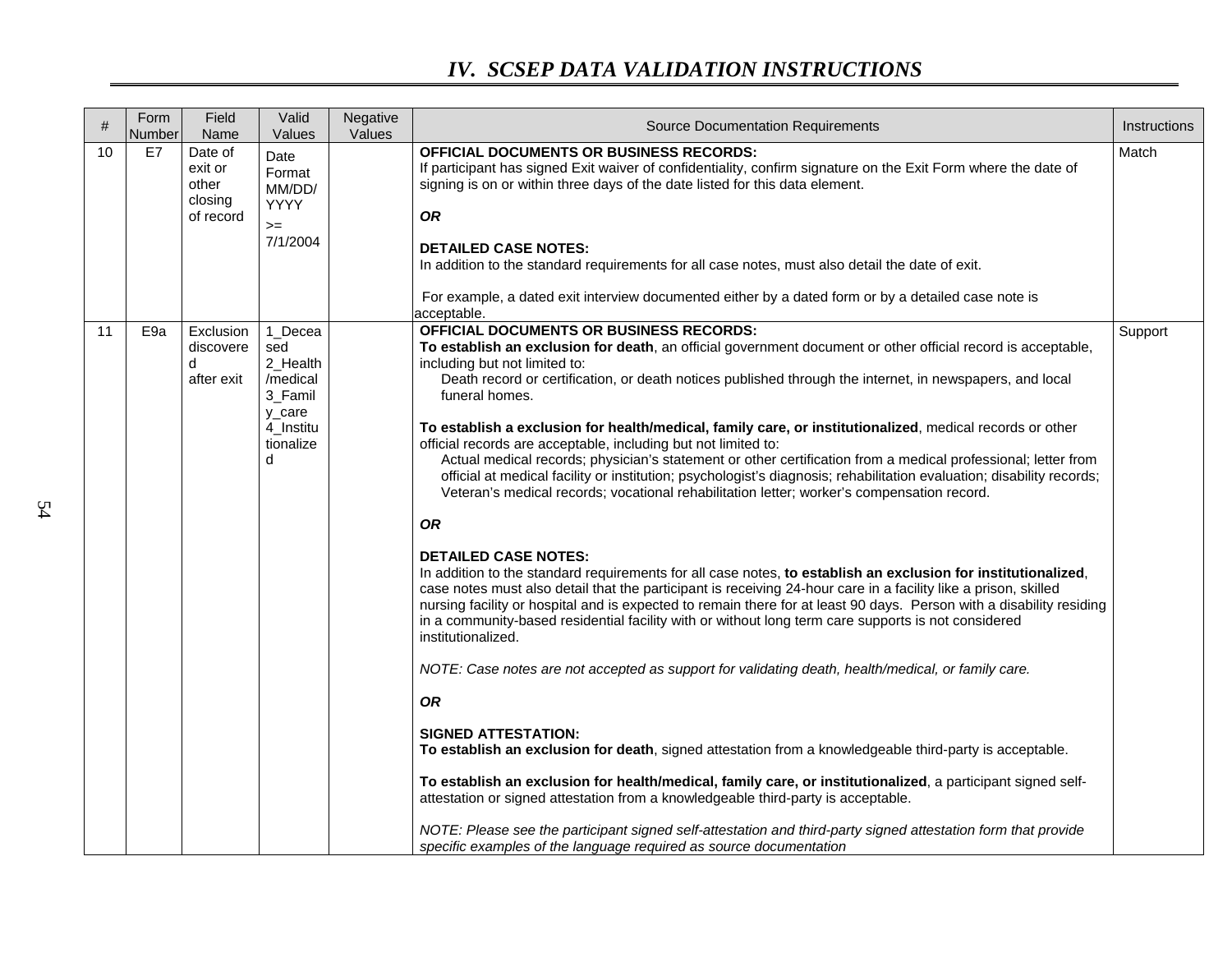| #               | Form<br>Number | Field<br>Name                                                       | Valid<br>Values                                  | Negative<br>Values      | <b>Source Documentation Requirements</b>                                                                                                                                                                                                                                                                                                                                                                                                                                           | Instructions |                                            |  |
|-----------------|----------------|---------------------------------------------------------------------|--------------------------------------------------|-------------------------|------------------------------------------------------------------------------------------------------------------------------------------------------------------------------------------------------------------------------------------------------------------------------------------------------------------------------------------------------------------------------------------------------------------------------------------------------------------------------------|--------------|--------------------------------------------|--|
| 12              | <b>U28c</b>    | Any wages for i_No_wages<br>first quarter<br>after exit<br>quarter? | ii_Yes_in-<br>state<br>iii_Yes_out-              | _No_wages<br>vii_Unable | <b>OFFICIAL DOCUMENTS OR BUSINESS RECORDS:</b><br>Official records that establish that any wages were earned by the participant, including but not limited to:<br>Written statement of earnings from employer; or pay stubs.                                                                                                                                                                                                                                                       | Support      |                                            |  |
| 13              | U29c           | Any wages for of-state<br>second<br>quarter after<br>exit quarter?  | iv_Yes_both<br>in_and_out                        |                         | To establish an exclusion for death, an official government document or other official record is acceptable, including but not limited to:<br>Death record or certification, or a notice from the paper death notices published through the internet, in newspapers, and by local funeral<br>homes.                                                                                                                                                                                |              |                                            |  |
| 14              | U29e           | Any wages for<br>third quarter<br>after exit<br>quarter?            | v_Yes_other<br>_admin<br>vi_Yes_supp<br>lemental |                         | To establish an exclusion for health/medical, family care, or institutionalized, medical records or other official records are<br>acceptable, including but not limited to:<br>Actual medical records; physician's statement or other certification from a medical professional; letter from official at medical facility or<br>institution; psychologist's diagnosis; rehabilitation evaluation; disability records; Veteran's medical records; vocational rehabilitation letter; |              |                                            |  |
| $\overline{15}$ | <b>U30c</b>    | Any wages for<br>fourth quarter<br>after exit<br>quarter?           | viii_Excluded                                    | vii_Unable              |                                                                                                                                                                                                                                                                                                                                                                                                                                                                                    |              | worker's compensation record.<br><b>OR</b> |  |
|                 |                |                                                                     |                                                  |                         | <b>DETAILED CASE NOTES:</b><br>In addition to the standard requirements for all case notes, must also detail wages were earned in quarter:<br>NOTE: Given that follow-ups are an integral part of case management, the documented observations by the case manager of the<br>participant at work would be sufficient to show that wages were received by the participant in the applicable quarter.                                                                                |              |                                            |  |
|                 |                |                                                                     |                                                  |                         | To establish an exclusion for institutionalized, case notes must also detail that the participant is receiving 24-hour care in a facility like<br>a prison or hospital and is expected to remain there for at least 90 days. A disabled person residing in a facility is not considered<br>institutionalized.<br>NOTE: Case notes are not accepted as support for validating death, health/medical, or family care.                                                                |              |                                            |  |
|                 |                |                                                                     |                                                  |                         | OR                                                                                                                                                                                                                                                                                                                                                                                                                                                                                 |              |                                            |  |
|                 |                |                                                                     |                                                  |                         | <b>SIGNED ATTESTATION:</b><br>If employer has not provided information on wages after reasonable efforts (e.g. 3 unanswered calls or messages) were made by sub-<br>grantee to obtain this information, participant signed self-attestation will be acceptable.<br>NOTE: If participant signed self-attestation is used, case notes must also document the sub-grantee's efforts to obtain the required<br>information from the employer.                                          |              |                                            |  |
|                 |                |                                                                     |                                                  |                         | To establish an exclusion for death, signed attestation from a knowledgeable third-party is acceptable.                                                                                                                                                                                                                                                                                                                                                                            |              |                                            |  |
|                 |                |                                                                     |                                                  |                         | To establish an exclusion for health/medical, family care, or institutionalized, a participant signed self-attestation or signed<br>attestation from a knowledgeable third-party is acceptable.<br>NOTE: Please see the participant signed self-attestation and third-party signed attestation form that provide specific examples of the<br>language required as source documentation.                                                                                            |              |                                            |  |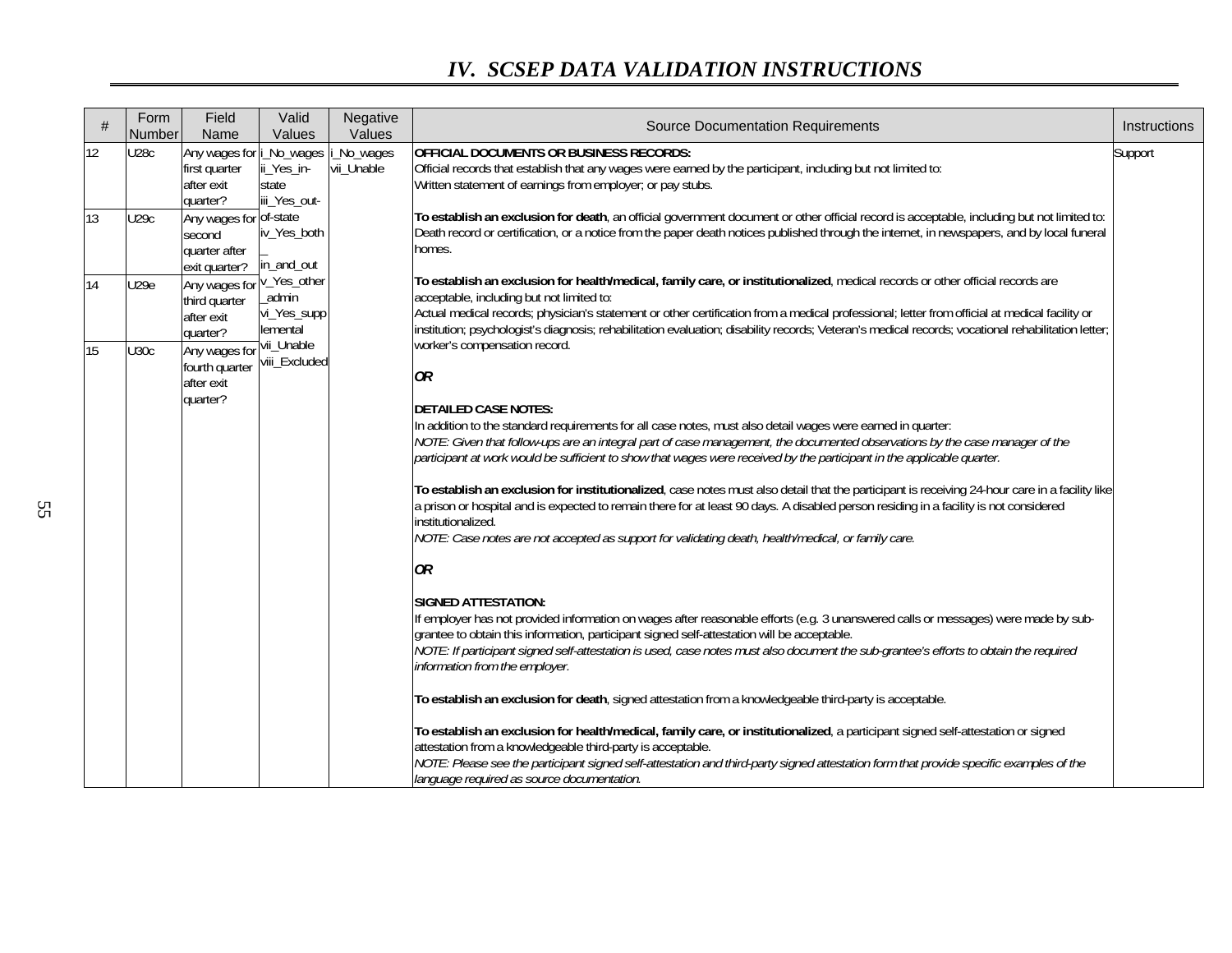| #  | Form<br>Number | Field<br>Name                                           | Valid<br>Values                                                           | Negative<br>Values | <b>Source Documentation Requirements</b>                                                                                                                                                                                                                                                                                                                                                                                                                                                                                                                                                                                                                                                                                                         | <b>Instructions</b> |
|----|----------------|---------------------------------------------------------|---------------------------------------------------------------------------|--------------------|--------------------------------------------------------------------------------------------------------------------------------------------------------------------------------------------------------------------------------------------------------------------------------------------------------------------------------------------------------------------------------------------------------------------------------------------------------------------------------------------------------------------------------------------------------------------------------------------------------------------------------------------------------------------------------------------------------------------------------------------------|---------------------|
| 16 | U29d           | Earnings for<br>second<br>quarter after<br>exit quarter | Number with 0<br>2 decimal<br>places<br>between<br>$0.00$ and<br>50000.00 |                    | NOTE: Documentation of actual earnings is required for every increment claimed. That is, proof of earnings for a single week cannot be<br>multiplied by 13 weeks in order to obtain earnings for an entire quarter.<br><b>IOFFICIAL DOCUMENTS AND BUSINESS RECORDS:</b><br>Other official record that establishes the earnings in second and/or third quarter after the quarter of exit, including but not limited to:<br>Written statement of earnings from employer, or pay stubs.<br>OR<br><b>IDETAILED CASE NOTES:</b><br>In addition to the standard requirements for all case notes, must also detail actual earnings for each increment claimed.<br>For example, a call to the employer documented by a detailed case note is acceptable. | Match               |
| 17 | <b>U29f</b>    | Earnings for<br>third quarter<br>after exit<br>quarter  |                                                                           |                    |                                                                                                                                                                                                                                                                                                                                                                                                                                                                                                                                                                                                                                                                                                                                                  |                     |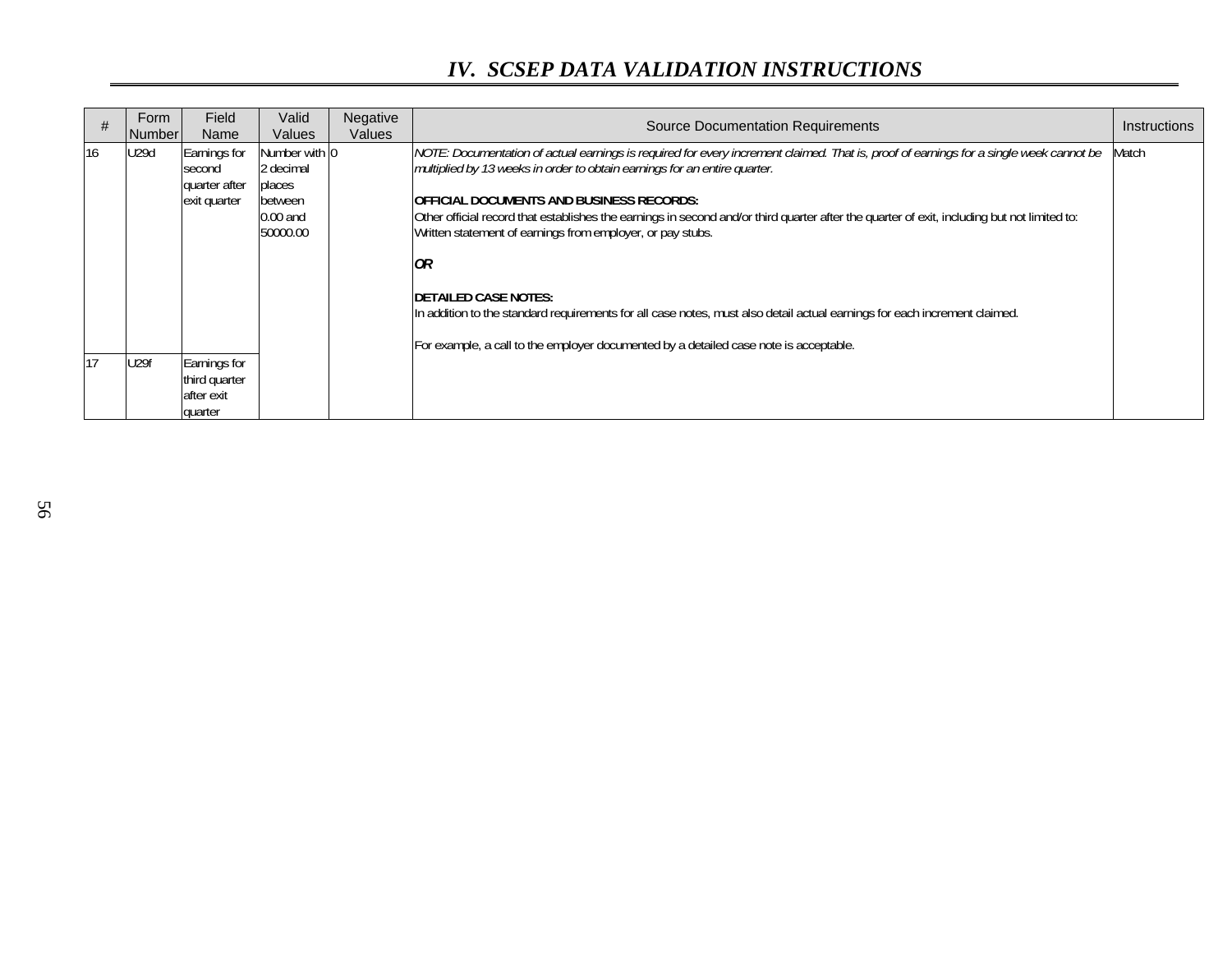#### **GLOSSARY**

**Case File Missing**: A record's case file cannot be located.

**Data Collection Software (DCS):** In 2004, DAS provided SCSEP DCS to grantees and subgrantees because most had limited data collection and reporting capabilities. The DCS application allowed grantees to enter, store, and manage the SCSEP participant data required by DAS.

**Data Validation (DV):** The SCSEP DV initiative requires that all grantees validate the information that is used to establish participant eligibility and measure grantee performance. DV confirms the accuracy of key data elements in SPARQ used to calculate the SCSEP QPRs by examining a sample of participants' records. The DV process selects two separate samples (eligibility and performance) of participant records. When a record is selected for validation, validators compare specified data elements in SPARQ to source documentation (case files) for that participant. DV results in an estimate of the error rate for each data element selected for validation. By having all SCSEP grantees perform a standardized DV methodology, DOL is able to monitor sub-grantee and local area data collection, reporting, and performance, and to support the quality of the information used to assess the effectiveness of the SCSEP program. The DV webpage is accessed through SPARQ (www.sparq2.doleta.gov).

**Eligibility Sample:** The eligibility sample is a simple random sample and validates those data elements used to demonstrate program eligibility for a sample of participants who enrolled in SCSEP during the program year being validated.

**Government Performance and Results Act (GPRA):** Established in 1993, this Act holds federal agencies accountable for using resources wisely and achieving program results. GPRA requires agencies to develop plans for what they intend to accomplish, measure how well they are doing, make appropriate decisions based on the information they have gathered, and communicate information about their performance to Congress and to the public. One goal of SCSEP DV is to ensure that critical eligibility and performance data used to meet DOL ETA's GPRA responsibilities and the grantees' Congressionally-mandated performance goals are reasonably accurate by calculating an error rate for each data element validated.

**Grantee Administrator:** Grantee administrators are responsible for assigning the role of validator to one or more grantee staff or other personnel not involved in the collection or entry of participant data. They are also responsible for assuring that validators have the resources needed to complete the validation as required by DOL and for keeping the validation effort on schedule. Grantee administrators themselves have access to the DV utilities in SPARQ.

**Invalid Record:** A particular participant's record is included in a grantee's database in error.

**Negative Value:** Negative values are those values for a particular data element that are not validated. When that negative value is present for the relevant data element, the applicable row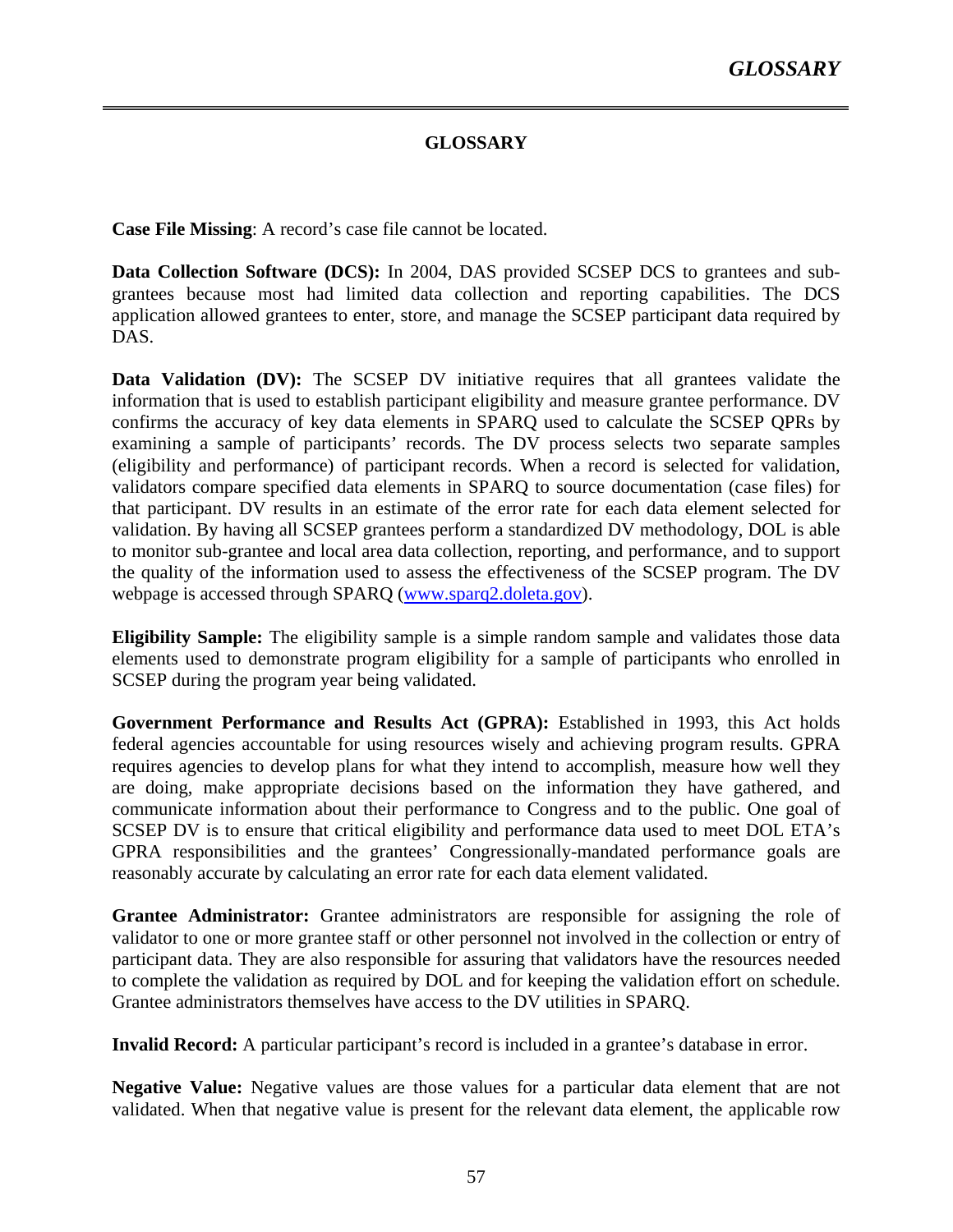on the worksheet is grayed out and the validator will not be able to click on a radio button. In general, validating negative values would be difficult, if not impossible, because the validator would be searching the case file to confirm that something was not present or an event did not occur.

**Overall Error Rate:** For each data element validated, the overall error rate is the number of records in which that data element is in error (received Fail) divided by the total number of records sampled. This error rate is displayed in the Summary and Analytical report.

**Performance Sample:** The performance sample is a stratified sample and validates only those data elements used in performance calculations for a sample of participants whose final performance was included in the QPR for the program year being validated. The stratified nature of the performance sample is similar to a simple random sample, except that each record is assigned a weight and records are selected based upon their weight.

**Quarterly Performance Reports (QPRs):** QPRs are generated to monitor SCSEP program progress. They are generated by DOL DAS at the sub-grantee, grantee, and nationwide levels, based on the data submitted by SCSEP grantees and their sub-grantees on their SCSEP program participants.

**Recovery Act Grant:** The grant which is funded by the American Recovery and Reinvestment Act of 2009.

**Regular Grant:** The grant which is funded with money from ETA's regular annual budget.

**Reported Error Rate:** For each data element validated, since values may not be present for every data element in each record sampled, the reported error rate includes in the denominator only those records for which the particular data element was validated. This error rate is displayed in the Summary and Analytical report.

**SCSEP Performance And Results QPR (SPARQ) System**: SPARQ is the national SCSEP database where SCSEP grantees submit their data to DOL DAS on a quarterly basis. In 2005, DAS authorized the development of a web-based version of the DCS to be integrated with the existing SPARQ database. That enhanced version of SPARQ, version 2.0, was implemented in June 2006. Further enhancements led to SPARQ version 3.0 in August 2007 to address legislative changes, as well as provide additional management tools and reports for use by grantees. SPARQ version 3.0 also includes data validation (DV) functionality. SPARQ is accessed through www.sparq2.doleta.gov with appropriate log in information from DOL.

**Senior Community Service Employment Program (SCSEP):** SCSEP is a part-time employment training program for low-income individuals aged 55 and over. Overseen by the U.S. Department of Labor (DOL)'s Employment and Training Administration (ETA), Division of Adult Services (DAS), the SCSEP program is run by grantees and their sub-grantees. It is authorized under Title V of the Older Americans Act of 1965, as amended.